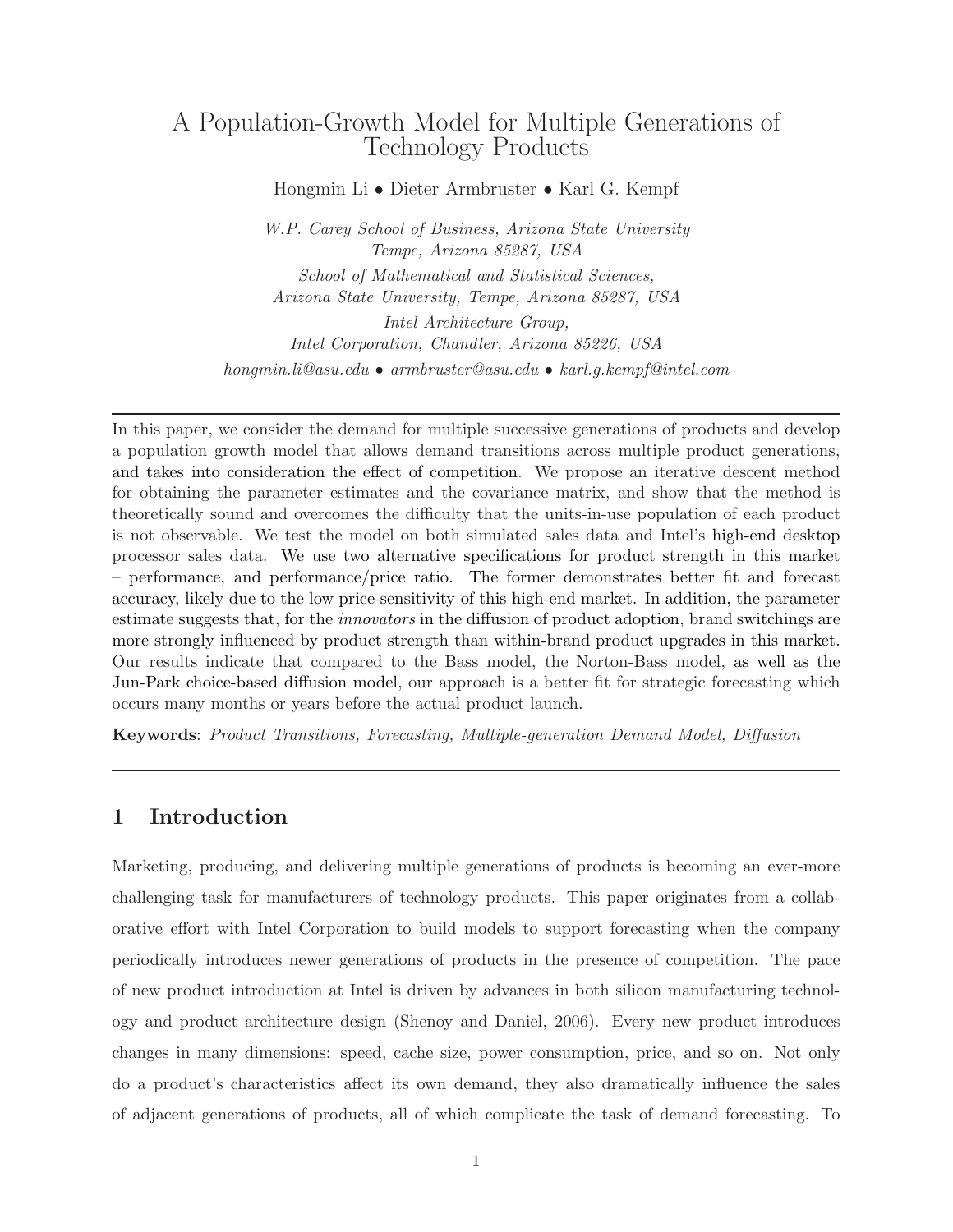deliver its technology roadmap to the market, Intel develops and synchronizes plans for investing in factories, equipment, production and distribution, each with a different planning time horizon but all depending critically on a good demand forecast.

We focus on long-range forecasting, for which the company needs to model the demand of multiple successive generations of products. Several elements of the forecast are critical. First, long-range planning, which includes building new factories and procuring expensive equipment, occurs many months or even years before the actual products are released to the market. These decisions require information on the aggregate demand of each product over its life cycle, as well as details such as when the demand begins, how fast it ramps, when it peaks, and the peak-level demand. Next, the model needs to capture interactions among the products and account for the competition that Intel faces. Finally, the model should be able to estimate forecast uncertainty because the primary challenge of long-range planning is to mitigate the risk of future uncertainty (Peng et al. 2012, Kempf et al. 2013). In this paper, we abstract from the situation at Intel and develop a general demand model for multiple product generations and show its usefulness in long-range forecasting.

When products are introduced to a market with multiple previous generations of products, a multitude of dynamics and interactions are in effect. We consider three major market dynamics that contribute to demand: (i) existing customers (i.e., those who own an older-version product) upgrading to newer products, (ii) brand switching by customers, and (iii) market expansion. In this paper, we develop a model that focuses on product upgrades and brand switchings, while incorporating market expansion as a trend correction. In other words, we do not model the macro dynamics driving the total market expansion (such as the state of the economy, the trend of endcustomer consumption, and the changing market appetite for technology), but view our model as a tool for forecasting the demand curve of each individual product, given the trend of market expansion.

## **1.1 Relationship to Prior Research**

Bass (1969) characterizes the consumers for durable goods as a combination of innovators, who adopt the product at a constant rate and imitators whose adoption rate depends on the current population of adopters. The resulting demand resembles a diffusion process. Compared to the time-series methods which are primarily data-oriented, the Bass model takes into consideration the underlying market dynamics to predict demand. Researchers have since extended the Bass model to incorporate demand-influencing factors such as advertising, price, and product-specific attributes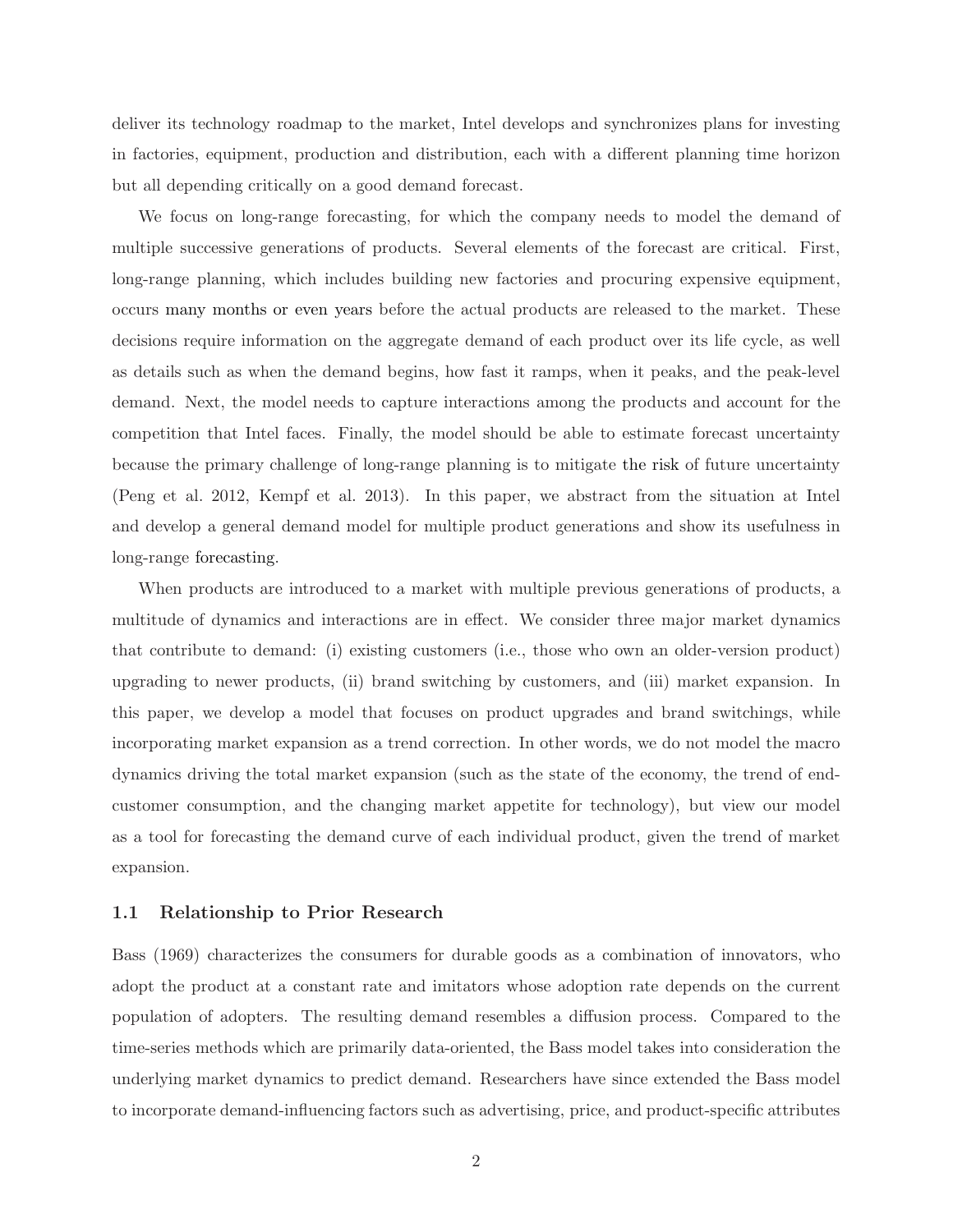(Bass, 1980; Bass et al., 1994; Kamakura and Balasubramanian, 1988; Jain and Rao, 1990; Kalish, 1985), as well as Bayesian updating of the diffusion parameters using early market data (Wu et al., 2010). However, these extensions are limited to a single product diffusion model.

Two recent review articles (Meade and Islam, 2006; Peres et al., 2010) summarize related work on diffusion between technology generations. Fisher and Pry (1971) model the substitution of a new technology for the old technology assuming that the market share of the new technology grows with an exponential rate. Their model is limited to two products and captures the demand during only the transition period instead of each product's *entire* life cycle. Norton and Bass (1987) consider the diffusion of successive generations of products (which we refer to as the Norton-Bass model hereafter). They combine product substitution with diffusion and allow the adoption of the next generation product be composed of two parts: those from the untapped market potential, and those from adopters of the old product upgrading to the newer product. The Norton-Bass model yields the overlapping bell-shaped demand curves commonly observed when multiple generations of products are sold concurrently. However, the complexity of this model increases dramatically with the number of products. Another limitation of this model is that product substitution only occurs between two adjacent generations, not across multiple generations. For semiconductor products, customers often leapfrog as they upgrade and the ability to capture such detail allows a firm to design market strategies that target specific populations (see Gordon, 2009). Moreover, both the Bass model and its extensions usually require data observations that include the demand peak. Therefore, these models are more useful if a substantial number of sales observations are already available for the product to be forecasted. This inevitably limits the prediction window to a much shorter time period than that required by long-range planning decisions.

Our paper is also related to choice-theory-based demand models such as Melnikov (2001), Song and Chintagunta (2003), Gordon (2009) and Gowrisankaran and Rysman (2009), in which consumers' purchasing behavior is modeled as a utility maximization problem. A general drawback of these models is that parametrization is computationally intensive and often product aggregation is necessary (see Gordon (2009)). In comparison, our approach reproduces complicated time series data at the level of individual product with relatively small computational effort.

Jun and Park (1999) combine a choice model with a diffusion model to predict sales of multiple generations of products. They assume an aggregate Bass diffusion for the entire market and let the share of sales for each product be determined by a logit choice probability. In particular, the "type II" model (which we refer to as the Jun-Park model hereafter) described in this paper can be parameterized in the absence of unit-in-use data. They achieve this by mixing product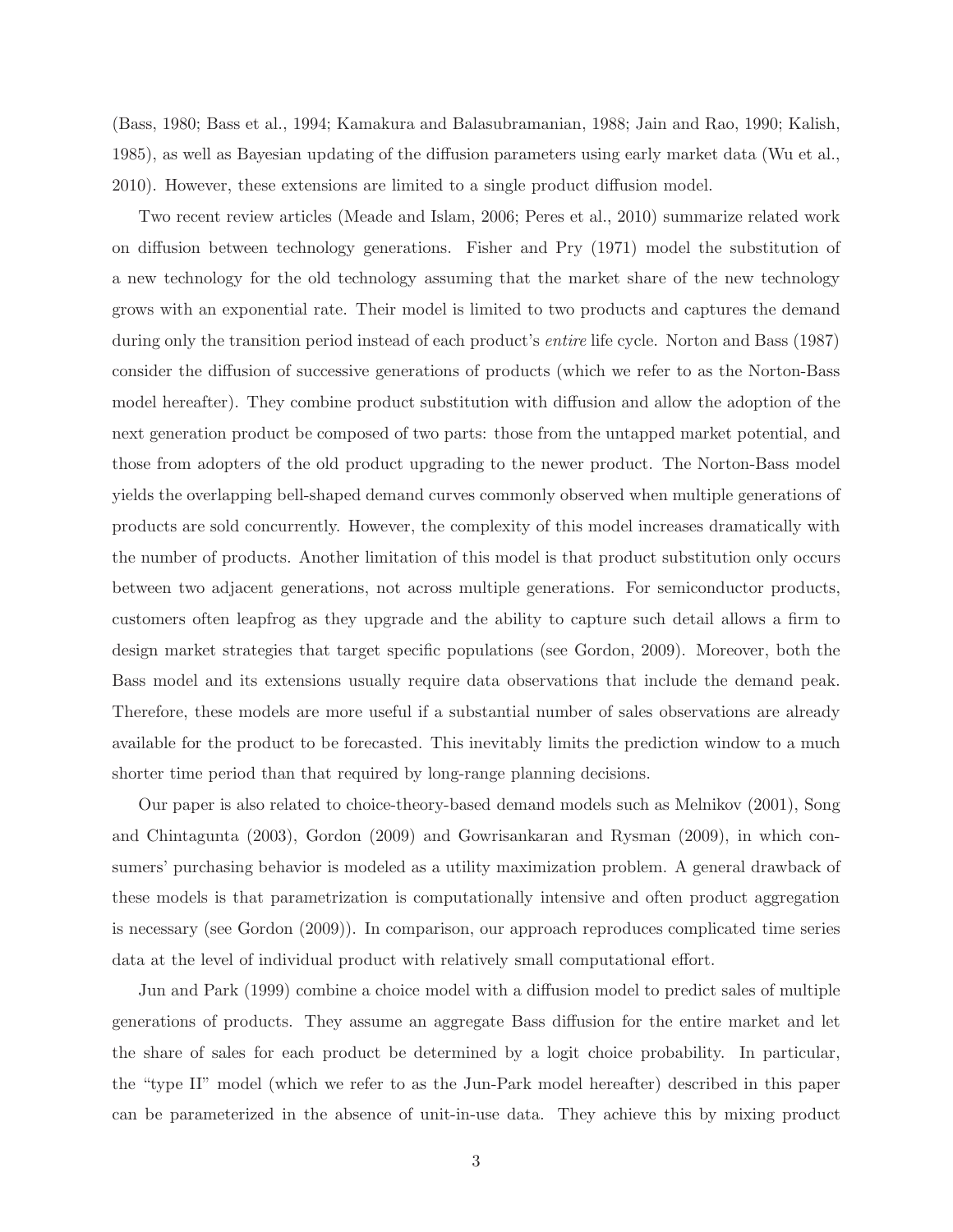upgrades with first-time-purchases. In contrast, our model differentiates these different sources of sales, enabling the design of population-specific marketing strategies. The Jun-Park model uses product-specific parameters and thus its application is restricted to two-step-ahead or three-stepahead forecasts, or to naively copy sales of a previous-generation product as the forecast for a new product. In addition, they model customers' utility as a linear function of time, thus customers' valuation of a product is assumed to change monotonically with time throughout its life time. Consequently, for a new product to replace the older generations, the time coefficient has to always increase from one product to the next, regardless of product strength. This confounds parameter interpretation and makes the model difficult to apply (since one cannot predict what the time coefficient would be for a *new* product). In contrast, our model provides both clear interpretations for the parameters and a clear path for how to forecast sales of future products.

Bayus et al. (2000) review a two-product population growth model and show that several previously studied models, including the Norton-Bass model and the Lotka-Volterra (Murray, 2002) predator-prey model, can all be considered special cases of this model. The population growth model, often used in ecology (Pielou, 1977) and sociology (Tuma and Hannan, 1984), has clear advantages over the Norton-Bass model: It captures product interactions, allows generation leapfrogging, and allows an arbitrary number of products to coexist. However, existing applications are limited to cases where the population sizes are directly observable or can be easily estimated, for example, Mahajan and Muller (1996) on the demand for IBM mainframe computers and Kim et al. (2000) on subscriptions of telecommunication services. In both papers, the population for productin-use is easily identifiable by the number of service contracts in place. This is not the case for most other products. For example, at Intel, a customer who purchases the newest generation  $i$ microprocessor could previously be a user of generation  $i - 1$ ,  $i - 2$ , or a user of the competitor's products, which is not observed by Intel. In addition, the sales of generation i product do not reveal how many customers have left generation i, making it impossible to track the size of population i. Furthermore, sales data of competition are difficult to obtain. Our approach builds upon a population-growth model but overcomes the limitation of non-observable population size and the lack of sales data of the competition.

In this paper, we do not consider supply constraints and use the terms "demand" and "sales" interchangeably. For new product diffusion models under supply constraints, one may refer to Ho et al. (2002) and Kumar and Swaminathan (2003), which extend the single-product Bass model. In addition, we do not consider used or remanufactured products and their impacts on the diffusion dynamics, which is the subject of a related paper by Debo et al. (2006).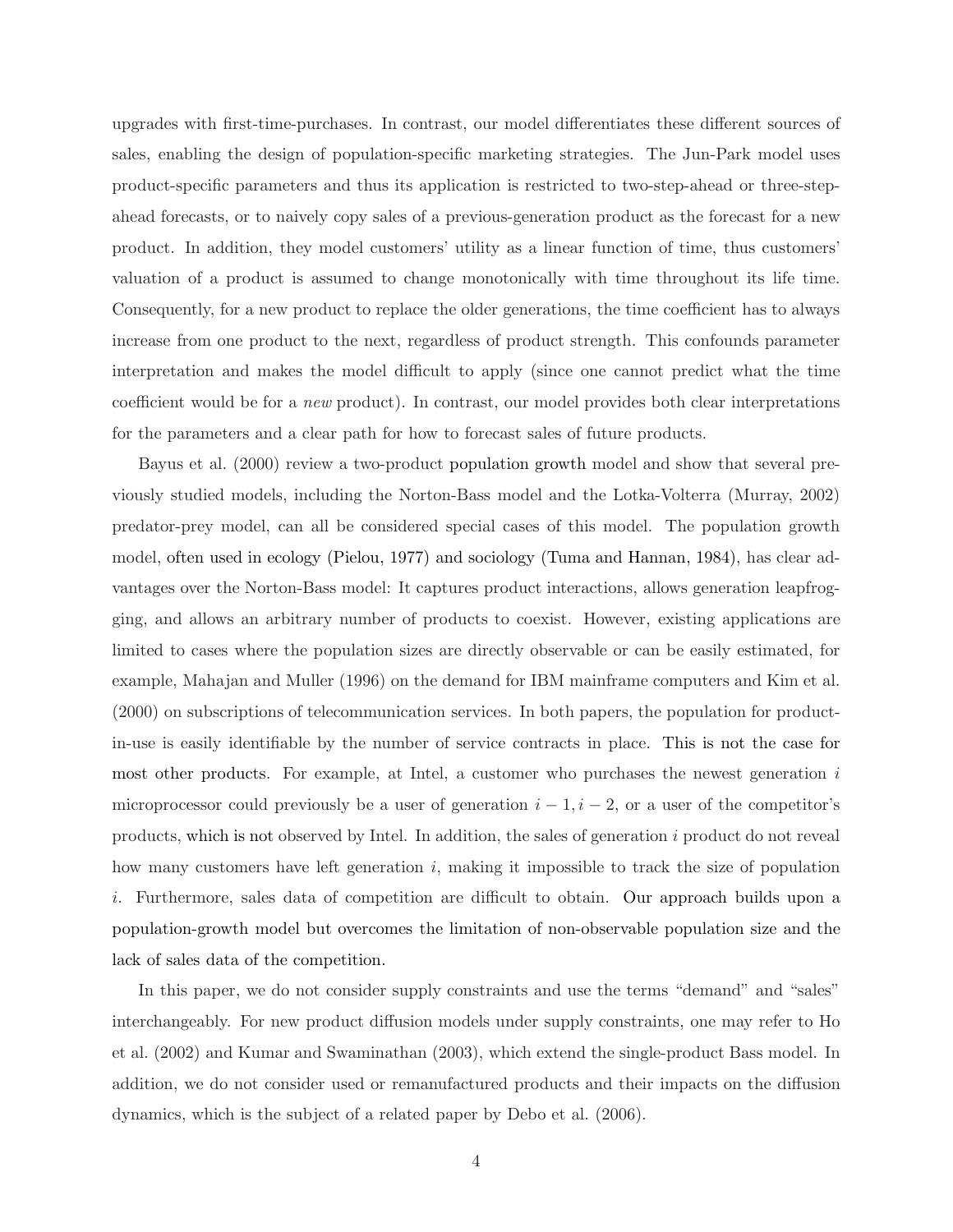## **1.2 Summary of Contribution and Organization**

We present a demand model for multiple generations of products and develop a novel parametrization method that takes advantage of the flexibility afforded by the population growth model even when the population data cannot be obtained. We show that this method performs well on synthetic data, generated by a known demand obscured by noise. We then apply this method to Intel's microprocessor sales data and show that it outperforms other alternatives.

Our model is more appropriate for long-range forecast than existing models because it does not need product-specific parameters to forecast sales. For instance, the Bass model requires sales data for a particular product to first derive the diffusion parameters of this product and then forecast for its remaining life time. With multiple products, the number of parameters grows combinatorially: Not only does each product add its own set of diffusion parameters, but for each pair of products, additional parameters are needed to model product interactions. (See, for example, Mahajan and Muller (1996) and Danaher et al. (2001)). Furthermore, it is not clear how product-specific differences should be taken into account to modify these parameters for future products. In comparison, we parameterize the model based on product strength, which enables forecast for products that are not yet released to the market and even years away from the time of forecast.

To our knowledge, our model is the first to combine brand switchings and within-brand product upgrades among multiple product generations into one model framework. Existing work on diffusion models with competition only considers one product for the focal firm (see, for example, Savin and Terwiesch 2005, Libai et al. 2009).

Finally, we show in this paper how to estimate the parameter variances which characterize the confidence of the forecast, as well as how to adjust the variance estimation when the assumption of independent and identical noise does not hold.

The rest of the paper is organized as follows. Section 2 describes the multi-product demand model in detail. In Section 3, we present the basic idea for overcoming the problem of unobservable population size. We examine the identification condition for this model and prove convergence of the proposed method. In Section 4, we test the model using stochastically generated sales data. We apply the model to the microprocessor data supplied by Intel in Section 5. We then compare the model's fit and forecast performance with the Bass model, the Norton-Bass model, as well as the Jun-Park model. We conclude in Section 6, summarizing the key assumptions and discussing the limitations.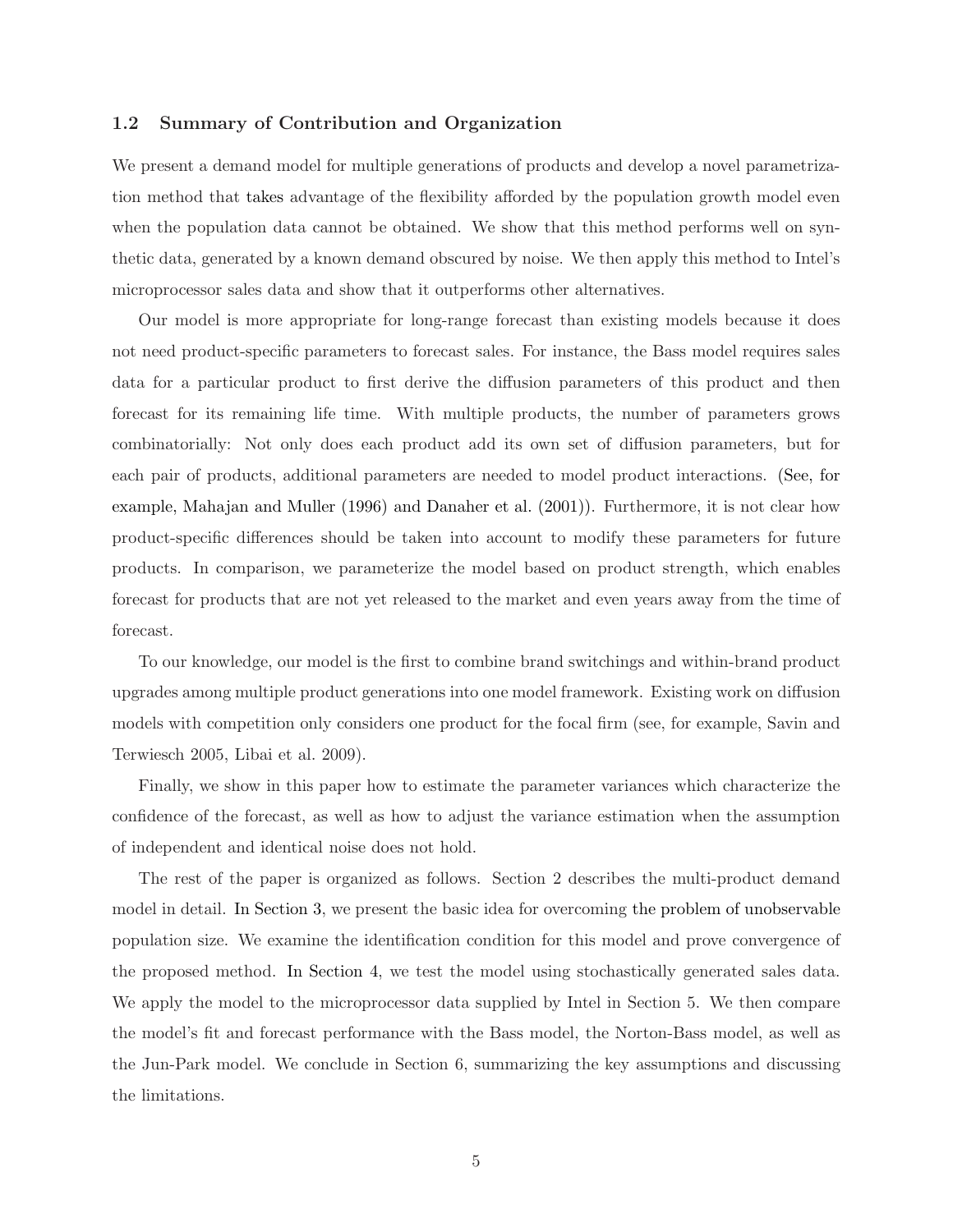# **2 Model Description and Assumptions**

In this section, we present a discrete-time population growth model for multiple generations of products. Assume that a company is currently selling a total of n generations of product on the market, indexed by the order of each product's market entry. We associate a population  $x_i$  with each product  $i = 1, \ldots, n$ , indicating the current number of units-in-use for this product. We assume that a customer will never purchase a product that is older (in terms of the product's introduction time) than the one he currently owns. In addition, once a customer purchases a new product, he will scrap the old product he previously owned or downgrade it to a secondary usage. Therefore, the state of a customer can be represented by  $i$  – the latest product he owns. Similar to the Bass model, we assume that each customer purchases at most one unit of product each time.

We consider H time periods. Let  $x_i(t)$  be the population of product i at the beginning of time period t, and  $s_i(t)$  be the sales of product i during period t. At the beginning of the focal time horizon, we assume that the market starts with an existing population of products-in-use of some earlier generation(s). These may include product generations that are older than product  $1$ , which are not selling any more but still have a unit-in-use population. Let  $K = \{-k, \ldots, -1, 0\}$  be the set of these older products. We assume that  $x_i(0), i = -k, \ldots, 0, 1, \ldots, n$  are given, with  $x_i(0) = 0$ if product  $i$  has not been introduced yet. As we show later in applications on both simulated and Intel data, the method is robust to perturbations in the initial population size.

#### **2.1 Product Upgrades**

As customers of an older product upgrade to a newer product, sales occur and the population  $x_i$ evolves. Specifically, the value of  $x_i$  increases if a customer who previously owned an older product purchases product i and decreases if a customer who previously owned product i decides to buy a newer product. Let  $P_{ij}$  be the fractional flow rate from population i to j, i.e., the fractional rate at which a customer of product i will buy product j. The population evolution could then be described by the difference equation

$$
x_i(t+1) - x_i(t) = \sum_{j < i} x_j(t) P_{ji} - x_i(t) \sum_{j > i} P_{ij}, \ i = 1, \dots, n \tag{2.1}
$$

and the sales rate of product *i* due to upgrades is given by  $\sum_{j \leq i} x_j(t) P_{ji}$ , which is the first term of the right side of equation (2.1).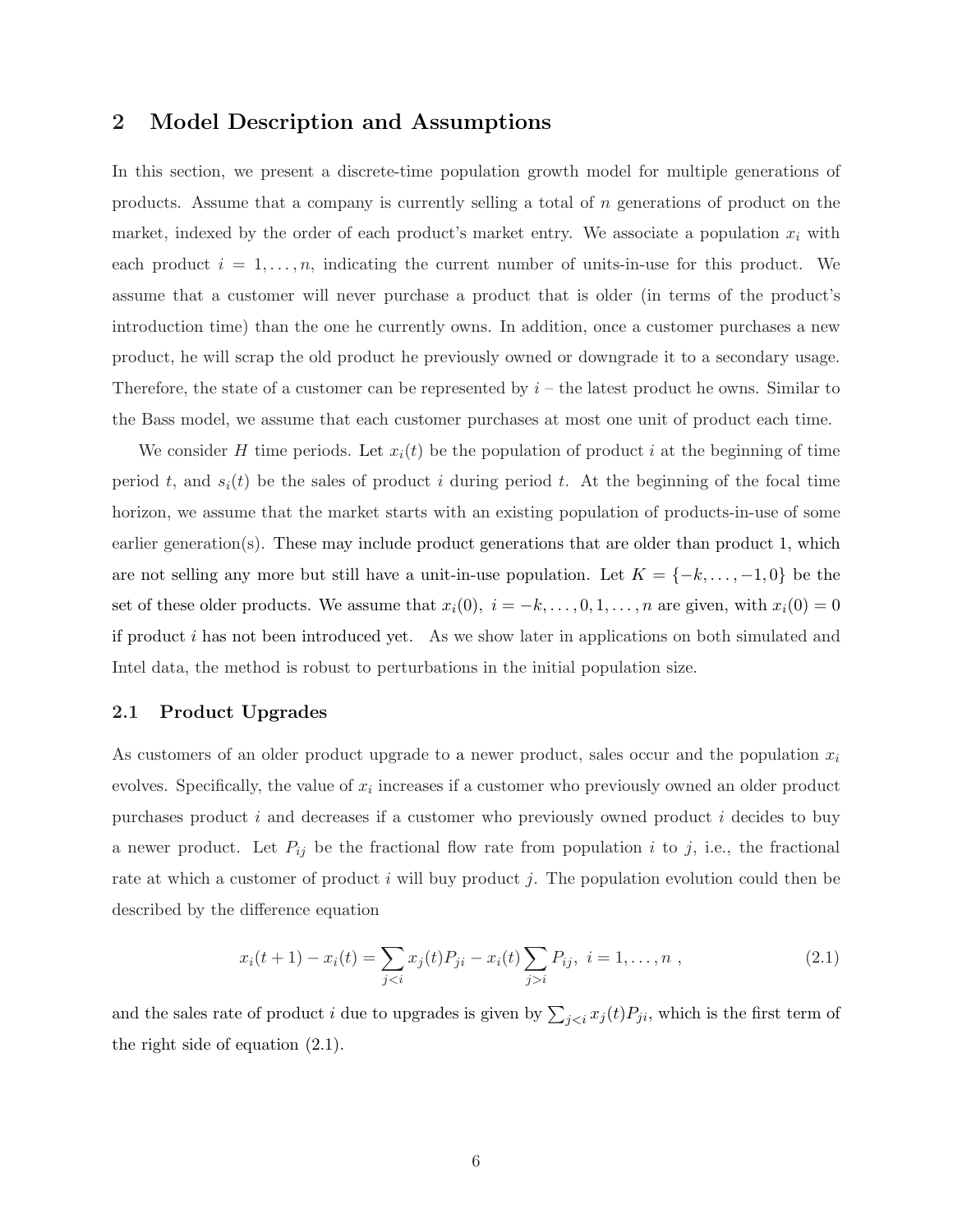## **2.2 Brand Switching**

The diffusion of a new product is affected not only by adjacent generations of products sold by the same firm but also by products from competitors. In many cases, the competing firms also sell successive generations of products to the same pool of customers. As a result, the population flow could occur across brands and between *any* two products on the market. However, modeling the flow between each product of the focal company and each competing product is not desirable because product-level sales data from competition are not readily available. In this paper, we do not differentiate individual products sold by competitors, but instead treat them as one single population y, which has a time-varying strength  $f_y(t)$ , reflecting the improvement of competitive products over time. In practice, there may be multiple competing products and one has to determine  $f_y(t)$  carefully. For example, one may view  $f_y(t)$  as either the average strength of competing products, or the strength of the best competing product at time t. Similar to the assumption of known  $x_i(0)$ , we assume that  $y(0)$  is known.

We assume that the population flow from population  $j$  to the competition or from the competition to population j is determined by the gap of product strength. Specifically, if the strength of product j is higher (lower) than  $f_y(t)$ , then there is a flow from population y to population j (population j to y) but none from j to y (y to j). Let  $J(t)(\overline{J}(t))$  be the set of products stronger (weaker) than the competition. Clearly the set  $J$  may change with time. Denote the fractional flow rate from  $x_i, i \in \overline{J}(t)$  to y as  $P_{iy}$  and that from y to  $x_i, i \in J(t)$  as  $P_{yi}$ . Therefore, sales of product i due to brand switching are given by  $[y(t)P_{yi}I(i \in J(t))]$ , where  $I(\cdot)$  is an indicator function.

## **2.3 Market Expansion**

A third source of sales comes from "new" customers, i.e., customers who have not previously purchased a product in this market, whether from the focal company or from competition. As discussed earlier, this is driven by multi-facet macroeconomic factors such as world economy and overall development of technology. At Intel, forecast for the total market is a separate process from that for individual products. In this paper, we follow the Intel practice and propose a simple approach to correct for the overall market trend. We incorporate this demand source through a known percentage growth rate  $\alpha(t)$ ,  $t = 1, ..., H$ . Let  $s(t)$  define the total sales of this market (including both the focal firm and its competition) in period  $t$ . We assume that sales due to market expansion in period t is given by  $\alpha(t) \cdot s(t-1)$  and that this sales growth is split proportionally among products of both the focal firm and the competition based on each product's most recent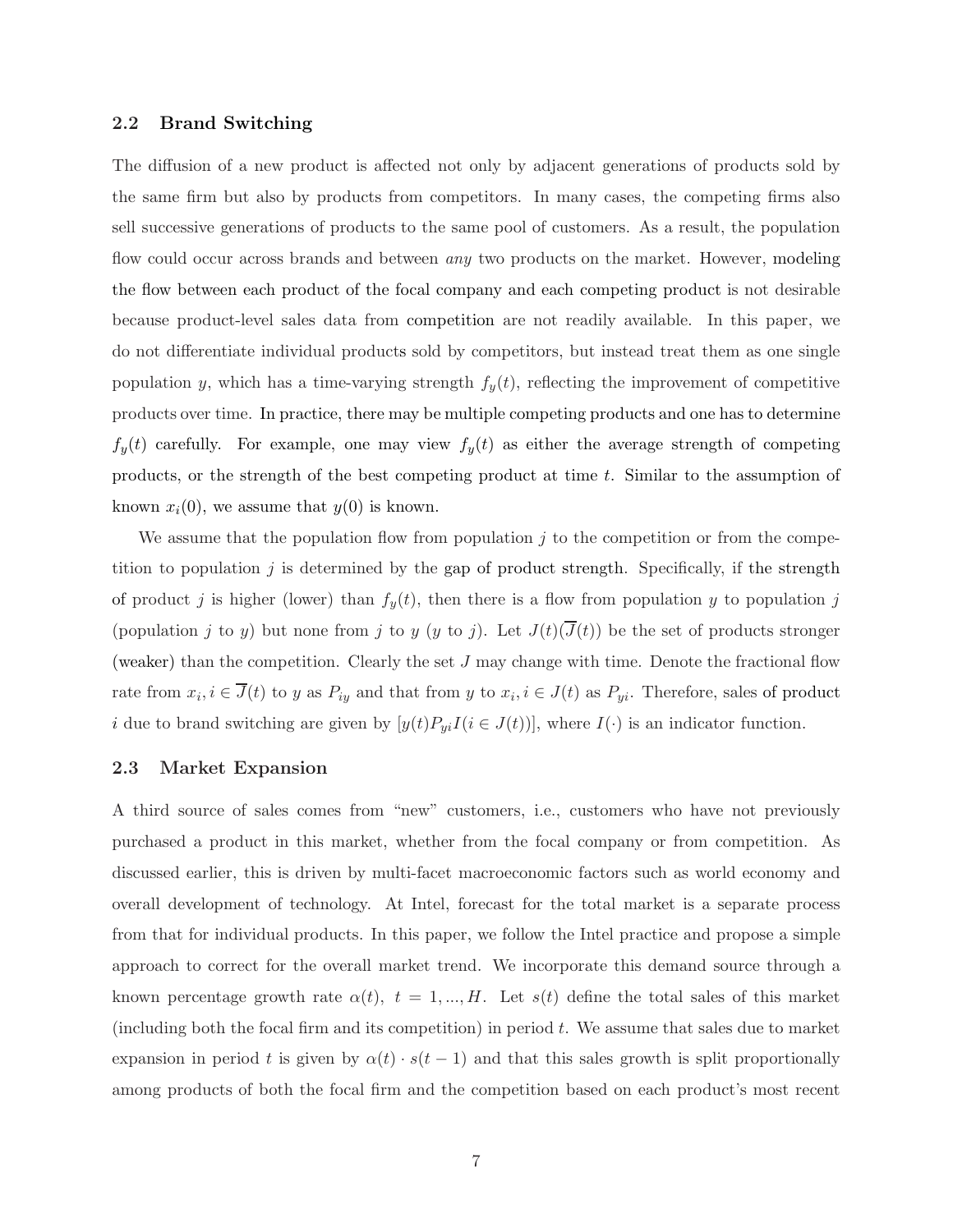market share. In other words, if the total market grows by  $\alpha(t) \cdot s(t-1)$  in period t where  $s(t-1)$ is the total sales in the previous period, then product i gains  $\alpha(t) \cdot s_i(t-1)$ . While this is a simplification, if one can safely assume that market growth is from a population that is similar to the current adopter population, this proportional split assumption is reasonable. In addition, the assumption of exogenous market expansion leads to a flexible model that accommodates essentially any trend of the overall market expansion.

#### **2.4 Resulting Sales**

Summarizing the three sources of population flows, we obtain the sales for each product at time t:

$$
s_i(t) = \sum_{j < i} x_j(t) P_{ji} + y(t) P_{yi} I(i \in J(t)) + \alpha(t) s_i(t-1) \quad \forall \ t = 1, 2, ..., H \tag{2.2}
$$

where the three terms on the right represent sales due to upgrade, brand switching and market expansion respectively.

We assume that, similar to the Bass model, the fractional flow rate from population  $i$  to  $j$  is given by

$$
P_{ij} = p_{ij} + q_{ij}x_j \tag{2.3}
$$

where  $p_{ij}$  represents an *innovation* effect and  $q_{ij}$  the *word-of-mouth* effect. Furthermore, we assume that the parameters  $p_{ij}$  and  $q_{ij}$  are linearly dependent on product strength:

$$
p_{ij} = \beta_1 + \beta_2 f_{ij} , \quad q_{ij} = \beta_3 + \beta_4 f_{ij} , \qquad (2.4)
$$

where  $f_{ij}$  is the difference in product strength between product i and product j measured in percentage improvement. The parameters  $\beta_2$  and  $\beta_4$  characterize the importance of product strength whereas  $\beta_1$  and  $\beta_3$  incorporate transitions that are independent of product strength. A linear relationship is commonly adopted by researchers for estimating the impact of influencing factors due to its simplicity (e.g., Bass et al. 1994). We take a similar approach for including product strength.

Let  $f_{iy}$  ( $f_{yi}$ ) represent the percentage improvement of product i over product y (product y over product i), we assume that the diffusion parameters  $p_{iy}, p_{yi}, q_{iy}$  and  $q_{yi}$  satisfy

$$
p_{iy} = \beta_5 + \beta_6 f_{iy}, \quad q_{iy} = \beta_7 + \beta_8 f_{iy}, \ \forall i \in \overline{J}, \tag{2.5}
$$

$$
p_{yi} = \beta_5 + \beta_6 f_{yi} , \quad q_{yi} = \beta_7 + \beta_8 f_{yi} , \forall i \in J .
$$
 (2.6)

Note that the flows from  $x_i$  to y and from y to  $x_i$  have the same coefficients  $\beta_k$ ,  $k = 5$ -8. This is based on the observation at Intel that customers who switch brands tend to have similar characteristics.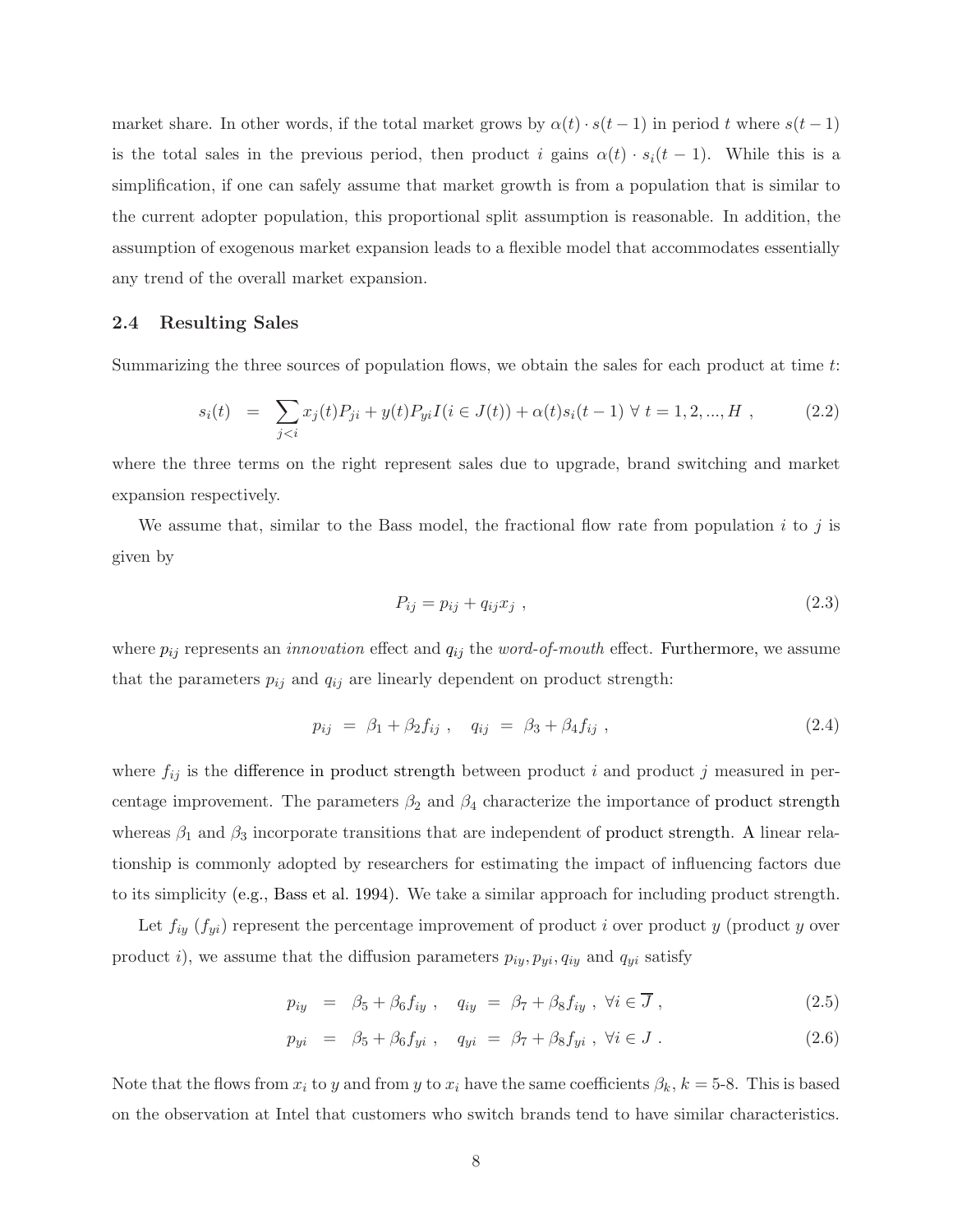In the rare case where this is not true, the model could be extended at the cost of additional parameters.

We obtain the sales of product i by substituting equations  $(2.4)$ ,  $(2.5)$  and  $(2.6)$  into equation  $(2.2)$ :

$$
s_i(t) = \beta_1 \left[ \sum_{j < i} x_j(t) \right] + \beta_2 \left[ \sum_{j < i} f_{ji} x_j(t) \right] + \beta_3 \left[ \sum_{j < i} x_i(t) x_j(t) \right] + \beta_4 \left[ \sum_{j < i} f_{ji} x_i(t) x_j(t) \right] + \beta_5 \left[ y(t) I(i \in J) \right] + \beta_6 \left[ f_{yij} y(t) I(i \in J) \right] + \beta_7 \left[ x_i(t) y(t) I(i \in J) \right] + \beta_8 \left[ f_{yij} x_i(t) y(t) I(i \in J) \right] + \alpha(t) s_i(t - 1) \tag{2.7}
$$

Therefore, conditional on **x**(t) = (x<sub>1</sub>(t),...,x<sub>n</sub>(t)) and y(t), s<sub>i</sub>(t) –  $\alpha$ (t)s<sub>y</sub>(t – 1) is a linear function of the parameter vector  $\beta = (\beta_1, \ldots, \beta_8)$ . We define a matrix **X** with dimension  $nH \times 8$ such that

$$
\mathbf{X}_{t+(i-1)H} = \left( \sum_{j  

$$
f_{yi} y(t) I(i \in J), x_i(t) y(t) I(i \in J), f_{yi} x_i(t) y(t) I(i \in J) \right),
$$
 (2.8)
$$

where  $\mathbf{X}_{t+(i-1)H}$  is the  $[t+(i-1)H]_{th}$  row vector of **X**.

Then we can rewrite equation (2.7) as

 $\overline{a}$ 

$$
\mathbf{s} = \mathbf{X}\boldsymbol{\beta} \tag{2.9}
$$

where 
$$
\mathbf{s} = (s_i(t) - \alpha(t)s_i(t-1))_{i=1,2,...,n; t=1,2,...,H})
$$
 (2.10)

is a vector with its  $[t + (i - 1)H]_{th}$  element equal to  $s_i(t) - \alpha(t)s_i(t-1)$ , representing the sales of product i during period  $t$  "corrected" for the market trend. Throughout the rest of the paper, we assume that the matrix **X** has full rank.

To ensure that the discrete time model is well behaved, we assume *β* is small such that sales in and out of each population are small relative to the current population size. Consequently the values of  $x_i(t)$  are finite and nonnegative. From an implementation perspective, this is equivalent to keeping the discrete time unit sufficiently small.

Suppose we know the values of  $x_i(t)$ ,  $y(t)$  and the sales  $s_i(t) \forall i, t$ , then we can solve the linear system of equations given by  $(2.9)$  to obtain the parameter  $\beta$ . In the case with measurement error in sales, one can obtain the estimate for  $\beta$  using the linear regression model

$$
\mathbf{s} = \mathbf{X}\boldsymbol{\beta} + \boldsymbol{\epsilon} \tag{2.11}
$$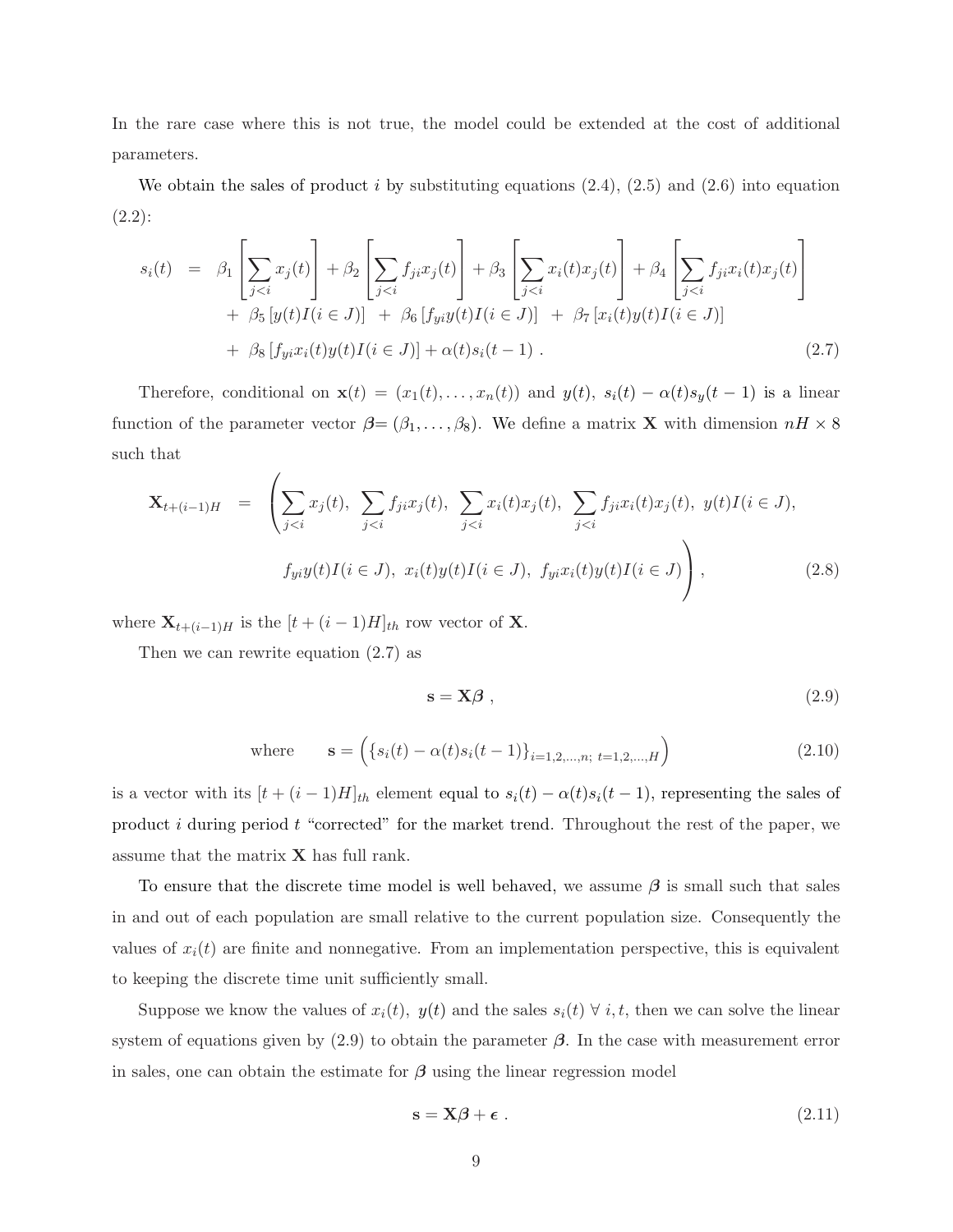where  $\epsilon$  is a vector of independent and normally distributed noises. Unfortunately, as discussed earlier,  $x_i(t)$  are in most cases not available and therefore we cannot use linear regression methods to estimate *β*. Rather, the model we need to estimate is

$$
\mathbf{s} = \mathbf{X}(\boldsymbol{\beta})\boldsymbol{\beta} + \boldsymbol{\epsilon} \tag{2.12}
$$

where **X** is a function of  $\beta$ .

# **3 Solving the Nonlinear Regression**

The conventional nonlinear regression method for estimating  $\beta$  in equation (2.12) involves minimizing the sum of squares

$$
v(\boldsymbol{\beta}) \equiv (\mathbf{X}(\boldsymbol{\beta})\boldsymbol{\beta} - \mathbf{s})^T (\mathbf{X}(\boldsymbol{\beta})\boldsymbol{\beta} - \mathbf{s})
$$
\n(3.1)

by optimizing *β*. Substituting equation (2.3) into equations (2.1) and (2.2), we obtain the population and sales as quadratic recursive equations (see Online Appendix A.1 for details), which implies that  $s_i(t)$ ,  $x_i(t)$  (similarly,  $s_y(t)$  and  $y(t)$ ) are polynomial functions of the parameter vector  $\beta$  with order  $2^t$ . Hence the problem of minimizing  $v(\beta)$  over the parameter vector  $\beta$  is of polynomial order  $2^{2t}$ , which is practically infeasible to solve for any reasonably large t.

Given the special structure of this problem, we propose an iterative procedure that takes advantage of the linear structure of equation (2.7) to obtain the optimal parameter estimates. Although the population paths  $x_i(t)$  and  $y(t)$ ,  $t = 1, ..., H$  are not known, we can *construct* them based on the current parameter estimates. Then, from the constructed population paths, we obtain an updated estimate of the parameter vector using the constructed data matrix and the actual sales vector. In particular, we perform linear regression using equation (2.11). We then repeat this process until the parameter estimates converge. In other words, we use the constructed data matrix  $\mathbf{X}(\boldsymbol{\beta})$  as the "pseudoregressor." The following is a step-by-step description of the procedure.

- Step 1: Assume that we know the values of  $x_i$  and y at time  $t = 0$ . In the kth iteration, we use the current estimate  $\beta^k$  for the parameter vector  $\beta$  to construct the population path  $\hat{x}_i(t)$ and  $\hat{y}(t)$  for  $t = 1, ..., H$  following equations  $(A.1) - (A.3)$  (note that  $\hat{s}_y(t)$  is also constructed as an intermediary), and then derive the sales path  $\hat{s}_i(t)$  using equation (2.7).
- Step 2: Construct the matrix  $\mathbf{X}(\beta^k)$  and the column vector  $\mathbf{s}(\beta^k)$  as defined in equations (2.8) and (2.10). Next, run linear regression of **s** $(\beta^k)$  against **X** $(\beta^k)$  to obtain an updated set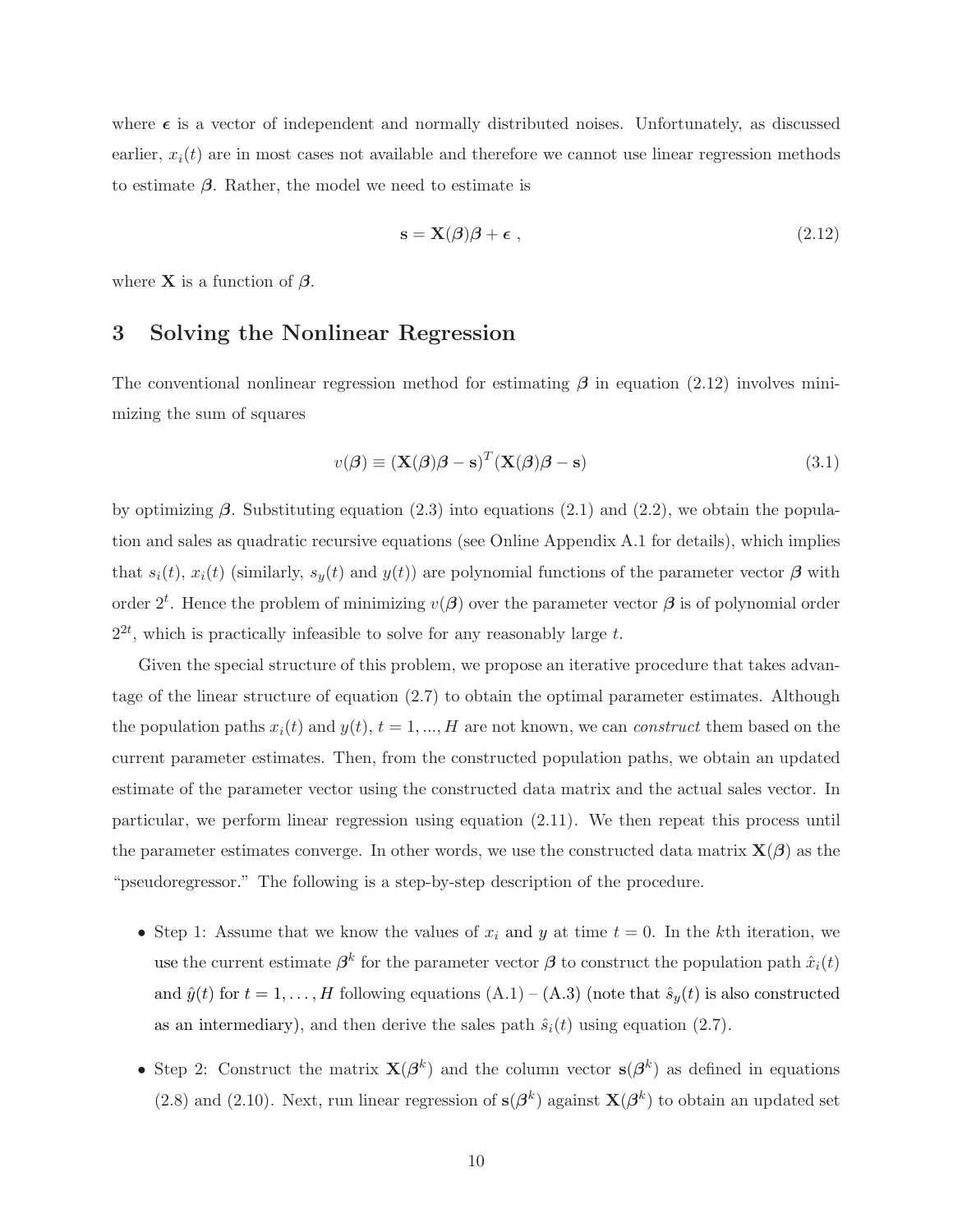of parameters given by

$$
\beta^{k+1} \equiv (\beta_1^{k+1}, \ \beta_2^{k+1}, \ \dots \ \beta_8^{k+1})^T = [\mathbf{X}(\beta^k)^T \mathbf{X}(\beta^k)]^{-1} \mathbf{X}(\beta^k)^T \mathbf{s}(\beta^k).
$$
(3.2)

• Repeat steps 1 and 2 using the updated parameters  $\beta^{k+1}$  until convergence, i.e, when the percentage improvement of the residual sum of square (which approximates the scaled norm of the gradient) falls below a very small number.

The iterative method described above is conceptually similar to a fixed-point iteration method for solving a system of nonlinear equations. This can be seen by omitting the error term  $\epsilon$  and rewriting equation (3.2) as  $\beta = [\mathbf{X}(\beta)^T \mathbf{X}(\beta)]^{-1} \mathbf{X}(\beta)^T$  **s**. For a fixed point method to work, the mapping from  $\beta^k$  to  $\beta^{k+1}$  needs to be a contraction. However, this is not generally true, even without the error term  $\epsilon$ . Therefore, the method described above does not always converge. Indeed, we observe both cases of convergence and cases of local divergence where the sequence *β*<sup>k</sup> oscillates around the fixed point but never converges. In the next two subsections, we examine the mathematical conditions required for the model in equation (2.12) to be *identifiable* and show that convergence can be achieved by modifying equation (3.2).

Before we proceed, we note that this iterative approach is analogous to the well-known Gauss-Newton nonlinear regression method (Amemiya, 1985), in which the nonlinear model is linearized based on the Taylor series approximation at an initial parameter estimate, and then a new set of parameter estimate obtained from the linear regression is used as the new starting parameter value for subsequent iterations. In our model, we also take advantage of a linear regression step but it is based on the special structure of this multi-product demand model instead of the Taylor series approximation. In addition, our method bears some resemblance to the Expectation-Maximization (EM) method (Dempster et al., 1977) which obtains the maximum likelihood estimate under incomplete data. In the EM method, one uses an initial estimate of the parameter to compute conditional distributions of the missing data and then a new estimate of the parameter is derived by maximizing the expected log likelihood function. In our problem, we derive the expected values of the "missing data", namely, the population sizes, based on the current parameter estimate so as to reduce a complex nonlinear regression to a series of simple linear regressions.

## **3.1 Model Identification**

In the iterative approach described above, we circumvent the problem of unobservable population paths by constructing them using current best estimates of the parameters. Because of the missing information, we encounter the problem of parameter identifiability.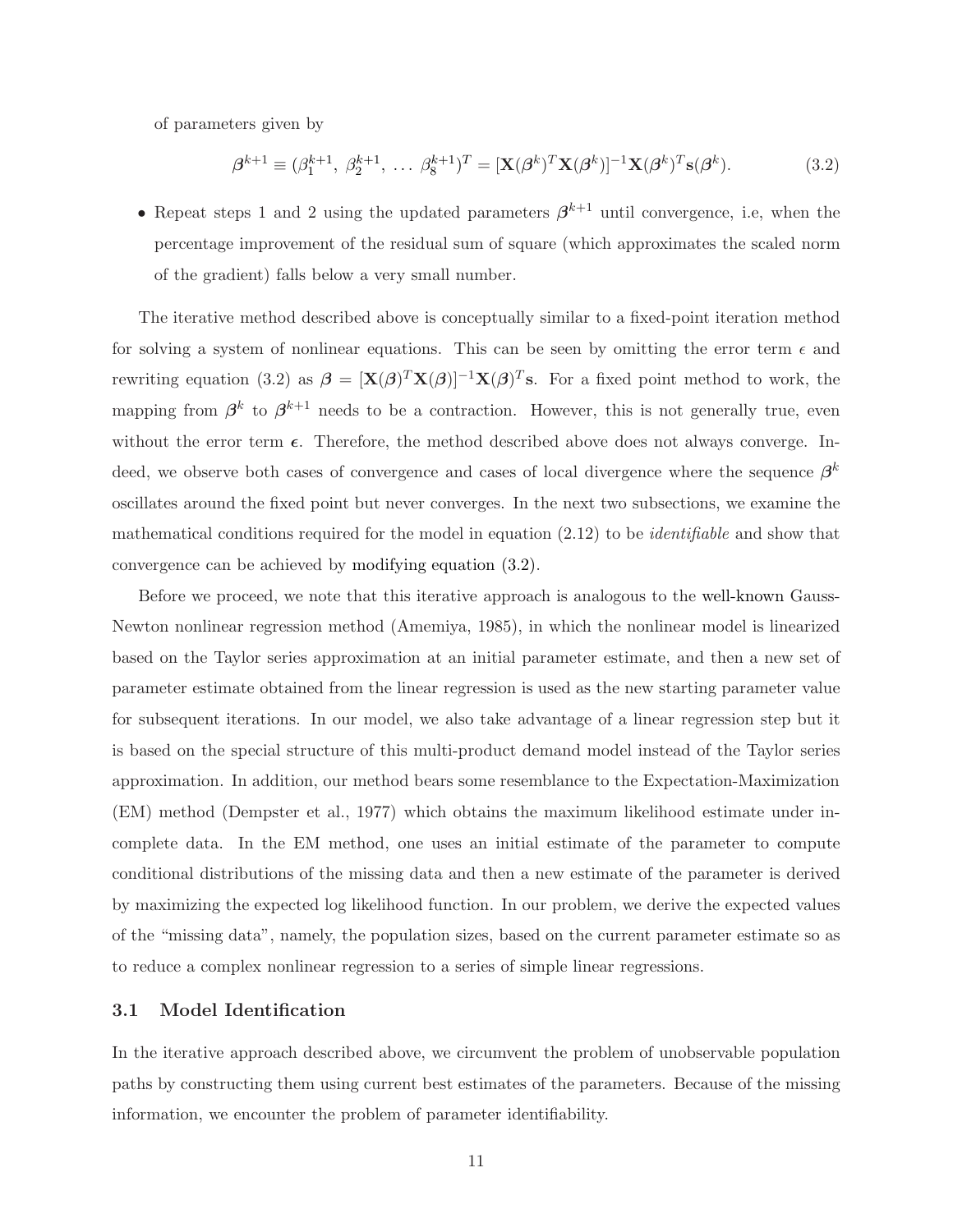A set of model parameters is *identifiable* if no other set of parameter values leads to the same probability distribution of the dependent variables, in which case the two parameter points are *observationally equivalent* (Rothenberg, 1971). If two parameter points are observationally equivalent, then we cannot statistically distinguish one from the other. In this problem, this would imply that there might be multiple sets of  $\beta$  parameter values that could generate the same sales distribution. In the special case where the measurement error is zero, identifiability is equivalent to the existence of a *unique* fixed point.

In our problem, if the population paths  $x_i(t)$ ,  $t = 1, ..., H$  are observable, then the model described by equation (2.7) is a linear model,  $\mathbf{s} = \mathbf{X}\boldsymbol{\beta} + \boldsymbol{\epsilon}$ , which is identifiable if the error term  $\epsilon_i$  is zero mean, independent of  $X$ , and the matrix  $X$  is of full rank (Greene, 2003).

However, the observation of **X** is in general not readily available and the true model is  $s =$  $\mathbf{X}(\boldsymbol{\beta})\boldsymbol{\beta} + \boldsymbol{\epsilon}$ , which is non-linear. Rothenberg (1971) shows that a non-linear model is locally identifiable if the information matrix as defined by  $\mathbf{R}(\boldsymbol{\beta}) = [r_{ij}(\boldsymbol{\beta})] = E \left[ \frac{\partial logf}{\partial \beta_i} \cdot \frac{\partial logf}{\partial \beta_j} \right]$ , where  $f$  is the probability density of the dependent variable for a given set of parameter values *β*, is non-singular at any regular point of the matrix  $\mathbf{R}(\beta)$ . In addition, if f belongs to a special class of the exponential family (e.g., multivariate normal), then the parameter vector  $\beta$  is globally identifiable. A straightforward application of the Rothenberg result leads to the following proposition.

**Proposition 3.1.** *Assume that a noise term*  $\epsilon_i(t)$  *is added to the sales*  $s_i(t)$  *(equation* (2.7)*)*, *where*  $\epsilon_i(t)$ ,  $i = 1, ..., n$  *are of independent normal distributions. Then* global *identification requires*  $[\nabla_{\boldsymbol{\beta}}(\mathbf{X}(\boldsymbol{\beta})\boldsymbol{\beta})]^T$  *to be of full rank.* 

As pointed out by Amemiya (1985), nonlinearity generally helps identification so that the full rank requirement does not imply that the number of variables needs to be greater than or equal to the number of parameters. Therefore, the condition that  $[\nabla_{\beta}(\mathbf{X}(\beta)\beta)]^T$  be of full rank is not restrictive but in fact is easier to satisfy than in an entirely linear system.

## **3.2 Model Convergence**

The identification condition ensures that no two parameter sets generate the same probability distribution of sales. However, it does not guarantee that for any given set of sales data, the procedure converges or that it converges to a stationary point of the optimization problem  $\beta$  $\arg \min_{\mathbf{\beta}} v(\mathbf{\beta})$  where  $v(\mathbf{\beta})$  is defined in equation (3.1).

In this section, we present a modification of equation (3.2) that leads to convergence. Specifically, the parameter values used in the next iteration  $\beta^{k+1}$  is determined as follows: Let  $X(\beta^k)$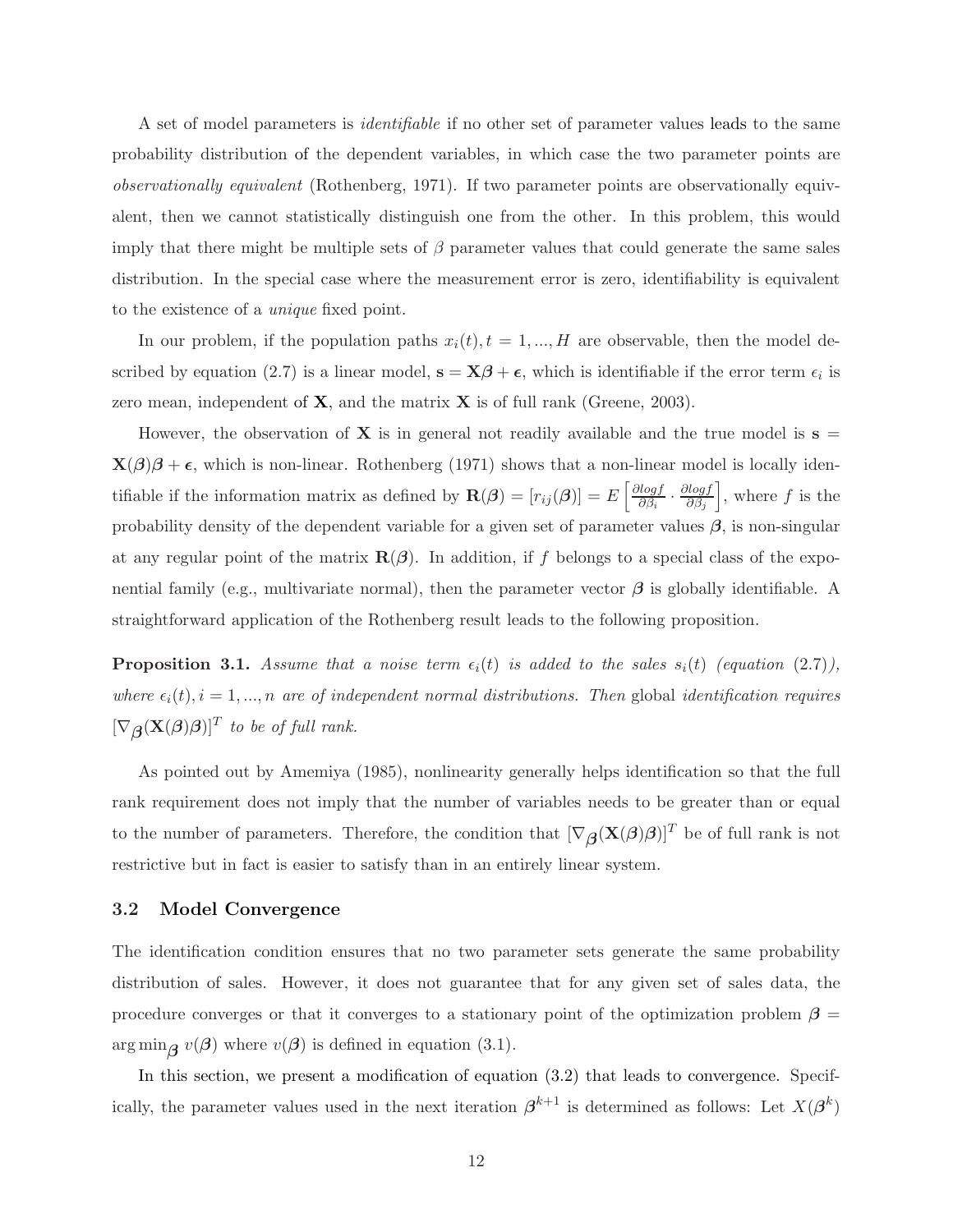be the population matrix constructed using the parameter vector  $\beta^k$  and let  $\mathbf{b}^k$  be the optimal parameter values obtained through the linear regression using equation (2.11), i.e.,  $\mathbf{b}^k$  =  $[X(\beta^k)^T \mathbf{X}(\beta^k)]^{-1} \mathbf{X}(\beta^k)^T$  **s**. We define the direction vector  $\mathbf{d}^k = \mathbf{b}^k - \beta^k$  and update the parameter estimates by  $\beta^{k+1} = \beta^k + \lambda^k \mathbf{d}^k$  where  $\lambda^k \in (0, 1]$  represents a scalar step size.

To fix ideas, we follow the definition in Bertsekas (2003) regarding a descent direction in gradient descent algorithms.

**Definition 1.** Let  $f(\beta)$  be a continuously differentiable function of the vector  $\beta$ . A sequence  ${\{\mathbf d}^k\}_{k\in\kappa}$  is *gradient related* to  $\boldsymbol{\beta}^k$  if  ${\{\mathbf d}^k\}_{k\in\kappa}$  is bounded and  $\lim_{k\to\infty} \sup_{k\in\kappa} \nabla f(\boldsymbol{\beta}^k)^T \mathbf{d}^k < 0$ .

**Lemma 3.2.** *Define the sequence*  $\{\mathbf{d}^k\}$  *and*  $\{\beta^k\}$  *such that*  $\mathbf{d}^k = \mathbf{b}^k - \beta^k$  *and*  $\beta^{k+1} = \beta^k + \lambda^k \mathbf{d}^k$ .  $\int_{\mathcal{B}} f(\mathbf{x}) \mathbf{x} \cdot d\mathbf{x} = \int_{\mathcal{B}} f(\mathbf{x}) \left[\mathbf{x} \cdot \mathbf{x}\right]^{-1} \mathbf{x}$  *is positive definite. Then the sequence*  $\{ \mathbf{d}^k \}$  *is gradient related to*  $\{\beta^k\}.$ 

The proof of Lemma 3.2 is provided in the Online Appendix. Employing a result in Bertsekas (2003) (Prop. 1.2.1, page 43), we show that the sequence  $\{\beta^k\}$  converges to a stationary point of  $v(\boldsymbol{\beta})$  if  $\boldsymbol{\beta}^k$  is sufficiently small and the step size  $\lambda^k$  is properly chosen.

**Corollary 3.3.** *Assume that the positive definiteness condition in Lemma 3.2 is satisfied. If the step size*  $\lambda^k$  *is chosen by the Armijo rule or any step size rule that yields a larger cost reduction, i.e., a larger reduction in*  $v(\beta)$ *, at each iteration step than the Armijo rule, the sequence*  $\{\beta^k\}$ *converges to a stationary point of*  $v(\beta)$ *.* 

The Armijo rule is a successive reduction rule such that a sufficiently large cost reduction is achieved (see Bertsekas (2003) for more details). The proof of the above corollary is straightforward: The positive definiteness condition leads to a gradient-related sequence  $\{d^k\}$ . According to Prop. 1.2.1 in Bertsekas (2003), if the step size is determined by the Armijo rule or one with higher cost reduction than the Armijo rule in each step, then every limit point of  $\{\beta^k\}$  is a stationary point. A direct consequence of Corollary 3.3 is that the estimator obtained using this approach is the nonlinear least squares estimator by definition (see Greene  $(2003)$ ).

**Corollary 3.4.** *Suppose that the positive definiteness condition in Lemma 3.2 holds. Then the iterative approach described in Corollary 3.3 yields the nonlinear least squares estimator.*

We refer to the iterative approach in Corollary 3.3 as the "iterative descent" approach hereafter. In general, the condition in Lemma 3.2 is difficult to verify even for a given  $\beta^k$ . However, we show that this condition is always satisfied asymptotically when  $\beta^k \to 0$ .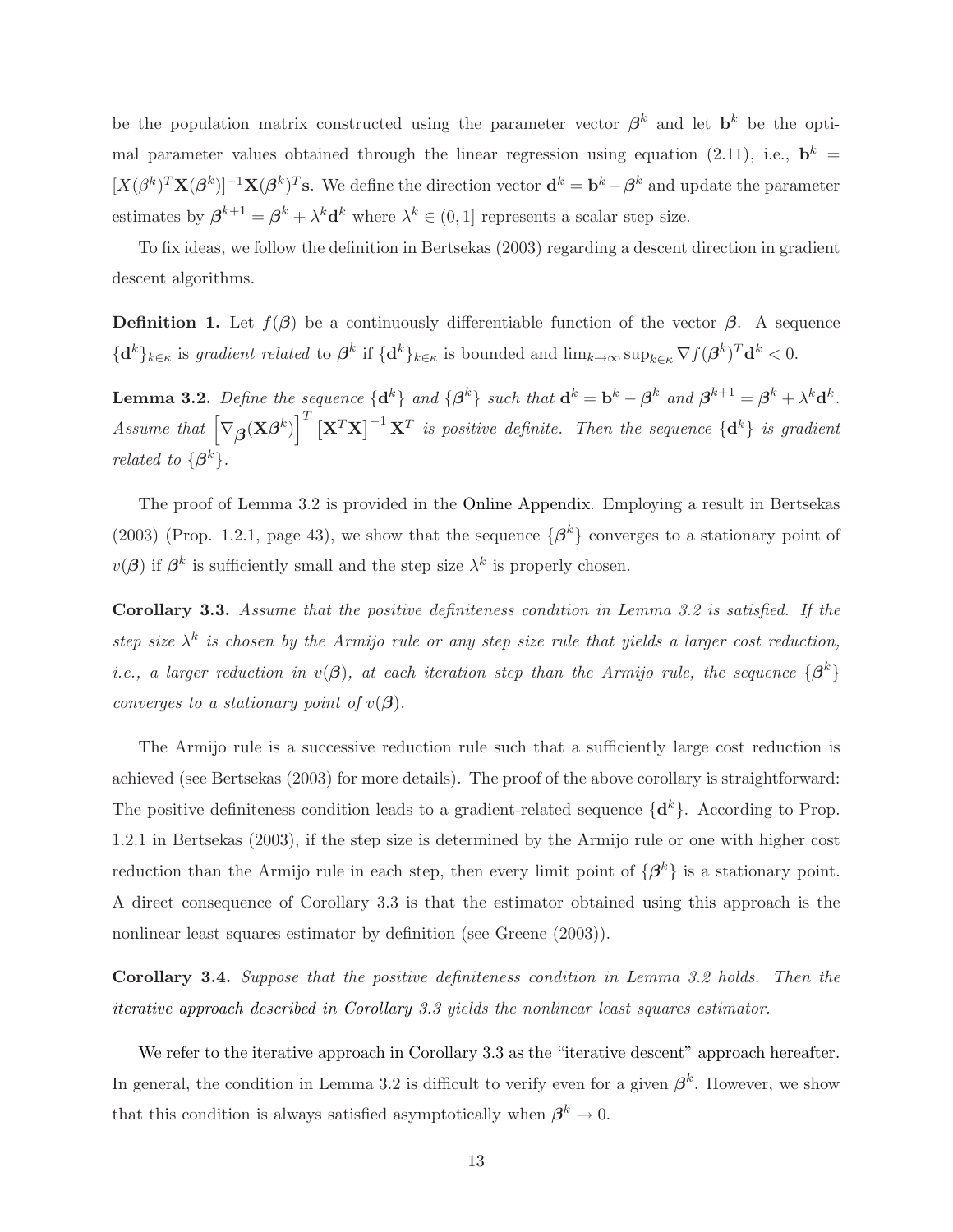**Proposition 3.5.** *The matrix*  $\lim_{\beta \to 0} [\nabla(\mathbf{X}\beta)]^T (\mathbf{X}^T \mathbf{X})^{-1} \mathbf{X}^T$  *is positive definite and thus the iterative descent approach converges to a stationary point of*  $v(\beta)$ *, i.e., the nonlinear least squares estimator of*  $\beta$ *, if*  $\beta^k \to 0$ *.* 

The proof of Proposition 3.5 is given in the Online Appendix A.3.

Next, we remark that as  $\beta \rightarrow 0$ , our method not only converges, but also converges fast. Since **X** is full rank,  $X^T X$  is invertible. Thus we can rewrite  $d^k$  as

$$
\mathbf{d}^k = -(\boldsymbol{\beta}^k - \mathbf{b}^k) = -[\boldsymbol{\beta}^k - (\mathbf{X}^T \mathbf{X})^{-1} \mathbf{X}^T \mathbf{s}] = -(\mathbf{X}^T \mathbf{X})^{-1} \mathbf{X}^T (\mathbf{X} \boldsymbol{\beta}^k - \mathbf{s}) ,
$$

where we omit the argument  $\beta^k$  of **X** for brevity. From the definition of  $v(\beta)$ , we have  $\nabla v(\beta^k)$  =  $2[\nabla(\mathbf{X}\boldsymbol{\beta}^k)](\mathbf{X}\boldsymbol{\beta}^k - \mathbf{s})$ . Therefore, as  $\boldsymbol{\beta}^k \to 0$ , the descent direction  $d^k = -(\mathbf{X}^T\mathbf{X})^{-1}\mathbf{X}^T(\mathbf{X}\boldsymbol{\beta}^k - \mathbf{s})$ **s**) →  $-\frac{1}{2}(\mathbf{X}^T\mathbf{X})^{-1}\mathbf{X}^T(\mathbf{X}\mathbf{X}^T)^{-1}\mathbf{X}\nabla v(\boldsymbol{\beta}^k)$ . Due to the full rank assumption of X, the matrix  $(X^T X)^{-1} X^T (XX^T)^{-1} X$  is positive definite (see Online Appendix A.4). Therefore, our method is a Quasi-Newton method, which typically converges fast (Bertsekas 2003, Page 148) when used in combination with the Armijo rule or the minimization rule (in which a search along the direction of  $d^k$  is performed to find the step size that maximizes cost reduction).

## **3.3 Estimate the Covariance**

When the condition in Proposition 3.5 is satisfied, the method converges to the set of parameter values that minimizes the sum of squared errors, i.e., the nonlinear least squares estimator. Consequently, it retains the asymptotic properties of nonlinear least squares estimator, i.e., *consistency* and *asymptotic normality* under very general conditions.

**Proposition 3.6.** *Suppose the parameter space of*  $\beta$  *is compact. Further, suppose lim*<sub>N→∞</sub>  $v(\cdot)$ *is a continuous and differentiable function and has a unique minimum at the true parameter β, where*  $N \equiv nH$ . In addition, assume that the errors  $\epsilon$  are independent and homoscedastic, i.e.,  $E[\epsilon \epsilon^T] = \sigma^2 \mathbf{I}$  where  $\sigma^2$  is a scalar and **I** is the identity matrix. Let  $\hat{\boldsymbol{\beta}}$  be the estimator obtained *from the iterative descent approach. Then*  $\hat{\beta}$  *is* consistent, *i.e.*,  $\lim_{N\to\infty}\hat{\beta} = \beta$ , and asymptotically normal, *i.e.,*  $lim_{N\to\infty} \hat{\boldsymbol{\beta}} \sim Normal\left(\boldsymbol{\beta}, \frac{\sigma^2}{N} \mathbf{Q}^{-1}\right)$  where  $\sigma^2$  is the variance of  $\boldsymbol{\epsilon}$  and

$$
\mathbf{Q} = \lim_{N \to \infty} \frac{1}{N} \sum_{i=1}^{N} \left( \frac{\partial [\chi_i(\hat{\boldsymbol{\beta}}) \hat{\boldsymbol{\beta}}]}{\partial \hat{\boldsymbol{\beta}}} \right) \left( \frac{\partial [\chi_i(\hat{\boldsymbol{\beta}}) \hat{\boldsymbol{\beta}}]}{\partial \hat{\boldsymbol{\beta}}^T} \right)
$$

*where*  $\chi_i(\hat{\boldsymbol{\beta}})$  *is the ith row of*  $\mathbf{X}(\hat{\boldsymbol{\beta}})$ *.*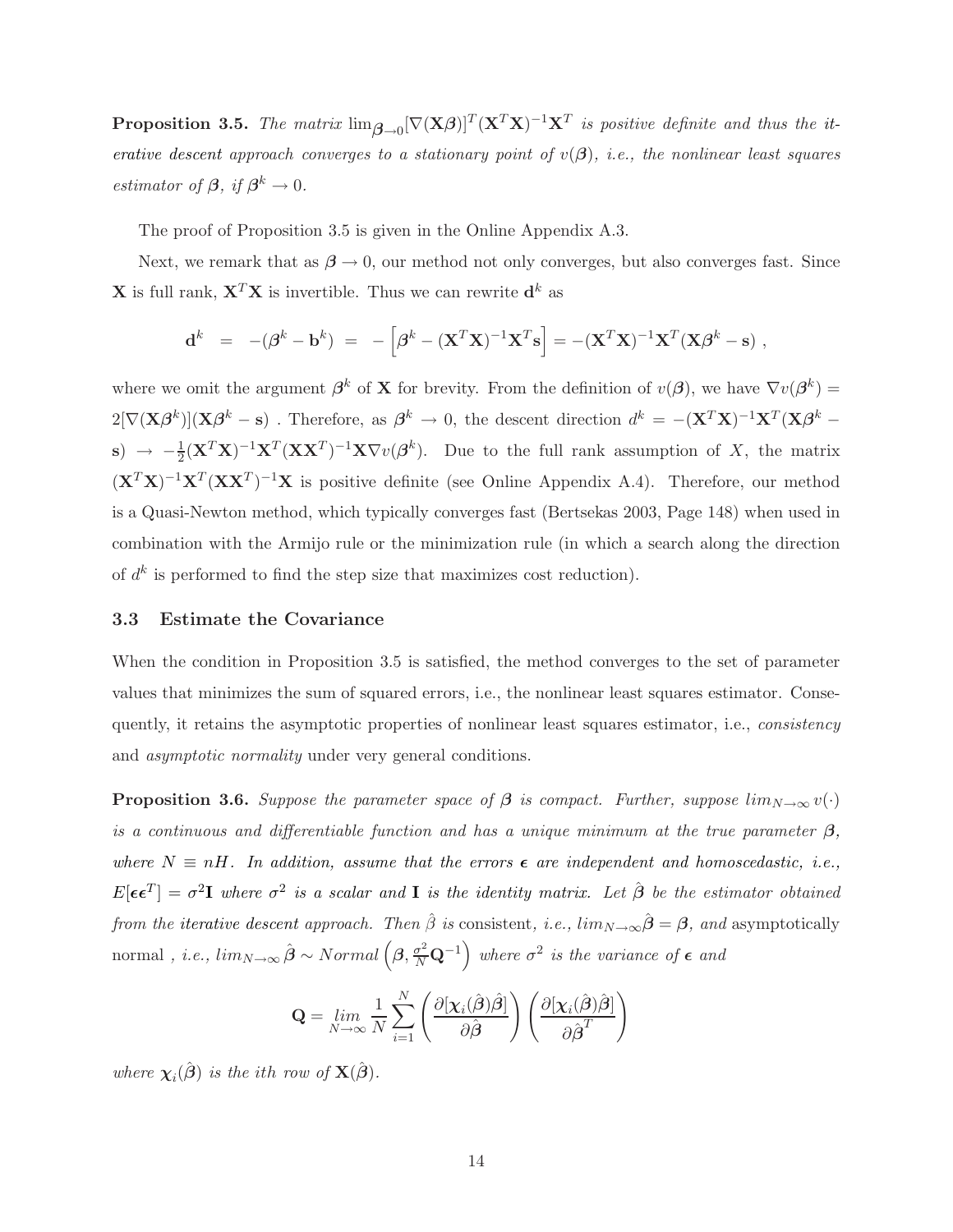The result follows from Greene (2003) (Theorems 9.1 and 9.2). A useful consequence of this is that we can estimate the asymptotic variance of the estimator  $\hat{\beta}$ . It is easy to show that  $\frac{\partial \boldsymbol{\chi}_i(\hat{\boldsymbol{\beta}})}{\hat{\sigma}}$  $\frac{\partial \chi_i(\hat{\beta})}{\partial \hat{\beta}}$  is bounded (see the proof of Proposition 3.5 in the Online Appendix). Since  $\frac{\partial [\chi_i(\hat{\beta})\hat{\beta}]}{\partial \hat{\beta}} =$  $\chi_i(\hat{\beta}) + \hat{\beta} \frac{\partial \chi_i(\hat{\beta})}{\partial \hat{\beta}},$  we have  $\lim_{\beta \to 0} Q = \lim_{N \to \infty} (\mathbf{X}^T \mathbf{X})$ . In addition,  $\sigma^2$  can be estimated with  $e^T e/N$  where **e** is the residual vector. Therefore, when  $\beta$  is small, we can estimate the covariance matrix of  $\beta$  by  $\frac{e^T e}{N} (\mathbf{X}^T \mathbf{X})^{-1}$ .

## **Correction for Heteroscedasticity and Autocorrelation**

While Proposition 3.6 suggests a straightforward method to estimate the covariance matrix of the parameter estimator, it relies on the assumption that the error term  $\epsilon$  is spherical, i.e.,  $E[\epsilon \epsilon^T] = \sigma^2 \mathbf{I}$ where **I** is the identity matrix. If one could assume that the error term  $\epsilon$  is independent of the underlying demand generating process, but rather just a book-keeping error of sales, this would be a reasonable way to estimate the covariance. In general, it is difficult to argue that the error term has constant variance over time. To deal with heteroscedasticity, we can use the White estimator (White, 1980) to estimate the asymptotic variance:

$$
\frac{1}{N} \left( \frac{\mathbf{Z}^T \mathbf{Z}}{N} \right)^{-1} \left( \frac{1}{N} \sum_{i=1}^N e_i^2 \mathbf{z}_i \mathbf{z}_i^T \right) \left( \frac{\mathbf{Z}^T \mathbf{Z}}{N} \right)^{-1}
$$

where  $\mathbf{Z} = \left[ \mathbf{x}(\hat{\boldsymbol{\beta}}) \hat{\boldsymbol{\beta}} \right]$  $\frac{\partial^2 F}{\partial \hat{\beta}}$  and **z**<sub>i</sub> is the *i*th row of **Z**. As  $\beta \to 0$ , we estimate the covariance matrix of  $\beta$ with  $N(\mathbf{X}^T \mathbf{X})^{-1} S_0(\mathbf{X}^T \mathbf{X})^{-1}$  where  $S_0 = \frac{1}{N}$  $\sum_{i=1}^N e_i^2 \chi_i \chi_i^T$ .

For more general cases in which autocorrelation in the data cannot be ignored, one can use the Newey-West (Newey and West, 1988) covariance estimator  $N(\mathbf{X}^T\mathbf{X})^{-1}\hat{\mathbf{Q}}(\mathbf{X}^T\mathbf{X})^{-1}$ , in which the matrix  $\hat{\mathbf{Q}}$ , when applied to our problem, is estimated with

$$
S_0 + \frac{1}{N} \sum_{i=1}^n \sum_{j=1}^n \sum_{\ell=1}^L \sum_{t=\ell+1}^H w_{\ell} e_{\kappa(i,t)} e_{\kappa(j,t-\ell)} \left( \chi_{\kappa(i,t)} \chi_{\kappa(j,t-\ell)}^T + \chi_{\kappa(j,t-\ell)} \chi_{\kappa(i,t)}^T \right) ,
$$
 (3.3)

,

where the subscript  $\kappa(i, t) = t + (i - 1)H$ , the weight  $w_{\ell} = 1 - \frac{\ell}{L+1}$  and L is typically set such that  $L \approx H^{1/4}.$ 

To summarize the results in Section 3, we show that if the true *β* values are sufficiently small, which can be enforced by restricting the discrete time unit to a small interval, the iterative descent approach always converges to a stationary point of  $v(\beta)$ . With the assumption of full rank (Proposition 3.1), the model is identifiable. Moreover, we show that our method yields an estimator that is consistent and asymptotically normal. We also show how the covariance matrix can be estimated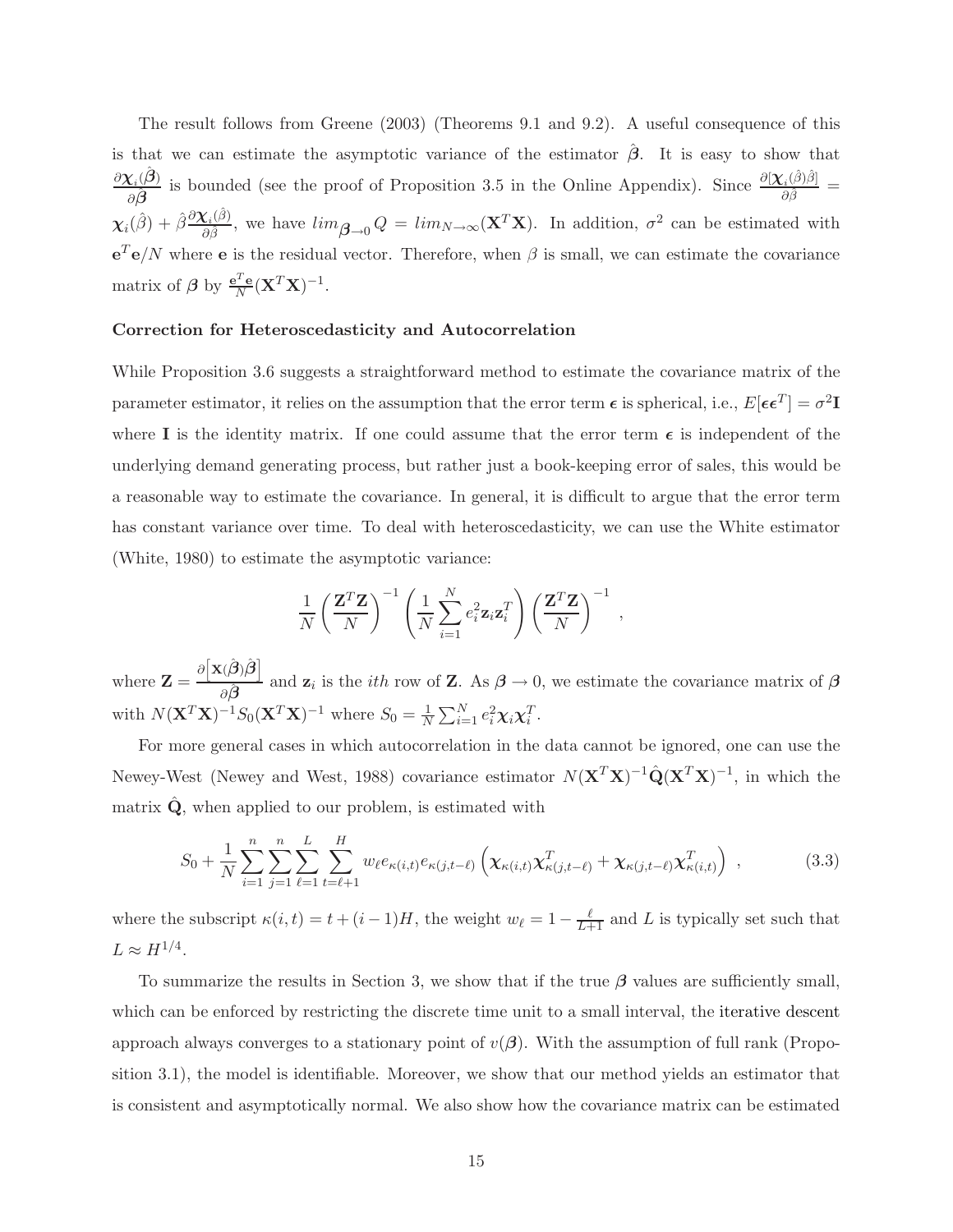and corrected in the presence of heteroscedasticity and autocorrelation. In the next section, we apply this iterative descent approach to sales data that are stochastically generated from the model given by equation (2.12) and demonstrate its performance. We have applied both the Armijo rule and a "limited" minimization rule which searches along the direction  $d^k$  but within a bounded interval between  $\beta^k$  and  $\mathbf{b}^k$ . Both work well for the simulated data while the latter appears to work better for the Intel application. We present the results obtained with the limited minimization rule.

# **4 Performance on Simulated Demand Data**

In this section, we assume that the underlying model is  $\mathbf{s} = \mathbf{X}(\boldsymbol{\beta})\boldsymbol{\beta} + \boldsymbol{\epsilon}$  where  $\boldsymbol{\epsilon}$  is normally distributed with zero mean. We assume that errors are uncorrelated but allow them to be heteroscedastic. For the ease of reference, denote the variance of observation i with  $\sigma_i^2$  and define vector  $\sigma = (\sigma_1, \sigma_2, \dots, \sigma_N)$ . We apply the iterative descent procedure described in Section 3.2 to solve for the optimal  $\beta$  that minimizes the mean squared error.

#### **4.1 Estimation and Fit**

We present an example where sales are generated from a model described in equation  $(2.11)$  with  $\beta = (0.005, 0.02, 0.01, 0.30, 0.002, 0.01, 0.005, 0.2)$ . All three sources of demand identified in Section 2 are present and we correct for a market expansion of 0.1% per period. At the start of the time horizon (time 50), there are four existing generations of products (sales of the first product has already dropped to zero) with known population sizes  $0.0156, 0.0399, 0.2744, 0.1131$  and the competition population is 1.56. The focal firm introduces new product at a constant pace (one product every 20 time periods). We generate sales data during time [50, 200] which includes sales of ten products, seven of which are new product introductions. The focal firm and competition start at about the same performance level. Product improvement is  $10\%, 11\%, ..., 19\%$  (over the immediate predecessor) respectively for the ten products of the focal firm and a constant 5% for the competition (improvement occurs at the same time for both the focal firm and its competition). In this section, we choose the sales data for the time window [50, 150] (which includes sales of three existing products and five new products) to estimate the parameters, assuming that we have an accurate estimate of the population mix at time 50. In Section 4.2, we use the remaining sales data (which includes sales of three existing products and two new products) to test forecast performance; we also vary the initial population sizes and the size of the fit/forecast window to test forecast sensitivity.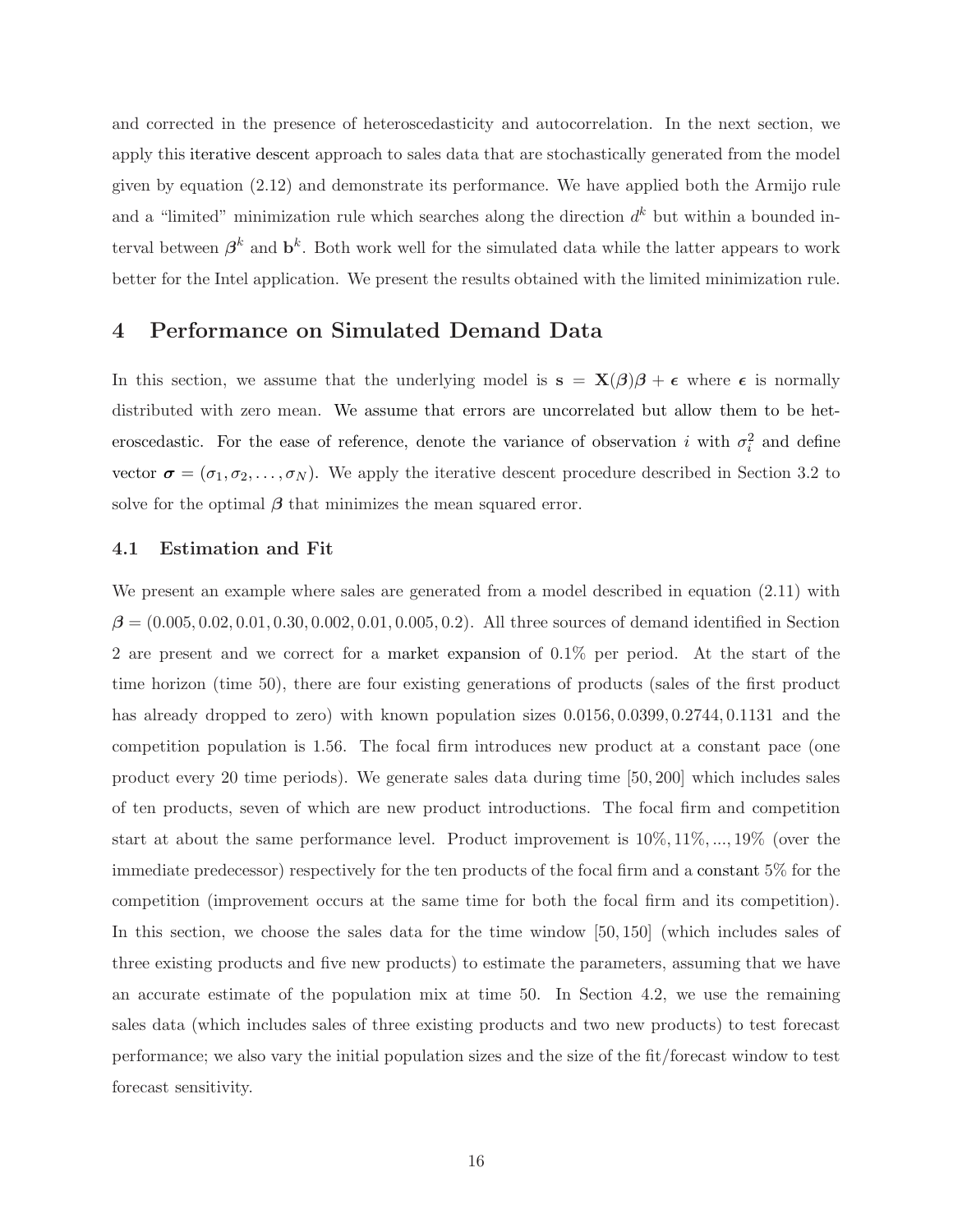To validate the iterative procedure, we first test the case with  $\sigma = 0$  to confirm that it converges to the true parameters. See Figure 1. In the presence of noise  $(\sigma \neq 0)$ , the procedure in general does



Figure 1: Convergence to the True Parameter Values

not converge to the true parameter value that is used to generate the sales, but rather the nonlinear least squares estimator of the model  $\mathbf{s} = \mathbf{X}(\boldsymbol{\beta})\boldsymbol{\beta} + \boldsymbol{\epsilon}$ , as expected. See Table 1 for three examples generated at different noise levels where we use  $\sigma = 5\%, 10\%, 20\%$  to loosely denote the case that the noise term  $\epsilon$  has a standard deviation that is 5%, 10%, 20% of the mean sales, respectively. Note that "std. err." and "White err." are respectively the standard error of parameters without and with correcting for heteroscedasticity. Also, ∗ and ∗∗ denote significance at the 90% and 95% level respectively, computed based on the White error estimate.

|            | $\sigma = 5\%$ |        |        | $\sigma = 10\%$ |        | $\sigma = 20\%$ |            |        |        |
|------------|----------------|--------|--------|-----------------|--------|-----------------|------------|--------|--------|
| Parameters | estimate       | std.   | White  | estimate        | std.   | White           | estimate   | std.   | White  |
|            |                | err.   | err.   |                 | err.   | err.            |            | err.   | err.   |
| $\beta_1$  | $0.0052**$     | 0.0035 | 0.0007 | $0.0048**$      | 0.0058 | 0.0012          | $0.0042**$ | 0.0106 | 0.0024 |
| $\beta_2$  | $0.0209**$     | 0.0141 | 0.0026 | $0.0230**$      | 0.0229 | 0.0043          | $0.0260**$ | 0.0421 | 0.0088 |
| $\beta_3$  | $0.0178**$     | 0.0053 | 0.0030 | $0.0135***$     | 0.0079 | 0.0041          | $0.0192**$ | 0.0152 | 0.0073 |
| $\beta_4$  | $0.2547**$     | 0.0366 | 0.0183 | $0.2650**$      | 0.0553 | 0.0259          | $0.2280**$ | 0.1025 | 0.0439 |
| $\beta_5$  | $0.0017**$     | 0.0009 | 0.0003 | $0.0029**$      | 0.0014 | 0.0006          | 0.0010     | 0.0032 | 0.0014 |
| $\beta_6$  | $0.0110**$     | 0.0047 | 0.0019 | $0.0039*$       | 0.0075 | 0.0032          | 0.0109     | 0.0178 | 0.0090 |
| $\beta_7$  | $0.0064**$     | 0.0026 | 0.0009 | 0.0015          | 0.0042 | 0.0018          | $0.0059*$  | 0.0095 | 0.0040 |
| $\beta_8$  | $0.1889**$     | 0.0163 | 0.0044 | $0.2237**$      | 0.0260 | 0.0089          | $0.2583**$ | 0.0619 | 0.0240 |

Table 1: Parameter Estimates and Errors for Various Levels of Noise

The statistical significance of the parameters drops as the uncertainty level increases. The smaller parameters tend to lose statistical significance fast (i.e., drop below 90% significance) with increasing uncertain levels. This suggests that, like most other methods, our model is not appropriate for drawing statistical inferences for data sets with high noise. However, as we show next in this section and Section 4.2, it works reasonably well for the purpose of fitting and forecasting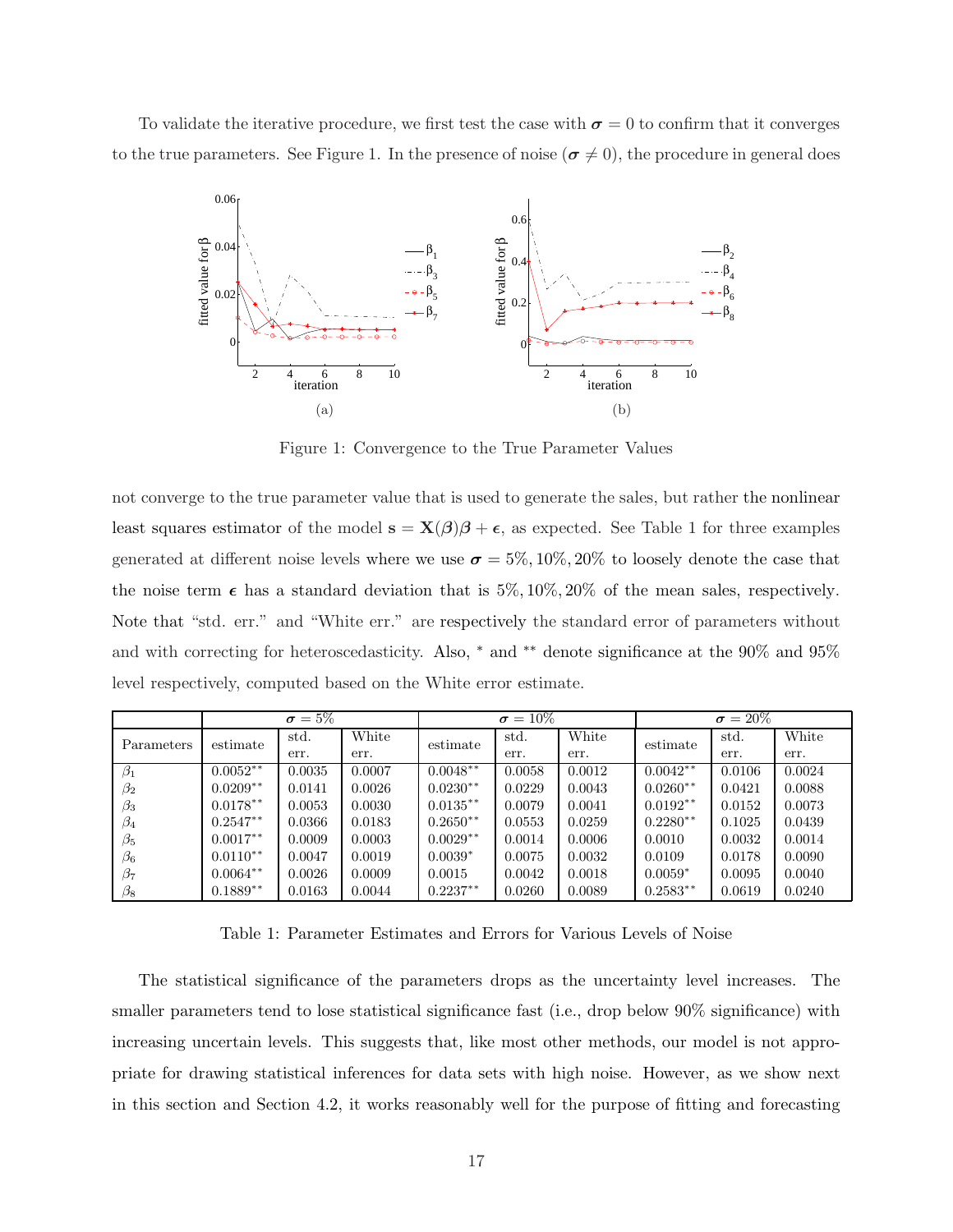*sales* even at a high noise level.

To examine the model fit, we generate stochastic sales data for a given set of parameter values and apply the iterative descent procedure to obtain the corresponding parameter estimates. We then generate the fitted sales curve and compare it with the 95% confidence level sales band predicted by the true parameters. Figure 2(a) illustrates such a comparison. The true parameters for the underlying model are the same as in Figure 1. The noise term  $(\epsilon)$  has a standard deviation that is 20% of the mean sales. (i.e.,  $\sigma = 20\%$  of mean sales). We generate 500 sets of sales data and apply the iterative descent method to each data set. We observe that the majority of the fitted curves (solid curves) centers around the "true" curve (the dashed curve on the top is the upper bound of the 95% confidence interval and the dotted curve on the bottom is the lower bound). More importantly, this observation stays true even as the uncertainty level increases: As the band for the fitted sales curve becomes wider, the confidence intervals of the true sales curve also broadens.

Further, we examine how well the true population variables  $x_i(t)$  are recovered. We predict the population path from the parameter estimates for each of the 500 simulated data sets and compute the Mean Absolute Percentage Error (MAPE) of the population for each set of predictions. Figure 2(b) shows the error distribution of the predicted population sizes for  $\sigma = 20\%$ . We observe that the iterative approach recovers the true population well (the population deviations are well within 10%, in most cases  $3\%$  or  $4\%$ ).



Figure 2: Fitted Sales Curves and Population Deviation

### **4.2 Forecast Performance and Sensitivity**

Next, we illustrate the forecast accuracy of the model using a portion of the data to calibrate the model and the remaining to test forecast performance. In particular, for each randomly generated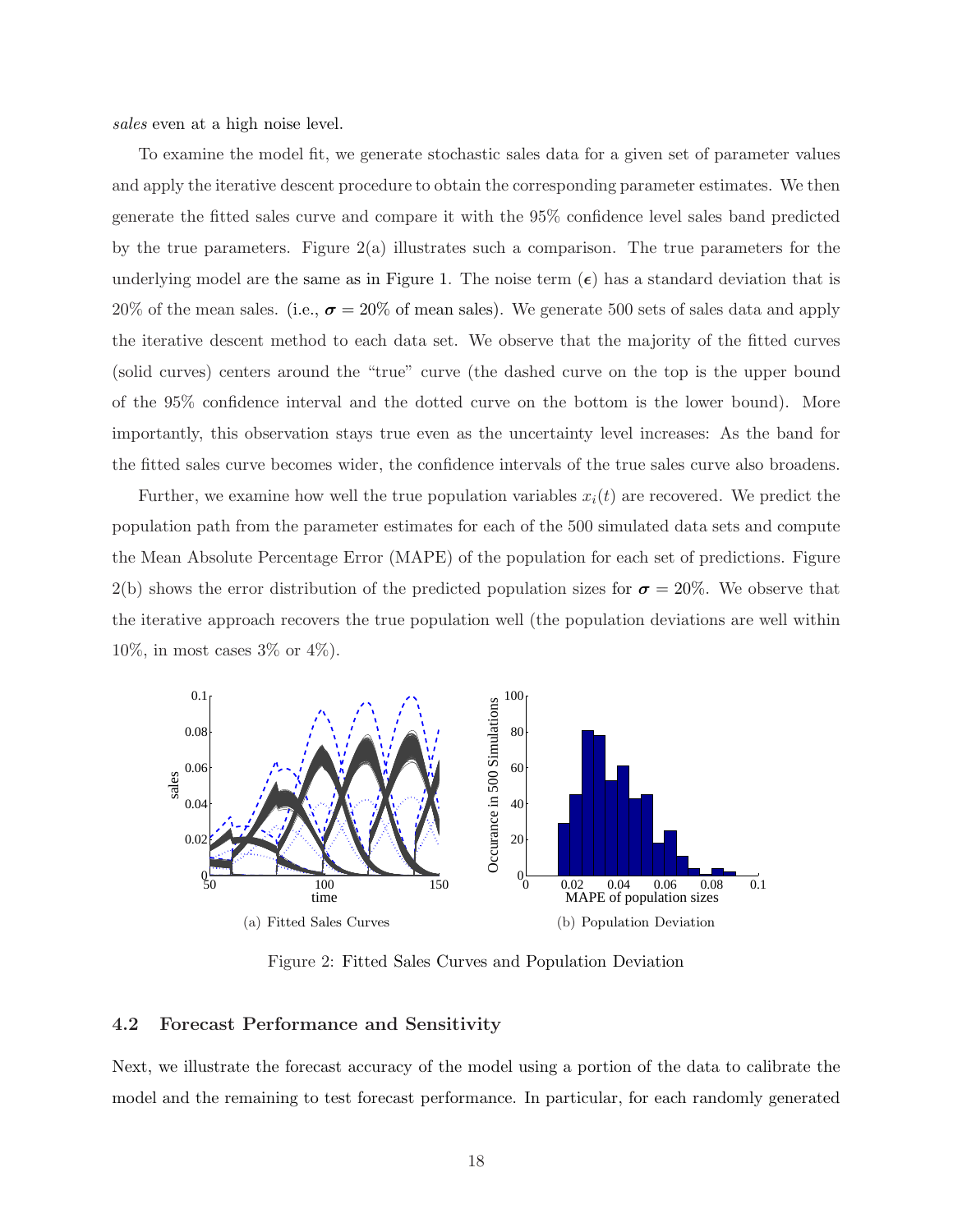data set, we parameterize the model with sales during time period [50, 150] and then forecast the sales for time [151, 200]. We compute forecast errors for each data set and Table 2 presents the mean forecast errors averaged over the 500 data sets: RMSE is the root mean squared error; MAE is the mean absolute error; MAPE is the mean absolute percentage error.

Because RMSE is the measure that least square regression optimizes, we use the RMSE (instead of other error measures) to compare the model fit and forecast performance of different methods. We present the MAE and MAPE to provide additional information.

We remark that the observations shown in Table 2 and Figure 3 both demonstrate that our model is well-behaved: in the majority of the simulated cases, the forecast largely replicates the inherent uncertainty of sales data generated at each noise level and we do not observe significant amplifications as noise level increases.

| Error Measure | $\sigma = 5\%$ | $\sigma = 10\%$ | $\sigma = 20\%$ |
|---------------|----------------|-----------------|-----------------|
| average RMSE  | 0.0030         | 0.0054          | 0.0102          |
| average MAE   | 0.0022         | 0.0038          | 0.0069          |
| average MAPE  | 9.71\%         | $15.36\%$       | $28.01\%$       |

Table 2: Forecast Performance Averaged over 500 Data Sets



Figure 3: Forecast Error Distribution (s.d. of  $\epsilon = 20\%)$ 

#### **Sensitivity to Initial Population**

We have assumed that the initial population sizes are known. In the following, we experiment with cases where the company may over or under estimate these values. Table 3 illustrates forecast performance of the model when the population sizes are overestimated by 10% (case 1), underestimated by  $10\%$  (case 2), as well as in cases in which some products are overestimated while others are underestimated ("mixed") – in case 3, the first two products are overestimated by  $10\%$  and the next two products are underestimated by 10% whereas in case 4 the opposite is true. The results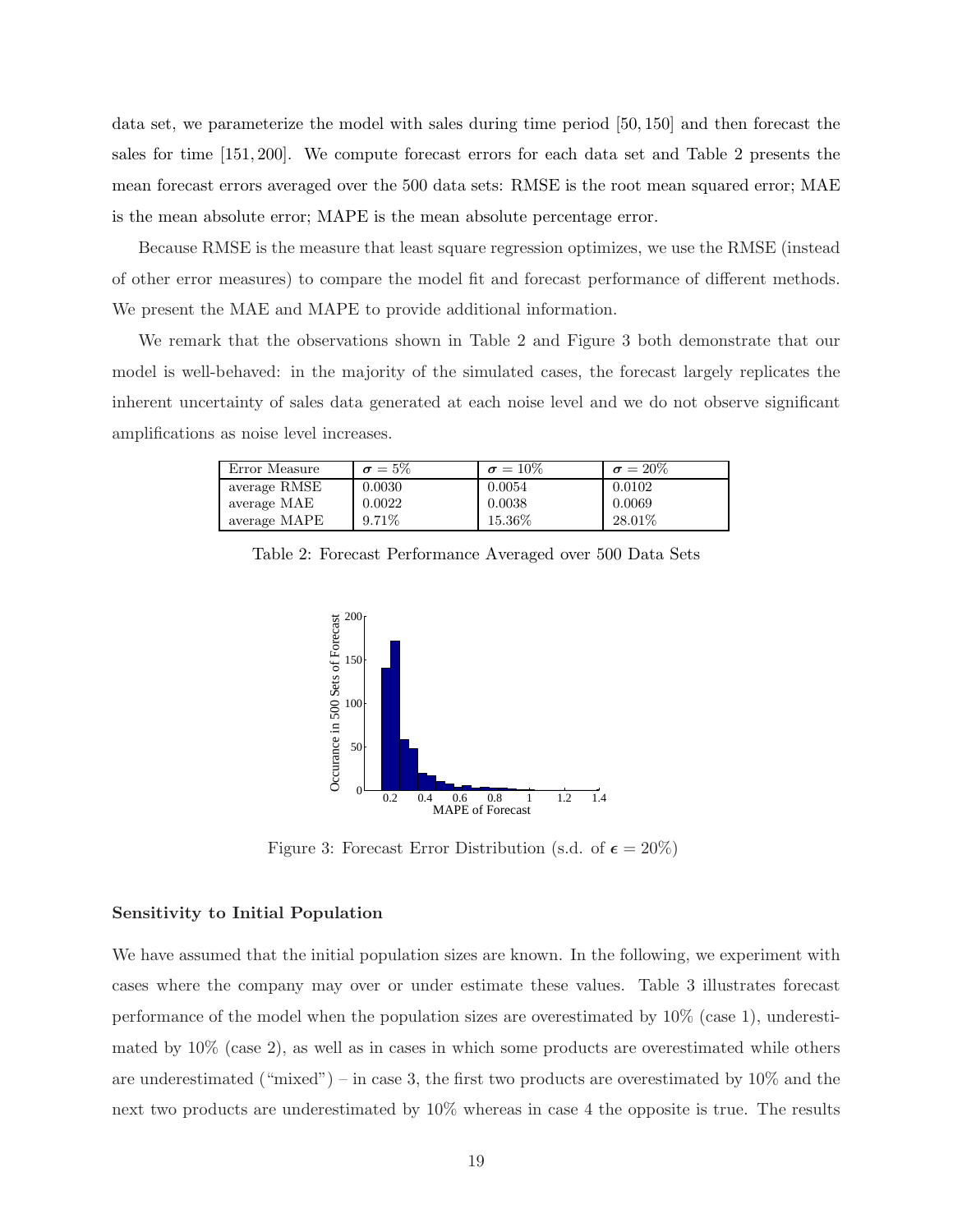are averaged over 100 data sets.

| Jase         | base case             | $1$ (over $10\%$ ) | $2$ (under $10\%$ ) | 3(mixed)     | 4(mixed)  |
|--------------|-----------------------|--------------------|---------------------|--------------|-----------|
| average RMSE | $\hphantom{-}0.00531$ | 0.00533            | 0.00535             | 0.00533      | 0.00531   |
| average MAE  | 0.0038                | 0.0039             | 0.0038              | $\,0.0037\,$ | 0.0038    |
| average MAPE | 15.10\%               | $17.35\%$          | 14.48%              | 14.54%       | $16.31\%$ |

Table 3: Forecast Sensitivity to Initial Population ( $\sigma = 10\%$ , fit/forecast window=[50, 150]/[151, 200])

Performance resilience to perturbations in the initial population estimation is evident, which appears counterintuitive but is indeed an explainable characteristic of this method. Specifically, the method can self-correct with respect to errors in the initial population estimation: as time elapses and new sales occur, the memory of the initial population and its effect fades away rather quickly.

#### **Sensitivity to Fit/Forecast Time Window**

Table 4 demonstrates the sensitivity of forecast errors to the number of time periods (or similarly, the number of products) used to parameterize the model (data are generated with  $\sigma = 10\%$ ; forecasts are averaged over 100 random data sets). As expected, forecast accuracy decreases as the training set becomes smaller; nevertheless, one still obtains reasonable forecasts when the size of the training data is at least comparable to the test data.

| fit/forecast window | [50, 100]/[101, 150] | [50, 125]/[126, 175] | [50, 150]/[151, 200] |
|---------------------|----------------------|----------------------|----------------------|
| average RMSE        | 0.0056               | 0.0052               | 0.0053               |
| average MAE         | 0.0041               | 0.0038               | 0.0038               |
| average MAPE        | $23.85\%$            | 16.72\%              | $15.10\%$            |

Table 4: Sensitivity of Forecast Errors to the Number of Time Periods ( $\sigma = 10\%$ )

#### **Constrained versus Unconstrained Regression**

We interpret the parameters  $\beta$  as nonnegative because the gap of product strength between product i and product j,  $\Delta f_{ij}$ , has a nonnegative effect on the transition parameters  $p_{ij}$  and  $q_{ij}$ . In the presence of noise, it is possible that an unconstrained linear regression may result in negative value(s) for some component(s) of the estimated parameter vector. Therefore, in our numerical studies, we have constrained the parameters to be nonnegative. Using unconstrained regression may allow one to achieve better fit to the training data; however, it inevitably leads to poorer forecasting performance. Table 5 demonstrates the fit and forecast performance of the constrained and unconstrained models (data are generated with  $\sigma = 10\%$ ; fit and forecast errors are averaged over 100 random data sets). The RMSE for the training data is roughly the same for the constrained and unconstrained cases, however, the forecast RMSE of the unconstrained model is worse than the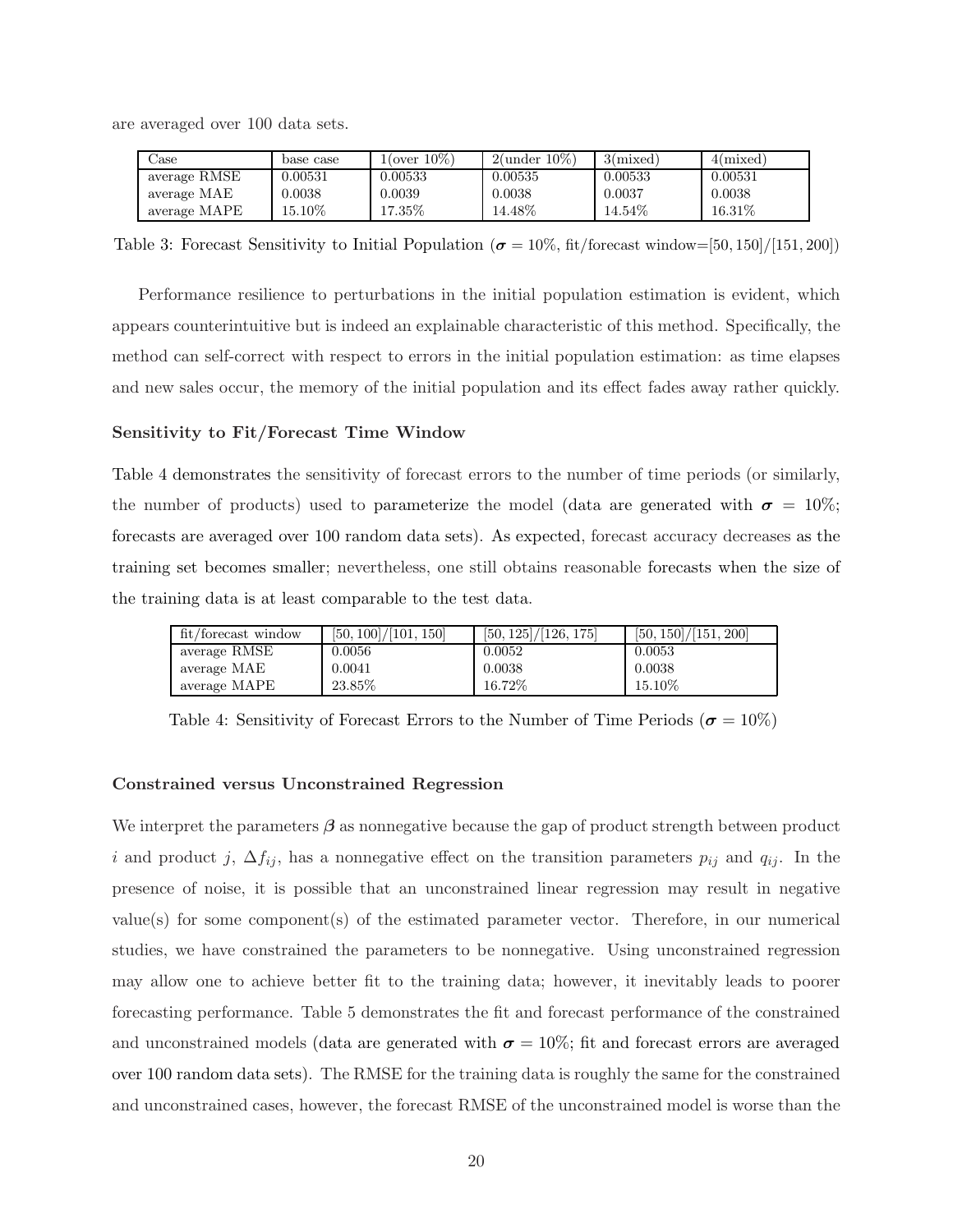constrained model. Similar observations are made in the Intel application in Section 5. Therefore, one is better off taking advantage of the knowledge on the underlying dynamics by constraining the parameters to nonnegative values to avoid a false model which provides better fit but poor forecast.

|              | Constrained (Fit) | Constrained<br>$(\text{Forecast})$ | Unconstrained<br>Fit) | Unconstrained<br>(Forecast) |
|--------------|-------------------|------------------------------------|-----------------------|-----------------------------|
| average RMSE | 0.0034            | 0.0053                             | 0.0034                | 0.0056                      |
| average MAE  | 0.0021            | 0.0038                             | 0.0022                | 0.0040                      |
| average MAPE | 11.57%            | 15.10%                             | 13.52\%               | $18.36\%$                   |

Table 5: Fit and Forecast Comparison ( $\sigma = 10\%$ , fit/forecast window=[50, 150]/[151, 200])

In summary, the iterative descent approach works well for simulated data. In Section 5, we apply the proposed method to Intel data and compare against the Bass, Norton-Bass and Jun-Park models (such a comparison would not be appropriate in Section 4 since the simulated data is generated using our model).

# **5 Application to the Extreme Edition Microprocessor Market**

In this section, we apply our model to the sales data of Intel's "extreme edition" microprocessors. These high-end desktop processors are sold primarily to end users who participate in sophisticated computer games - the "extreme gamers." Therefore, this is also referred to as the extreme gamers market.

## **5.1 Data Description**

Included in the data are the introduction date, performance score, and price for each product sold by Intel, as well as those for a major competitor. Weekly sales data cover a 4-year time window with a total of 11 products from Intel. (We include in the Online Appendix the masked data set, as well as a plot of the masked sales for Intel products).

Performance scores for both Intel and competition products are obtained from the Standard Performance Evaluation Corporation (SPEC) based on both integer and floating point benchmarks (SPEC Website, 2010), which are commonly-adopted industry standards. The extreme gamers market is generally perceived as price-insensitive. Nevertheless, we apply the method in two settings: one in which product strength is given by performance score alone, one in which product strength is given by performance/price ratio. The latter is commonly adopted at Intel as a measure of product strength for markets that are price-sensitive. We compare these two alternatives for the extreme gamers market. The data span a time period that is characterized by a performance race between Intel and its competitor with the performance gap between the two companies widening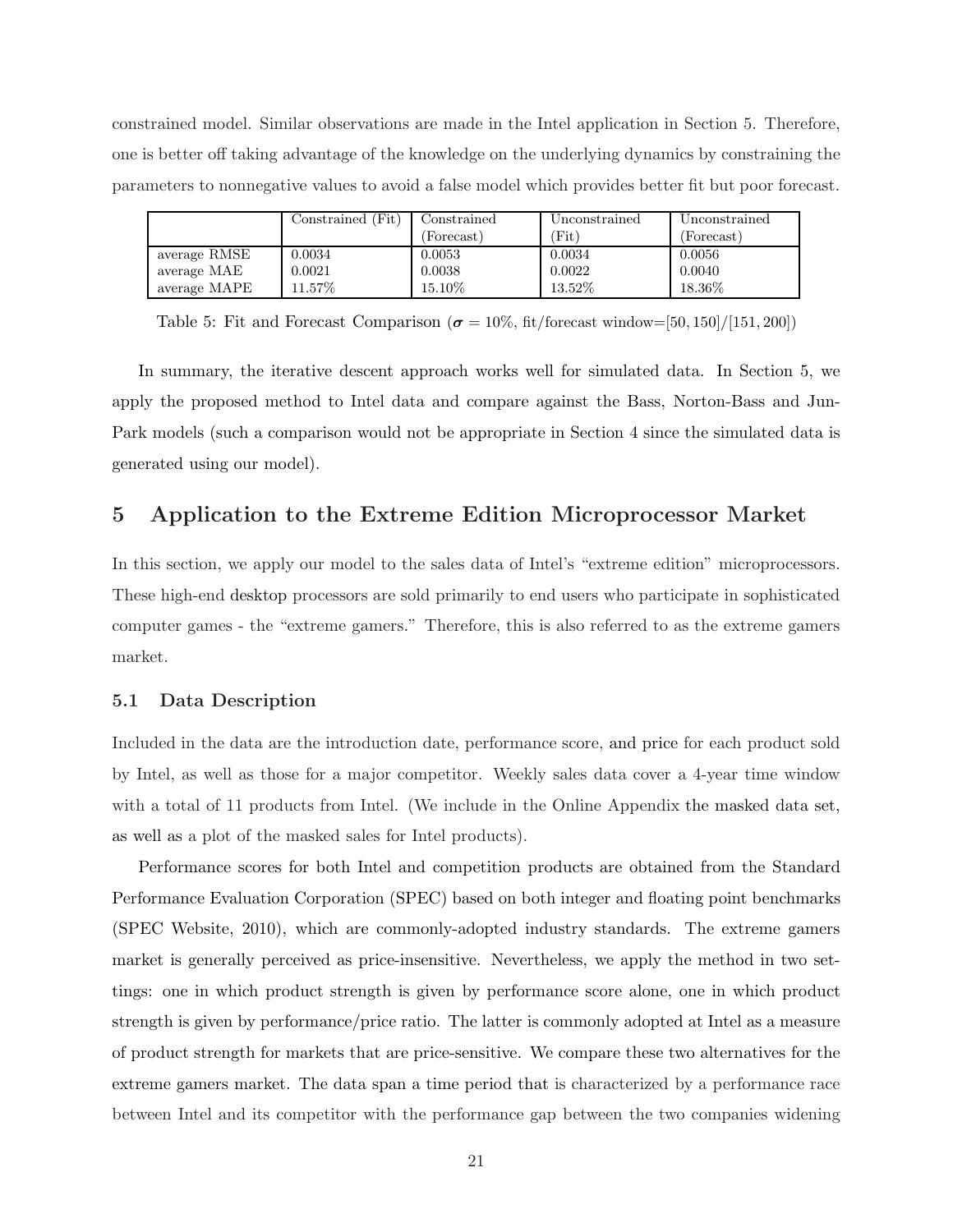rapidly over time despite the initial performance lead and steady improvement by the competitor (Figure 4(a)). Figure 4(b) shows the performance/price ratio of the two firms. The competitor priced its product much lower than Intel and was thus leading on performance/price ratio. In addition, the total market during this time was growing over time, reflecting a known market trend. As mentioned earlier, such trend is assumed to be known. Our focus is on how the total market is split between Intel and competition and among the products within Intel. We use 120 weeks of data to parameterize the model (which includes sales of nine products) and the remaining 96 weeks of data (which includes sales of six products, two of which introduced after week 120) to test the forecast accuracy of the proposed model. The forecast is based on a "frozen" fit sample of 120 weeks, which differs from the rolling-horizon forecast typically seen in the literature of diffusion models. The rolling-horizon forecast is unfit for strategic planning decisions, which are often made long before the actual sales.



Figure 4: Performance and Performance/Price

First, we adjust for the aggregate market trend. Note that  $\alpha(t)$  is the sales growth due to market expansion as a percentage of the most recent sales. Ideally we would use the original "forecasted"  $\alpha(t)$  for this purpose. However, we do not have data of the forecasted sales growth for new expansion. Therefore, to calibrate the model, we use the actual sales (which is available) to estimate the growth trend of total sales, and use it as a proxy for the growth trend of new expansion. This is reasonable if the growth trend due to new market expansion and the growth trend of total sales follow similar pattern. For the extreme gamers market, the total market during this time window was on a logistic growth path. We thus fit a logistic growth curve to the estimated total sales and the growth rate  $\alpha(t)$  is obtained through this fitted curve. Figure 5(a) shows the fitted logistic curve.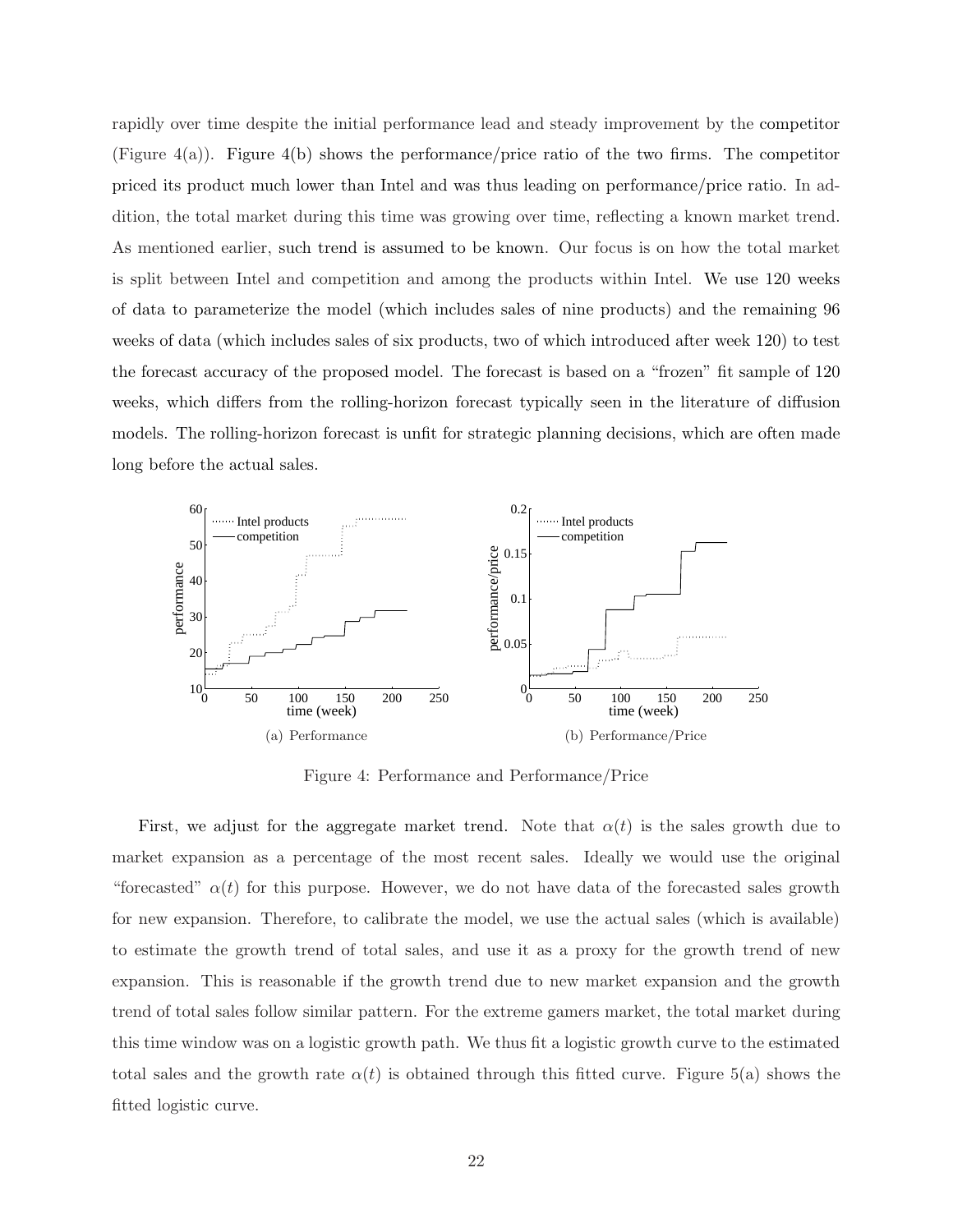Before applying the iterative descent approach, we need to estimate the initial population mix. The extreme gamers market is initially dominated by the competition, so we set  $x_i(0)$  to zero and  $y(0)$  to the size of the initial market. Experts at Intel estimate this to be around 7.5 Million at the start of this time window. We show with additional sensitivity analysis that, the model is robust to fluctuations in this estimate due to the reasons discussed in Section 4. (see Tables 14 to 15 provided in the Online Appendix).



Figure 5: Application of Extreme Gamers Market

## **5.2 Estimation and Forecast**

In addition to the two alternatives of product strength measure, namely, performance alone ("perfonly") and performance/price ratio ("perf/price"), we also explore two options for determining product strength of the competition,  $f_y(t)$ : one defined as the strength of the *strongest* product of the competition ("best-comp"), the other defined as the *mean* product strength of the competition ("mean-comp"). Moreover, as in Section 4, we examine the forecast performance *with* ("constrained") and *without* ("unconstrained") nonnegativity constraint on the parameters.

Figure 5(b) shows the convergence path of the parameters for the "constrained, perf-only, bestcomp" case. Similar convergence pattern is observed for other cases.

Table 6 and Table 7 summarize the parameter estimates, standard errors, as well as the White and Newey-West errors obtained using sales data from the first 120 weeks (first 9 products). The model fit and forecast performances are reported in Tables 8 and 9. In addition to the RMSE, MAE, MAPE, we also compute the median absolute percentage error (MdAPE), MAPE of the cumulative sales (cumMAPE), MAPE of the peak sales (peakMAPE), mean absolute error of peak time (timeMAE), as well as the  $R^2$  value. (Note that for nonlinear regression,  $R^2$  value is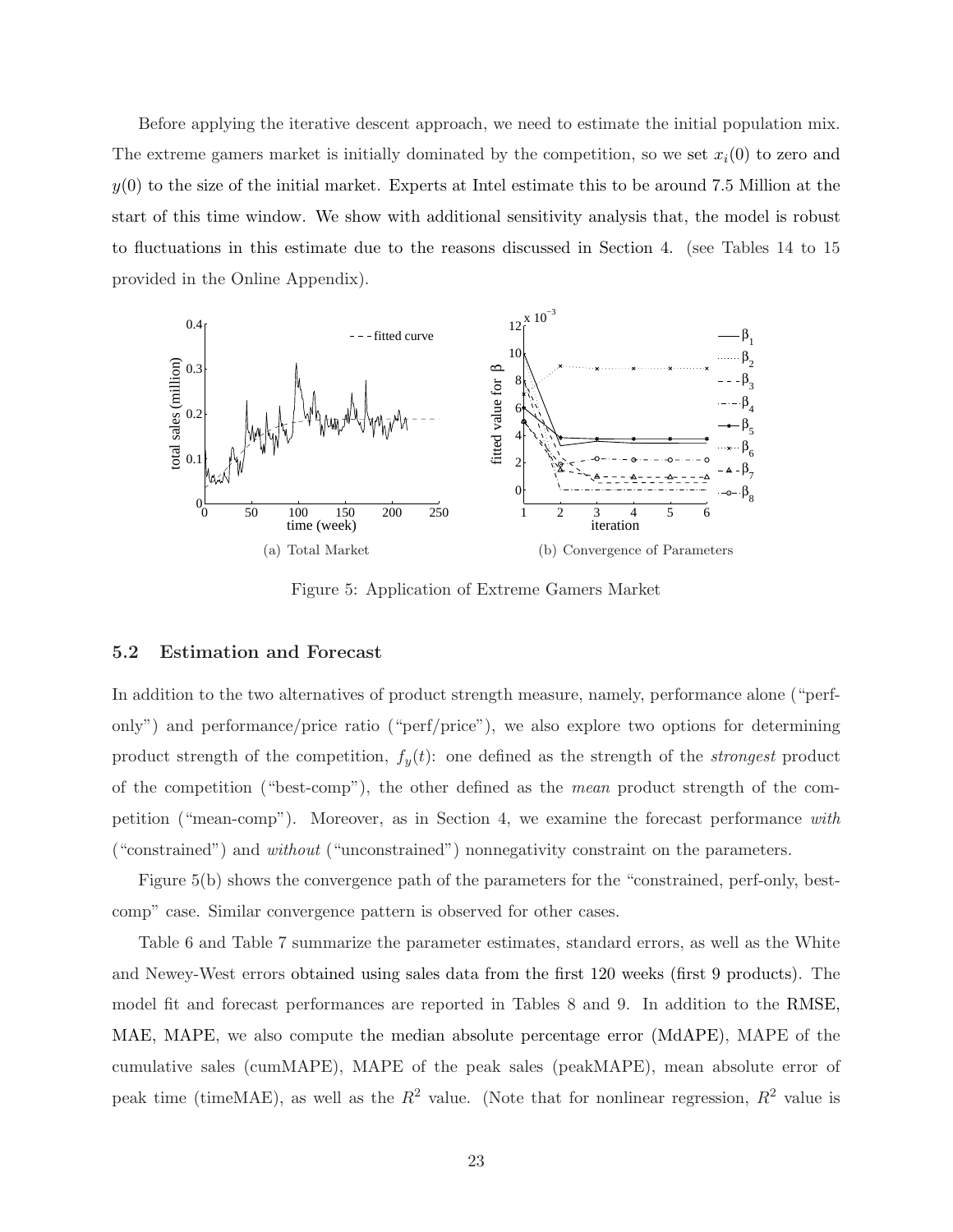not necessarily between 0 and 1.) Again, <sup>∗</sup> and <sup>∗∗</sup> denote significance at the 90% and 95% level respectively, computed based on the White error estimate. With the exception of peakMAPE and timeMAE, errors are averaged over all available data points (which includes sales for each product at each time period during its selling window). To compute the error for model fit (Table 8), we use data points within the first 120 weeks; to compute the forecast error (Table 11), we use data points in the 96 weeks starting week 121. Due to the life-cycle effect, predicted and actual sales may differ by a small *absolute* amount but a high *percentage* amount near the tail regions of each product. This is particularly true in a real data application, in which the predicted and the actual sales window may differ significantly near the tails (possibly due to companies enforcing end-of-life for a product instead of letting it follow the course of a diffusion); thus for the Intel application we also report the MdAPE, which partially offsets this problem. Each Intel product has a sales peak in its life cycle and peakMAPE and timeMAE respectively measure error in the peak volume and error in the peak time of the products, which are important for Intel because the company needs to plan capacity appropriately to accommodate peak sales. These values are averaged over the number of products (for the training data, averaged over all products which peaked during the first 120 weeks; for the test data, averaged over all products which peaked after week 120).

|             | Parameters      |            | $\beta_2$ | $\beta_3$  | ρ4         | Ο5         | $\beta_6$ |              | $\beta$ 8 |
|-------------|-----------------|------------|-----------|------------|------------|------------|-----------|--------------|-----------|
| Perf        | Estimate        | $0.0034*$  | $\Omega$  | 0.00045    |            | $0.0037**$ | $0.0089*$ | 0.00091      | 0.0022    |
| only        | std. err.       | 0.0011     | 0.0019    | 0.0012     | 0.0038     | 0.0008     | 0.0028    | 0.0008       | 0.0041    |
|             | White err.      | 0.0025     | 0.0032    | 0.0018     | 0.0035     | 0.0015     | 0.0059    | 0.0010       | 0.0055    |
|             | Newey-West err. | 0.0048     | 0.0073    | 0.0038     | 0.0066     | 0.0025     | 0.0092    | 0.0016       | 0.0077    |
| $\rm{Perf}$ | Estimate        | $0.0150**$ | $\Omega$  | $0.0310**$ | $0.0806**$ | $0.0039**$ | 0.0045    | $\mathbf{0}$ | $\left($  |
| Price       | std. err.       | 0.0020     | 0.0095    | 0.0061     | 0.0298     | 0.0012     | 0.0035    | 0.0028       | 0.0093    |
| Ratio       | White err.      | 0.0021     | 0.0088    | 0.0052     | 0.0268     | 0.0018     | 0.0062    | 0.0027       | 0.0097    |
|             | Newey-West err. | 0.0033     | 0.0124    | 0.0075     | 0.0432     | 0.0030     | 0.0092    | 0.0043       | 0.0144    |

Table 6: Parameter Estimates for the Extreme Gamers Market ("constrained, best-comp")

|       | Parameters      | $\beta_1$ | Ο2        | Ρ3        | $\beta_4$ | $\beta_5$ | Ø6        | $\beta_7$ | Ρ8          |
|-------|-----------------|-----------|-----------|-----------|-----------|-----------|-----------|-----------|-------------|
| Perf  | Estimate        | $0.0092*$ | $-0.0135$ | $-0.0059$ | $0.0180*$ | 0.0013    | $0.0124*$ | $0.0014*$ | $0.0067***$ |
| only  | std. err.       | 0.0011    | 0.0018    | 0.0011    | 0.0034    | 0.0008    | 0.0025    | 0.0008    | 0.0037      |
|       | White err.      | 0.0027    | 0.0035    | 0.0019    | 0.0028    | 0.008     | 0.0047    | 0.0008    | 0.0053      |
|       | Newey-West err. | 0.0046    | 0.0063    | 0.0032    | 0.0048    | 0.0011    | 0.0067    | 0.0012    | 0.0076      |
| Perf  | Estimate        | $0.0113*$ | $-0.0091$ | $0.0105*$ | $0.0202*$ | 0.0001    | $0.0179*$ | $0.0031*$ | $-0.0062$   |
| Price | std. err.       | 0.0013    | 0.0039    | 0.0025    | 0.0093    | 0.0010    | 0.0030    | 0.0019    | 0.0068      |
| Ratio | White err.      | 0.0017    | 0.0034    | 0.0029    | 0.0095    | 0.0010    | 0.0057    | 0.0018    | 0.0092      |
|       | Newey-West err. | 0.0028    | 0.0052    | 0.0052    | 0.0161    | 0.0013    | 0.0075    | 0.0022    | 0.0116      |

Table 7: Parameter Estimates for the Extreme Gamers Market ("unconstrained, best-comp")

As discussed earlier, we use the RMSE to compare model fit and forecast performance because our method is a least squares method. We make several observations from Tables 8 and 9. First,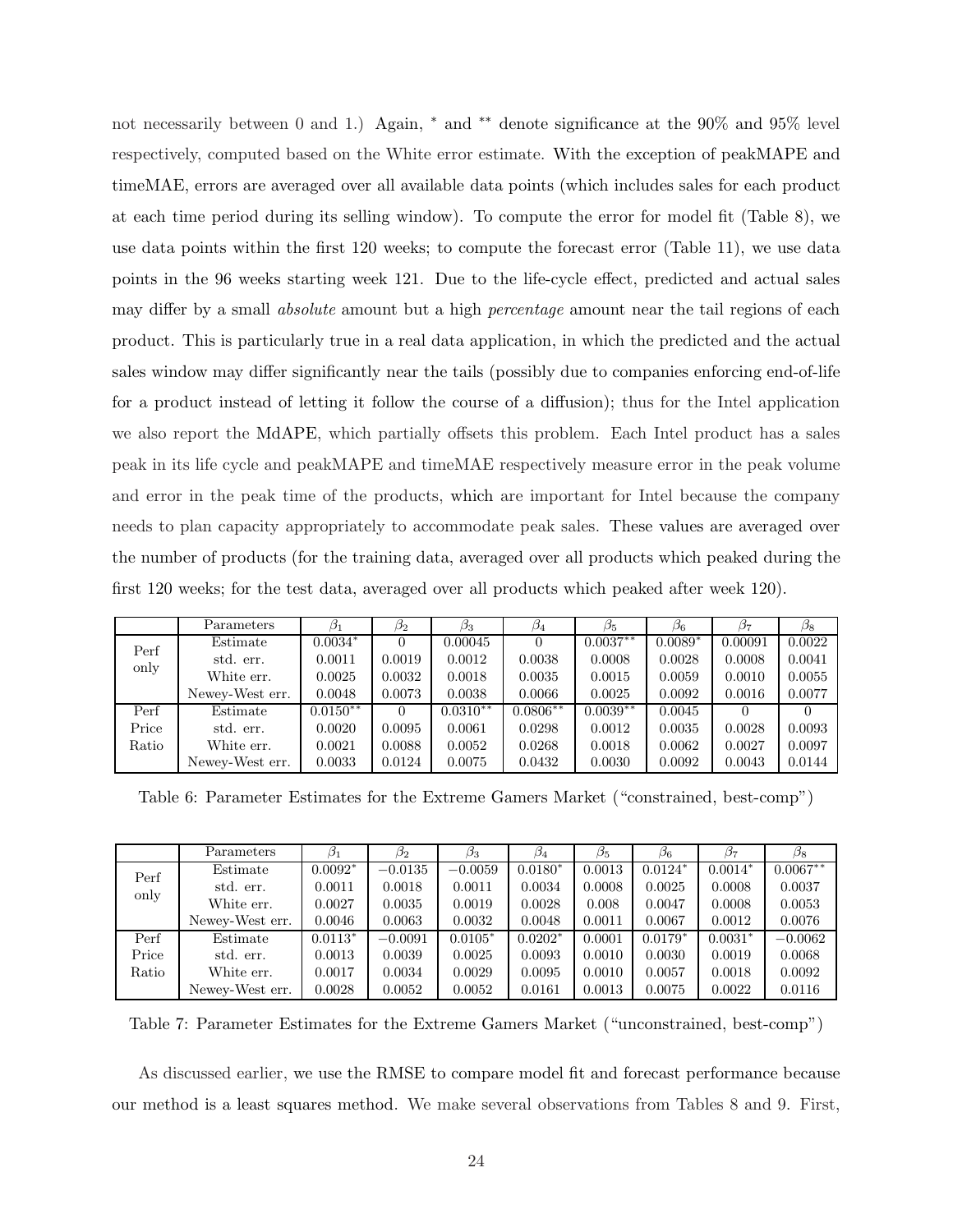| Method                               | <b>RMSE</b> | <b>MAE</b> | <b>MAPE</b> | MdAPE | cum<br>APE | peak<br><b>MAPE</b> | time<br>MAE | $R^2$ |
|--------------------------------------|-------------|------------|-------------|-------|------------|---------------------|-------------|-------|
| constrained, perf-only, best-comp    | 0.0176      | 0.0121     | 67\%        | 41\%  | 49\%       | $3.44\%$            | 5.4         | 0.40  |
| constrained, perf/price, best-comp   | 0.0202      | 0.0153     | 74%         | 82\%  | $42\%$     | 2.93%               | 6.3         | 0.22  |
| unconstrained, perf-only, best-comp  | 0.0163      | 0.0115     | 62\%        | 42\%  | $42\%$     | $2.94\%$            | 5.3         | 0.49  |
| unconstrained, perf/price, best-comp | 0.0183      | 0.0138     | 70%         | 64\%  | 55\%       | $3.35\%$            | 7.1         | 0.35  |
| constrained, perf-only, mean-comp    | 0.0182      | 0.0128     | 125\%       | 41\%  | 81\%       | $3.51\%$            | 5.7         | 0.36  |
| constrained, perf/price, mean-comp   | 0.0193      | 0.0149     | 122\%       | 69%   | 75\%       | 3.15%               | 8.1         | 0.28  |

Table 8: Comparison of Model Fit

| Method                               | <b>RMSE</b> | MAE    | <b>MAPE</b> | MdAPE  | cum         | peak        | time |
|--------------------------------------|-------------|--------|-------------|--------|-------------|-------------|------|
|                                      |             |        |             |        | <b>MAPE</b> | <b>MAPE</b> | MAE  |
| constrained, perf-only, best-comp    | 0.0111      | 0.0089 | 94%         | 38\%   | 61.0%       | $0.69\%$    | 13.7 |
| constrained, perf/price, best-comp   | 0.0154      | 0.0131 | 78%         | 88\%   | 67.0%       | $1.90\%$    | 10.7 |
| unconstrained, perf-only, best-comp  | 0.0167      | 0.0132 | 128\%       | $60\%$ | 71.6%       | $0.24\%$    | 31.3 |
| unconstrained, perf/price, best-comp | 0.0333      | 0.0254 | 187\%       | 94%    | 150.1\%     | 4.08%       | 10.0 |
| constrained, perf-only, mean-comp    | 0.0113      | 0.0090 | 95%         | 39\%   | 62.7%       | $0.63\%$    | 13.7 |
| constrained, perf/price, mean-comp   | 0.0140      | 0.0119 | 84\%        | 85\%   | 66.3%       | $0.89\%$    | 12.0 |

Table 9: Comparison of Forecast Performance

although the unconstrained regression yields better RMSE in the training data, the forecast RMSE is much worse than the constrained regression, indicating that the constrained regression is more appropriate. This is consistent with the findings from the test on the simulated data. Second, whether one defines  $f_y(t)$  as the strength of the strongest competing product or as the mean product strength of competition at time  $t$  does not lead to dramatic changes in the forecast performance, with the former performing slightly better (smaller RMSE). This could be easily explained by the fact that the latter is roughly a moving average of the former and, in the absence of drastic trend change in the product strength of the competition, one should not expect major differences. Lastly, we observe that the performance-only alternative generally achieves better results. This is consistent with our earlier expectation that customers in the "extreme" edition processor market are less sensitive to price changes. To further verify that it is safe not to consider price in this particular application, we also test the model by incorporating a separate price term into product strength, i.e., we let  $f_{ij}$  be a linear combination of performance improvement and price improvement from product i to product j. The best fit is obtained with zero weight on price (see more details in the Online Appendix). Summarizing the above evaluation, the "constrained, perf-only, bestcomp" model specification demonstrates overall better performance and we recommend this model specification for the high-end gamer market. We focus our discussion in the remainder of the paper on this specification.

#### **Parameter and Forecast Interpretation**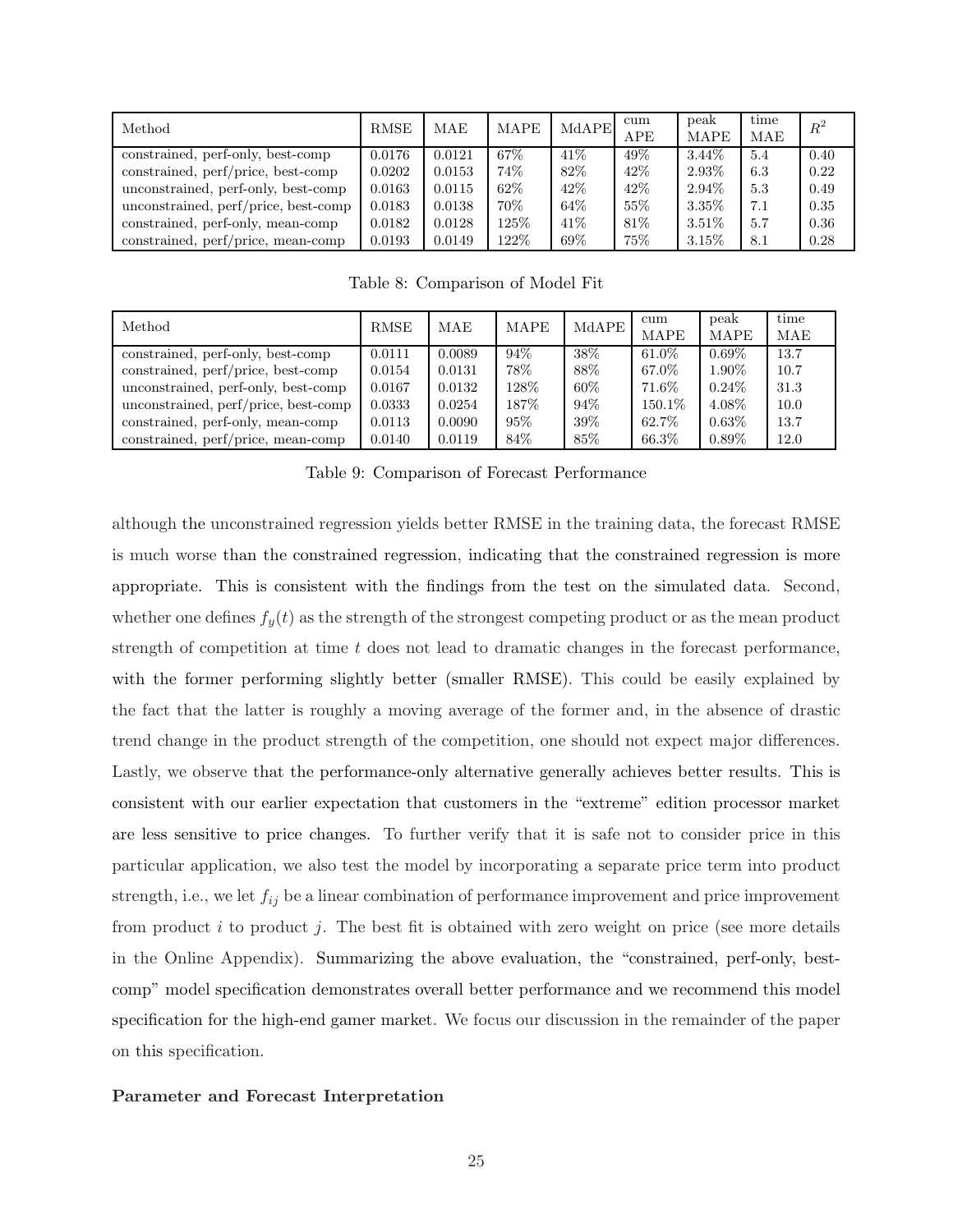As discussed in Section 4.1, the parameters obtained using our method shows low statistical significance at high noise levels. In the Intel application, for the "constrained, perf-only, best-comp" model, only  $\beta_1$ ,  $\beta_5$ , and  $\beta_6$  are above the 90% significance level, therefore, one cannot make definitive parameter inferences since it is difficult to establish whether a low significance level is due to low influence or high noise in the data. Nonetheless, the higher significance level of  $\beta_6$  than  $\beta_2$  seems to suggest that the influence of performance improvement on the *innovators* may be stronger for between-brand switching than for within-brand upgrades. One plausible interpretation is that for within-brand product upgrades, customers are less concerned with the exact performance improvement, as long as Intel passes some expected improvement hurdle (which Intel delivers as shown in Figure 4(a)). However, this is not the case for between-brand switchings. Since processors of different brands are not compatible, switching brand means replacing many other major components in the computer, or buying an entire new system. Therefore, for a customer to switch from one brand to another, he/she needs to be convinced that the performance improvement justifies this move. As a result, we observe stronger influence of performance on brand switchings than on within-brand upgrades.

Figure 6 shows the predicted and actual sales for the product with the best (product 3) and worst (product 7) fit in terms of RMSE. Note that the predicted sales before time 120 are fitted values and sales after time 120 are forecast. The fitted sales curves largely replicate the asymmetric pattern of the recorded sales (i.e., sales usually peak early in a product's life cycle, shown by the leftskewed sales curve), as well as the relative magnitude of sales across products, with the exception of product 7 in Figure 6(b). Close examination of the data reveals that even though product 7 only has a marginal performance improvement over its predecessor, it marks a major silicon technology shift and customers' purchasing decision might be influenced by factors not captured in the performance data, which may help explain the dramatic sales spike in spite of the performance. To maintain simplicity and generality, we did not specifically account for this effect, although adjustment for such technology shift should certainly improve the fit.

#### **5.3 Comparison to Existing Models**

Lastly, we compare the forecast performance of our method with the Bass, Norton-Bass and Jun-Park models. As discussed previously, these models require product-specific parameters and are difficult to apply in long-range forecasting. In order to use them and draw a comparison, we let the market potential parameters be linearly-dependent on product strength. The diffusion parameters are assumed to be the same across all the products following the argument made in Norton and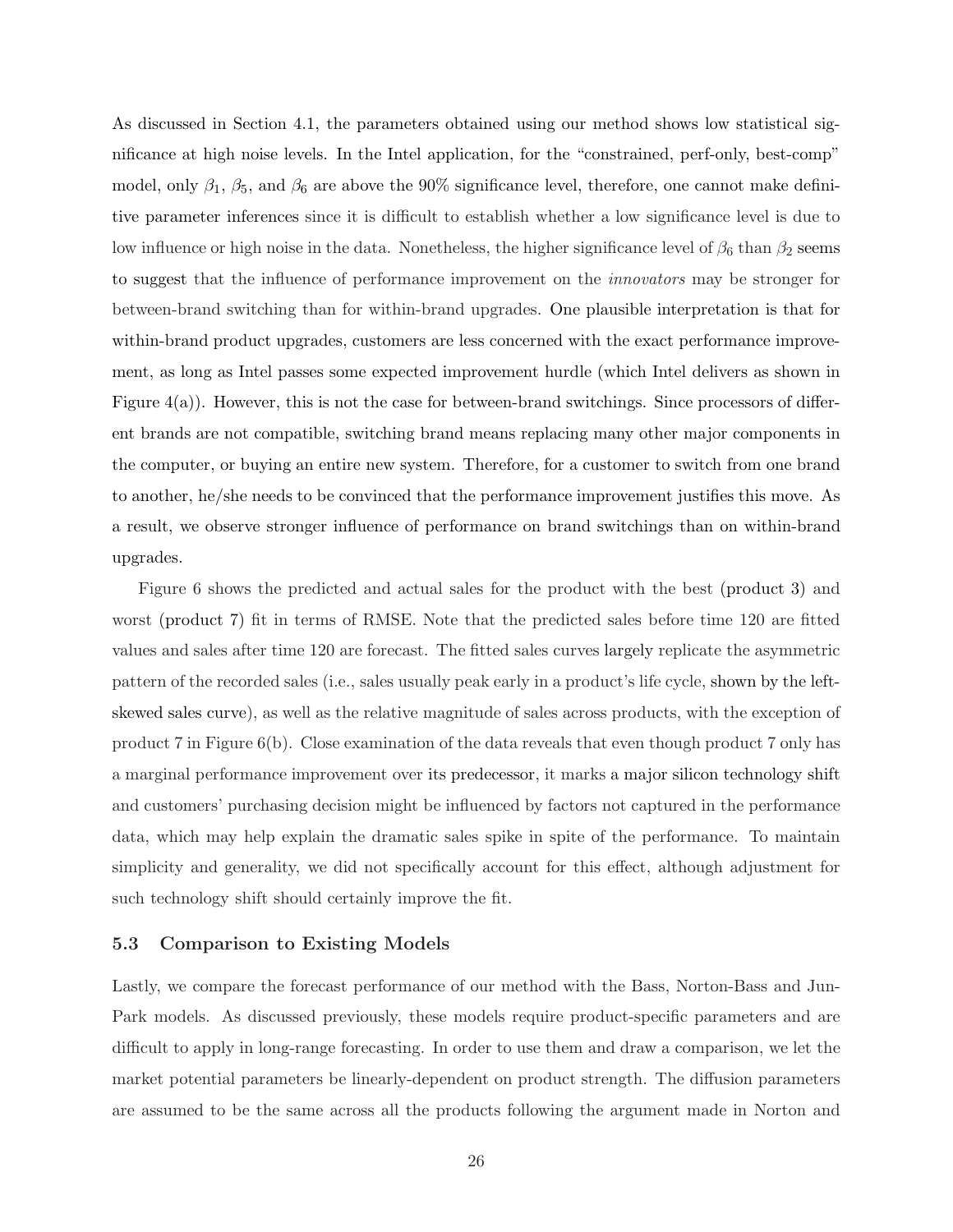

Figure 6: Actual vs. Predicted Sales

Bass (1987). In addition, in the Jun-Park model, we let the linear coefficient which describes how fast the utility for each product grows with time be dependent on product strength as well. We use generalized versions of these models and in the absence of such linear dependence, they simply reduce to the original version in the literature.

Tables 10 and 11 illustrate the performance of each method. Our method outperforms the Bass, Norton-Bass and Jun-Park models in terms of the RMSE and also along most other dimensions that Intel is interested in. The ability of our model to capture both product upgrades and brand switching has clearly contributed to its improvement over existing models, making it more suitable for long-range forecasting in a market with frequent product introductions and competition. More importantly, we note that our approach accomplishes this without using actual sales data from the competition.

| Method                        | <b>RMSE</b> | <b>MAE</b> | <b>MAPE</b> | MdAPE | cum<br><b>MAPE</b> | peak<br><b>MAPE</b> | time<br>MAE | $R^2$     |
|-------------------------------|-------------|------------|-------------|-------|--------------------|---------------------|-------------|-----------|
| Iterative Descent (perf only) | 0.0176      | 0.0121     | 67\%        | 41\%  | 49%                | $3.44\%$            | 5.4         | 0.40      |
| Bass                          | 0.0243      | 0.0201     | 518\%       | 178%  | 167%               | 4.14\%              | 20.7        | $-0.14\,$ |
| Norton-Bass                   | 0.0217      | 0.0169     | 282\%       | 137%  | 129\%              | $3.66\%$            | 11.3        | 0.09      |
| Jun-Park                      | 0.0227      | 0.0174     | 383\%       | 133%  | 120%               | $4.50\%$            | 4.8         | 0.004     |

Table 10: Comparison of Model Fit

| Method                        | RMSE   | MAE    | <b>MAPE</b> | MdAPE   | cumMAPE | peakMAPE | timeMAE |
|-------------------------------|--------|--------|-------------|---------|---------|----------|---------|
| Iterative Descent (perf only) | 0.0111 | 0.0089 | 94%         | $38\%$  | 61%     | $0.69\%$ | 13.7    |
| Bass                          | 0.0208 | 0.0195 | $182\%$     | $141\%$ | 141%    | $0.58\%$ | 13.7    |
| Norton-Bass                   | 0.0645 | 0.0259 | 188%        | $191\%$ | 190%    | $3.00\%$ | 9.0     |
| Jun-Park                      | 0.0141 | 0.0122 | 129\%       | 95%     | 92%     | $0.60\%$ | 14.0    |

Table 11: Comparison of Forecast Performance

Lastly, we remark that the forecast errors in the Intel application are high and the same level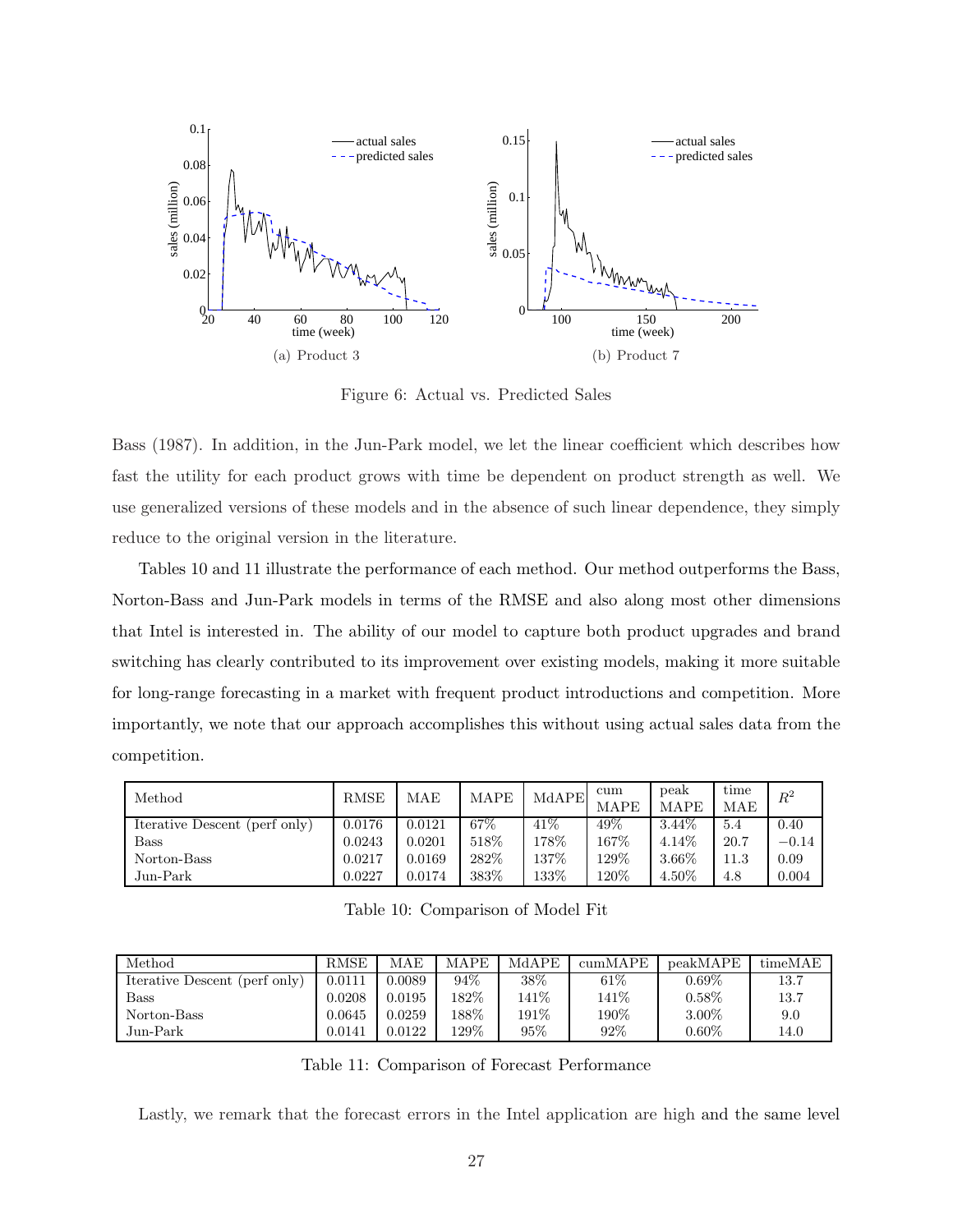of error might be unacceptable for a one-step ahead or two-step ahead forecast, which is often used in the empirical applications of the Norton-Bass model or the Jun-Park model. However, for long-range forecast of products to be released years later, and given the high uncertainties inherent to this market and the fact that we forecast *weekly* sales instead of quarterly (e.g., Norton and Bass 1987) or yearly (e.g., Mahajan and Muller 1996) sales, high forecast uncertainty is expected. More importantly, high uncertainty does not diminish the value of a forecast. To the contrary, being able to characterize the demand and corresponding uncertainty enables the company to appropriately hedge against future risk. For example, Intel has implemented a method to use the knowledge of future demand uncertainty to optimally design option contracts with its equipment suppliers in order to reduce excess capacity (Peng et al. 2012, Kempf et al. 2013).

### **5.4 Sensitivity to Fit/Forecast Time Window**

We have shown in Section 4.2 that, the forecast accuracy decreases with the amount of historical data used for parametrization. For the Intel data set, we perform a similar sensitivity analysis. We vary the size of the fit sample among 100, 120 and 140 weeks while fixing the forecast window to the next immediate 76 weeks. We also change the forecast window while fixing the fit window to 120 weeks. Tables 12 and 13 illustrate how the forecast accuracy changes with these variations.

| fit/forecast window | /[101.176]<br>. 100] / | [1, 120]/[121, 196] | $140$  /[141, 216] |
|---------------------|------------------------|---------------------|--------------------|
| RMSE                | 0.0308                 | 0.0116              | 0.0098             |
| MAPE                | $199\%$                | 103%                | 93%                |
| MdAPE               | 85%                    | 41\%                | 35%                |

Table 12: Sensitivity of Forecast Errors to the Amount of Historical Data

| torecast window | <b>140</b> | 160<br>121. | 180<br>121.  | <b>200</b> | 216<br>191 |
|-----------------|------------|-------------|--------------|------------|------------|
| RMSE            | 0.0114     | 0.0108      | $\,0.0119\,$ | 0.0115     | 0.0111     |
| MAPE            | $59\%$     | $71\%$      | 106\%        | 101\%      | 94%        |
| MdAPE           | $31\%$     | $30\%$      | 37%          | 41\%       | 38\%       |

Table 13: Sensitivity of Forecast Errors to the Forecast Window (Fit Window  $= [1, 120]$ )

It appears that increasing the fit window slightly improves the forecast accuracy, while reducing it lowers the accuracy dramatically. As we fix the fit window and vary the forecast window, the forecast accuracy changes significantly but there does not appear to be any clear trend. While it may be tempting to make inferences from the above, any trend (or the lack of it) observed from a single data set could be anecdotal to this particular data set. The trend derived from the simulated data might be more general since it is averaged over 100 data sets.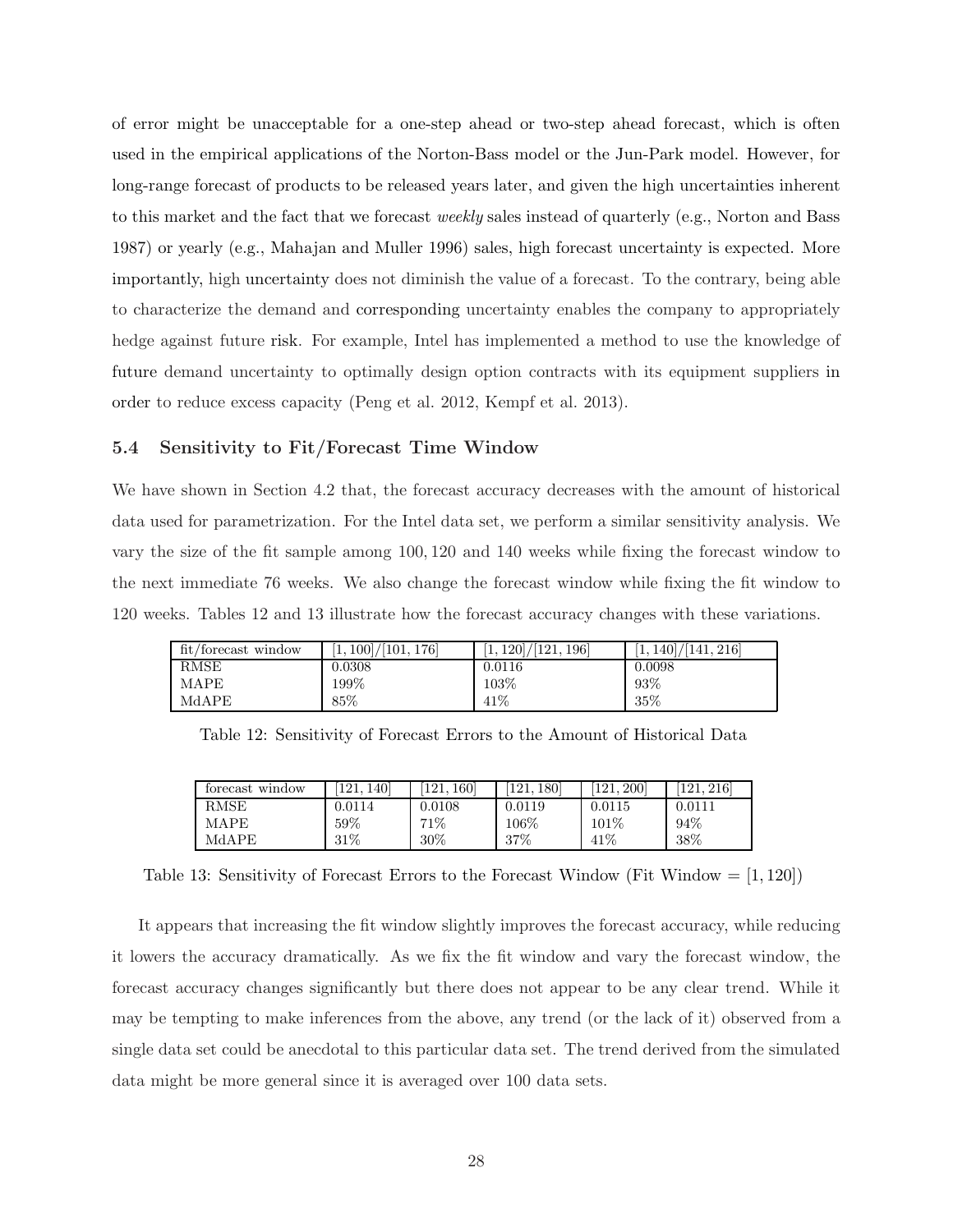In summary, the application of the proposed method on the sales of Intel's high-end gamers market demonstrates some appealing features as well as some less satisfying aspects: It requires no data on the unit-in-use population (compared to conventional population-growth models) and accounts for the effect of competition. It converges quickly and compared to alternative methods can be more easily applied to long-range forecasting. However, at a high noise level, low statistical significance of the parameters precludes conclusive inferences of the causal effects and the forecast accuracy is sensitive to the size of the training data set. Since results from a single data set could be anecdotal, more real data applications by researchers and practitioners are required for further evaluation of the method.

# **6 Conclusion**

We have proposed a method for parameterizing and forecasting the demand for multiple successive generations of products. Our model is based on a population growth model. The usual application of a population growth model requires data on the population size. However, for many companies who can not track the "units-in-use" for each product, a direct application of the growth model is not possible. We overcome this difficulty by an iterative approach that constructs the units-in-use population for each product based on current parameter estimates, and then use the constructed population size and sales observations to improve the parameter estimates. We show that this method is theoretically sound so long as we restrict the discrete time interval to a small value. The method performs well for the synthetic data, and outperforms other available methods when applied to the sales data of Intel's high-end microprocessors.

Using synthetic data, we test sensitivity of the method (model fit and forecast performance) against noise levels, sample size (the number of time periods or products), as well as perturbations in the initial population sizes, and show that the model is well-behaved. In the Intel application, we test several alternate model specifications based on how product strength is determined, how the competition strength is determined, and whether or not to restrict the parameters to be nonnegative. In particular, we use two alternative specifications for product strength in the extreme gamers market – performance, and performance/price ratio. The former fits the data better and also shows better forecast accuracy, which is most likely due to the low price-sensitivity of this high-end market where processors cost 5 to 10 times time that of a mainstream processor product. In addition, the dependence on product performance appears to be stronger for brand switchings than for the within-brand product upgrades, in terms of the *innovator* effect. This is intriguing,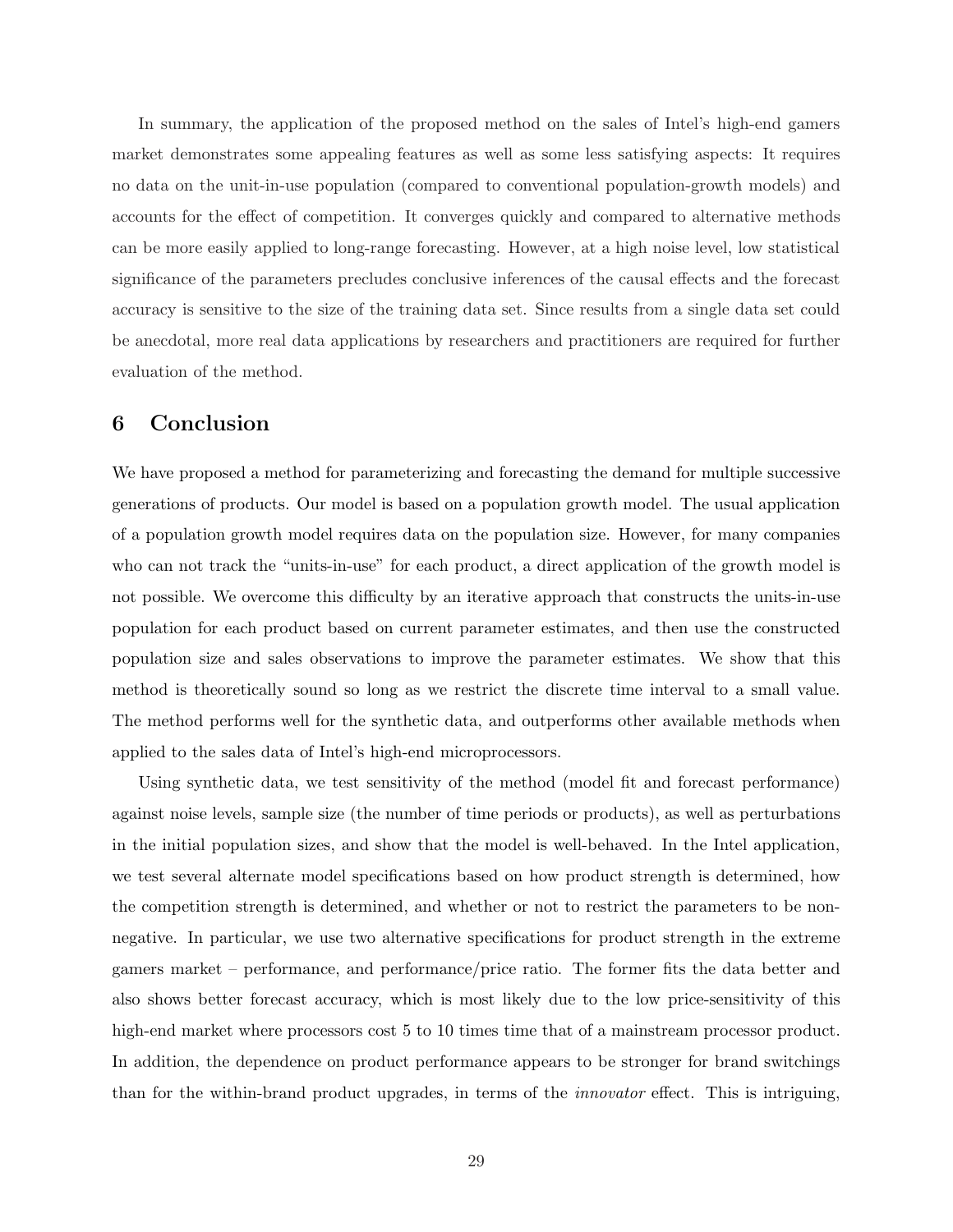however, the special characteristics of the extreme gamers market may help explain the observation.

The parametrization method we propose is a nonlinear least squares method and therefore it suffers from some common limitations of nonlinear regression: the optimization may yield a local optimum (as the objective function is a high-order polynomial which may have multiple roots); if the noise level in the data is high, convergence may be slow and errors in the parameter estimates will be high. A limitation unique to our approach is the restriction to small coefficients. This is driven by (i) the need to ensure nonnegative and finite population size in the discrete time model, and (ii) exploitation of the asymptotic result for convergence in Proposition 3.5. In both (i) and (ii), it is difficult to define *a priori* an analytical bound for *β*. However, when applying the method, it is easy to spot cases when  $\beta$  is chosen to be too large (one either encounters negative or extremely high population sizes, or observes oscillation instead of convergence). Therefore, lack of an analytical bound does not become an impediment for implementation. In practice, small *β* can be enforced by restricting the time unit to a small interval. This, however, may place a higher requirement on the temporal granularity of the data. With smaller time unit, the noise in the data may become larger. Hence, there is a tradeoff and identifying the optimal data collection time interval may be a trial-and-error process specific to each application.

Moreover, we have made several assumptions in this multi-generation diffusion model, some of which are similar to the Bass model; others pertain to the inter-generational effect: (i) the products are consumer durables and each customer purchases only one unit, i.e., there is no repeat purchase of the same product; (ii) we assume that customers only buy a product that is newer than the one that is currently owned; (iii) customers switch from and to competitors' products only if doing so results in a performance increase; (iv) the initial population mix at the start of the forecast window and the trend of the *total* market growth and/or decline can be estimated with high confidence. Clearly these assumptions do not hold in every industry and for every company. Lastly, as mentioned earlier, our approach targets multiple product generations with incremental positive improvement between successive generations, and does not apply to the diffusion of a single radically innovative product such as the first-ever electric refrigerator.

We show in this paper how this demand model can be parameterized and employed at Intel as an input to long-range planning in the extreme gamers market. To expand to other markets, the model may need to be adjusted. For example, the market for servers is also known to be relatively insensitive to price, like the extreme gamers market. But the market for mainstream consumer laptops is very sensitive to price fluctuations. Nonetheless, it does not require fundamental model change and one may simply extend the interpretation of "product strength" to a measure appro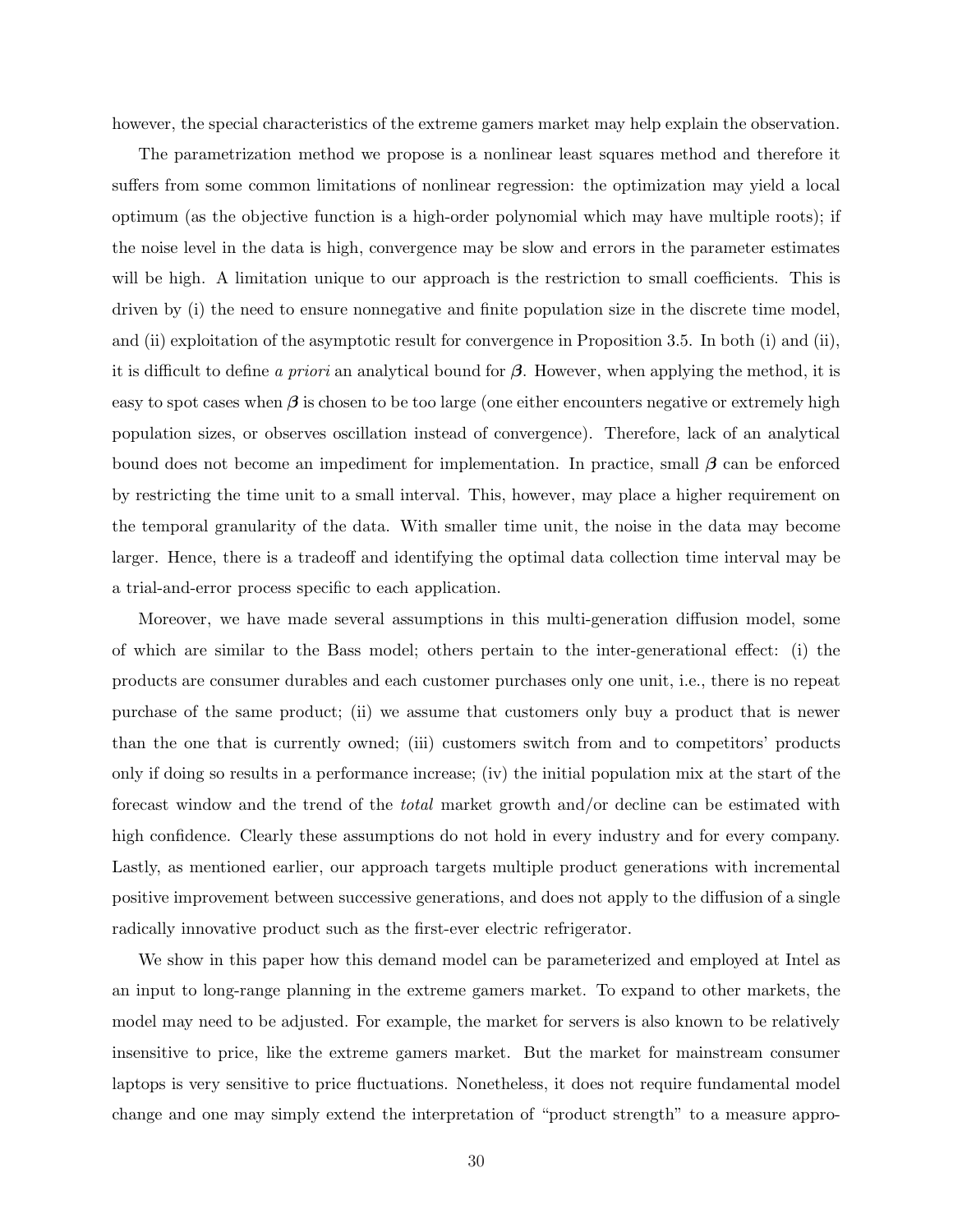priate for the specific market. In the case of multi-dimensional product strength, for example, with price being one of the dimensions in addition to performance, there may be additional data and parameter-related requirements: with one more dimension in the product strength measure, the number of coefficients increases from eight to twelve, thus additional data may be needed to ensure identification. Also, convergence could become more difficult since our method requires all coefficient to be small and this is harder to ensure with more parameters. This problem could, however, be remedied by more careful scaling of the performance and price data. Although the model is motivated and developed based on a particular company, coexistence of multiple generations of products is common in the technology industry and we hope that researchers and practitioners may find it useful in other contexts as well.

# **Acknowledgement**

We are grateful to Dr. Jay Schwarz from Intel Corporation for sharing his expertise, and to Professor Stephen Graves for his helpful comments. We also thank EIC Alan Scheller-Wolf, the associate editor, and three anonymous reviewers for their constructive suggestions. Dieter Armbruster's research was partially supported by a grant from the Volkswagen Foundation under the program on complex networks.

# **References**

Amemiya, T. 1985. *Advanced econometrics, page 256.* Cambridge, Massachusetts: Harvard University Press.

- Bass, F. 1969. A new product growth model for consumer durables. *Management Science* 15:215–227.
- Bass, F. 1980. The relationship between diffusion rates, experience curves, and demand elasticities for consumer durable technological innovations. *The Journal of Business* 53 (3): S51–S67.
- Bass, F., T. Krishnan, and D. Jain. 1994. Why the Bass model fits without decision variables. *Marketing Science* 13 (3): 203–223.
- Bayus, B., N. Kim, and A. Shocker. 2000. Growth models for multiproduct interactions: current status and new directions. In *New-Product Diffusion Models*, ed. V. Mahajan, E. Muller, and Y. Wind, 141–163. Kluwer Academic Publishers.
- Bertsekas, D. P. 2003. *Nonlinear programming*. Belmont, MA: Athena Scientific.
- Danaher, P. J., B. G. S. Hardie, and W. P. J. Putsis. 2001. Marketing-mix variables and the diffusion of successive generations of a technological innovation. *Journal of Marketing Research* 38 (4): 501–514.
- Debo, L., L. Toktay, and L. Van Wassenhove. 2006. Joint life-cycle dynamics of new and remanufactured products. *Production and Operations Management* 15 (4): 498–513.
- Dempster, A., N. Laird, and D. Rubin. 1977. Maximum Likelihood from Incomplete Data via the EM Algorithm. *Journal of the Royal Statistical Society, Series B Methodological* 39 (1): 1–38.
- Fisher, J., and R. Pry. 1971. A simple substitution model of technological change. *Technological Forecasting and Social Change* 3:75–88.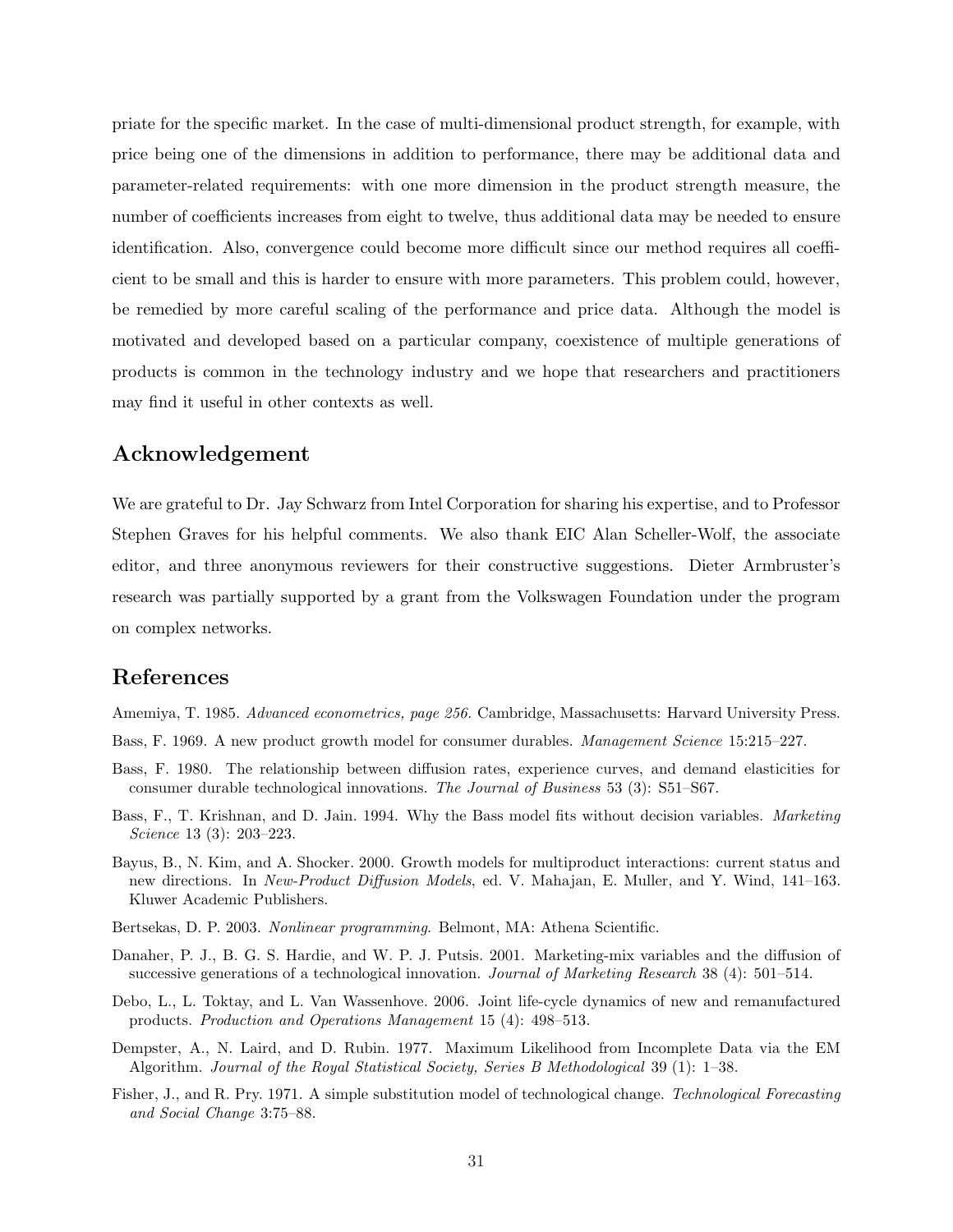- Gordon, B. R. 2009. A dynamic model of consumer replacement cycles in the PC processor industry. *Marketing Science* 28 (5): 846–867.
- Gowrisankaran, G., and M. Rysman. 2009. Dynamics of Consumer Demand for New Durable Consumer Goods. *Working paper, Boston University*.
- Greene, W. 2003. *Econometric analysis*. New Jersey: Prentice Hall.
- Ho, T.-H., S. Savin, and C. Terwiesch. 2002. Managing demand and sales dynamics in new product diffusion under supply constraint. *Management Science* 48 (2): 187–206.
- Jain, D. C., and R. C. Rao. 1990. Effect of price on the demand for durables:modeling, estimation, and findings. *Journal of Business Economics and Statistics* 8 (2): 163–170.
- Jun, D. B., and Y. S. Park. 1999. A choice-based diffusion model for multiple generations of products. *Technological Forecasting and Social Change* 61:45–58.
- Kalish, S. 1985. A new-product adoption model with price, advertising, and uncertainty. *Management Science* 31 (12): 1569–1585.
- Kamakura, W., and S. Balasubramanian. 1988. Long-term view of the diffusion of durables: a study of the role of price and adoption influence process via tests of nested models. *International Journal of Research in Marketing* 5:1–13.
- Kempf, K., F. Erhun, E. Hertzler, T. Rosenberg, and C. Peng.. 2013. Optimizing Capital Investment Decisions at Intel Corporation. *Interfaces* 43 (1).
- Kim, N., D. Chang, and A. Shocker. 2000. Modeling inter-category dynamics for a growing information technology industry. *Management Science* 46 (4): 496–512.
- Kumar, S., and J. Swaminathan. 2003. Diffusion of innovations under supply constraints. *Operations Research* 51 (6): 866–879.
- Libai, B., E. Muller, and R. Peres. 2009. The influence of within-brand and cross-brand word of mouth on the growth of competitive markets. *Journal of Marketing, 73(2), 19-34.* 73 (2): 19–34.
- Mahajan, V., and E. Muller. 1996. Timing, diffusion, and substitution of successive generations of technological innovations: the IBM mainframe case. *Technological Forecasting and Social Change* 51:109–132.
- Meade, N., and T. Islam. 2006. Modelling and forecasting the diffusion of innovation A 25-year review. *International Journal of Forecasting* 22:519–545.
- Melnikov, O. 2001. Demand for Differentiated Durable Products: The Case of the U.S. Computer Printer Industry. *Mimeo, Yale University*.
- Murray, J. D. 2002. *Mathematical biology : An introduction*. New York: Springer-Verlag.
- Newey, W., and K. West. 1988. A simple positive semi-definite, heteroscedasticity and correlation consistent covariance matrix. *Econometrica* 55:703–708.
- Norton, J., and F. Bass. 1987. A diffusion theory model of adoption and substitution for successive generations of high- technology products. *Management Science* 33 (9): 1069–1086.
- Peng, C., F. Erhun, E. Hertzler, and K. Kempf. 2012. Capacity Planning in the Semiconductor Industry: Dual-Mode Procurement with Options. *Manufacturing and Service Operations Management* 14 (2): 170– 185.
- Peres, R., E. Muller, and V. Mahajan. 2010. Innovation diffusion and new product growth models: A critical review and research directions. *International Journal of Research in Marketing* 29:91–106.
- Pielou, E. 1977. *Mathematical ecology*. New York: Wiley.
- Rothenberg, T. J. 1971. Identification in parametric models. *Econometrica* 39 (3): 577–591.
- Savin, S., and C. Terwiesch. 2005. Optimal product launch times in a duopoly: Balancing life-cycle revenues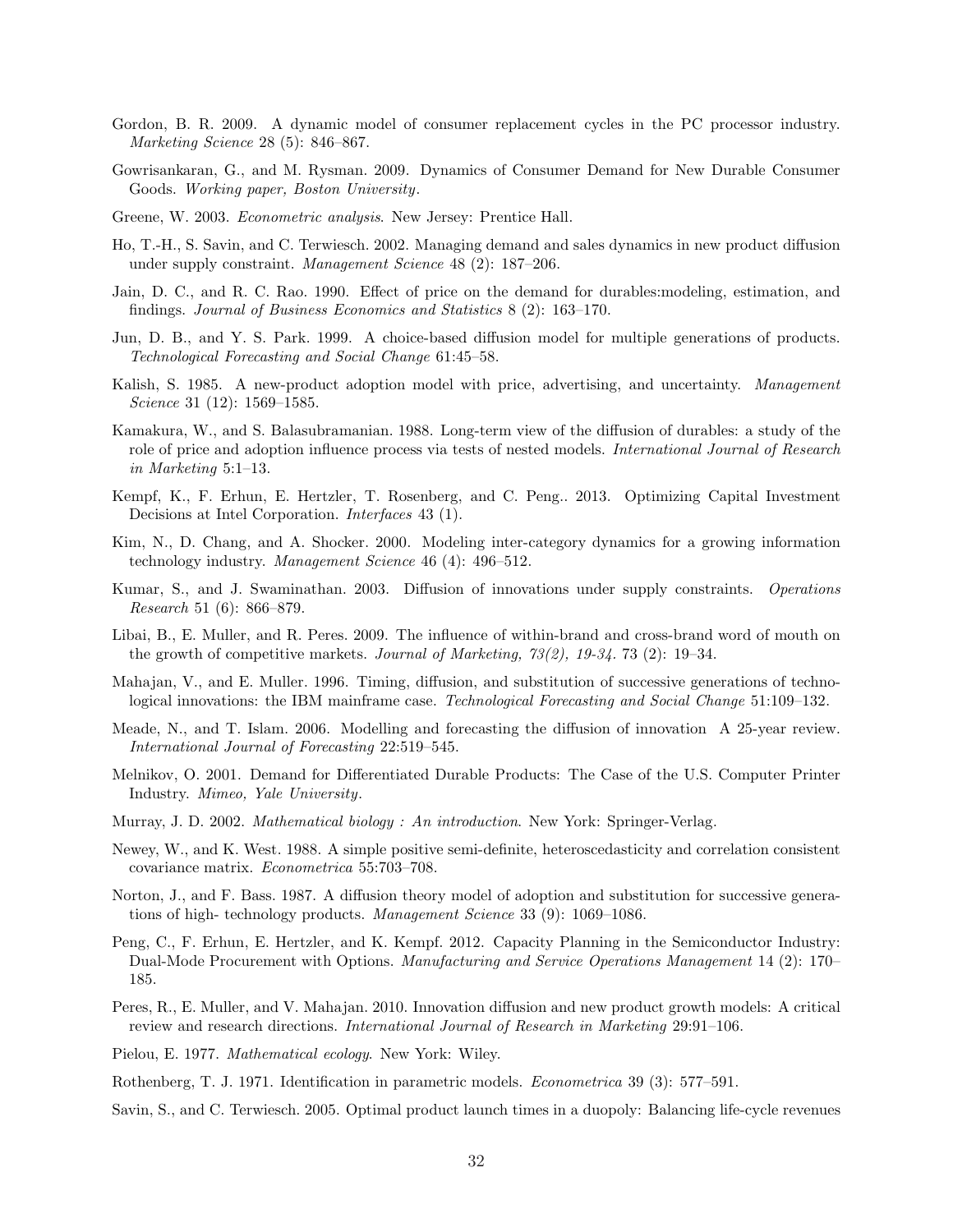with product cost. *Operations Research* 53 (1): 26–47.

- Shenoy, S. R., and A. Daniel. 2006. Intel architecture and silicon cadence: the catalyst for industry innovation. *ftp://download.intel.com/software/pdf/IAandSiliconCadence.pdf* .
- Song, I., and P. Chintagunta. 2003. A Micromodel of New Production Adoption with Heterogeneous and Forward-Looking Consumers: Application to the Digital Camera Category. *Quantitative Marketing and Economics* 1:371–407.
- SPEC Website 2010. Published Online http://www.spec.org/benchmarks.html.
- Tuma, N., and M. Hannan. 1984. *Social dynamics: Models and methods*. New York: Academic Press.
- White, H. 1980. A heteroscedasticity-consistent covariance matrix estimator and a direct test for heteroscedasticity. *Econometrica* 48:817–838.
- Wu, S. D., K. Kempf, M. Atan, B. Aytac, S. Shirodkar, and A. Mishra.. 2010. Improving New-Product Forecasting at Intel Corporation. *Interfaces* 40 (5): 385–396.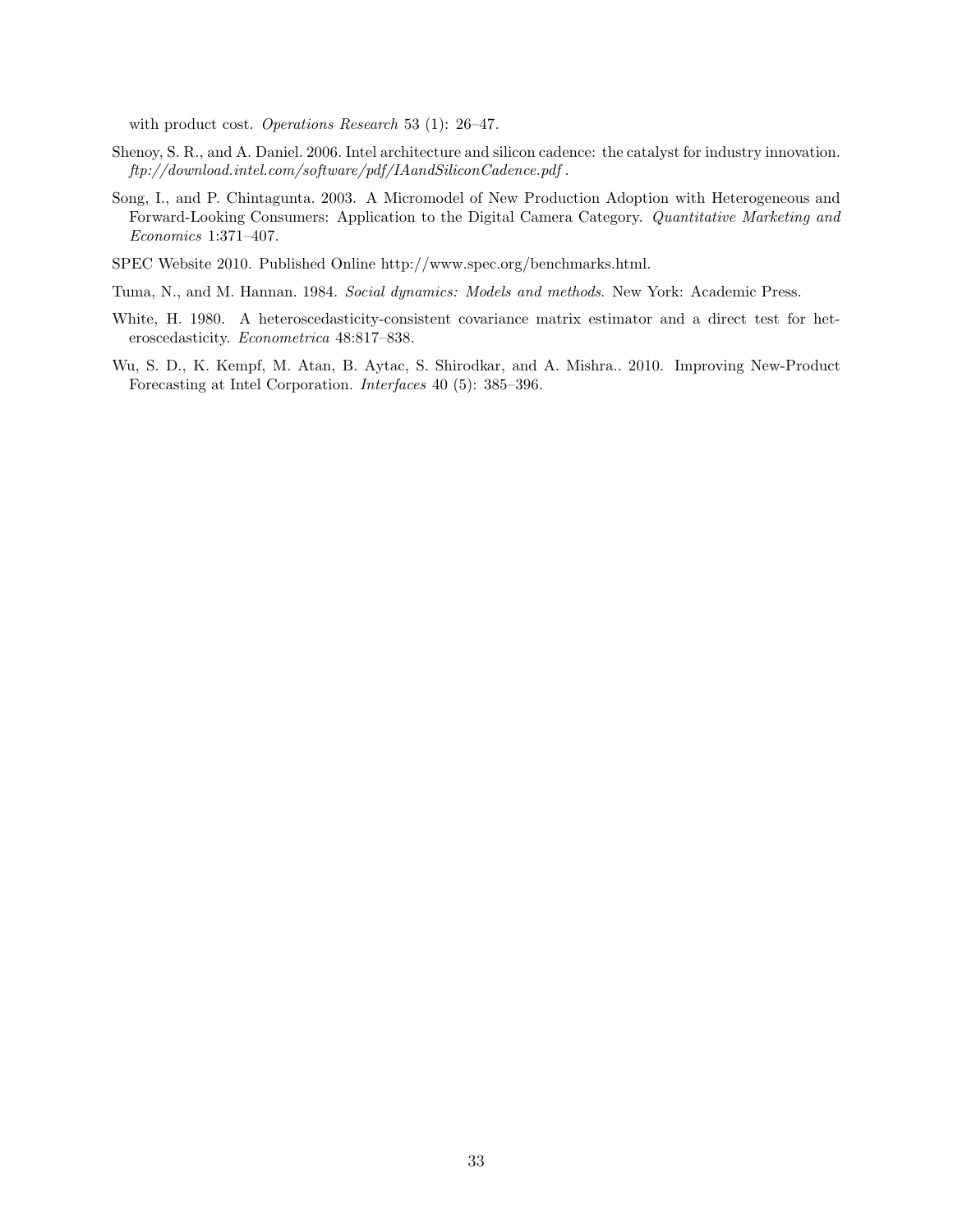# A Population-Growth Model for Multiple Generations of Technology Products

Hongmin Li • Dieter Armbruster • Karl G. Kempf

# **A Online Appendix**

## **A.1 Equations of Population Evolution and Competition Sales**

$$
x_i(t+1) = x_i(t) + \beta_1 \left[ \sum_{j < i} x_j(t) - \sum_{j > i} x_i(t) \right] + \beta_2 \left[ \sum_{j < i} f_{ji} x_j(t) - \sum_{j > i} f_{ij} x_i(t) \right] + \beta_3 \left[ \sum_{j < i} x_i(t) x_j(t) - \sum_{j > i} x_i(t) x_j(t) \right] + \beta_4 \left[ \sum_{j < i} f_{ji} x_i(t) x_j(t) - \sum_{j > i} f_{ij} x_i(t) x_j(t) \right] + \beta_5 \left[ y(t) I(i \in J) - x_i(t) I(i \in \bar{J}) \right] + \beta_6 \left[ f_{yi} y(t) I(i \in J) - f_{iy} x_i(t) I(i \in \bar{J}) \right] + \beta_7 \left[ x_i(t) y(t) (I(i \in J) - I(i \in \bar{J})) \right] + \beta_8 \left[ x_i(t) y(t) (f_{yi} I(i \in J) - f_{iy} I(i \in \bar{J})) \right] + \alpha(t) s_i(t-1), \tag{A.1}
$$

$$
y(t+1) = y(t) + \beta_5 \left[ -\sum_{i \in J} y(t) + \sum_{i \in J} x_i(t) \right] + \beta_6 \left[ -\sum_{i \in J} f_{yi} y(t) + \sum_{i \in J} f_{iy} x_i(t) \right] + \beta_7 \left[ -\sum_{i \in J} x_i(t) y(t) + \sum_{i \in J} x_i(t) y(t) \right] + \beta_8 \left[ -\sum_{i \in J} f_{yi} x_i(t) y(t) + \sum_{i \in J} f_{iy} x_i(t) y(t) \right] + \alpha(t) s_y(t-1) , \qquad (A.2)
$$

$$
s_y(t) = \beta_5 \left[ \sum_{i \in \bar{J}} x_i(t) \right] + \beta_6 \left[ \sum_{i \in \bar{J}} f_{iy} x_i(t) \right] + \beta_7 \left[ \sum_{i \in \bar{J}} x_i(t) y(t) \right] + \beta_8 \left[ \sum_{i \in \bar{J}} f_{iy} x_i(t) y(t) \right] + \alpha(t) s_y(t-1) \tag{A.3}
$$

# **A.2 Proof of Lemma 3.2**

*Proof.* For brevity we omit the argument  $\beta^k$  of **X** in the proof. Since **X** is full rank,  $X^T X$  is invertible. Thus we can rewrite  $\mathbf{d}^k$  as

$$
\mathbf{d}^k = (\mathbf{X}^T \mathbf{X})^{-1} \mathbf{X}^T \mathbf{X} [(\mathbf{X}^T \mathbf{X})^{-1} \mathbf{X}^T \mathbf{s} - \boldsymbol{\beta}^k]
$$
  
= 
$$
(\mathbf{X}^T \mathbf{X})^{-1} (\mathbf{X}^T \mathbf{s} - \mathbf{X}^T \mathbf{X} \boldsymbol{\beta}^k) = -(\mathbf{X}^T \mathbf{X})^{-1} \mathbf{X}^T (\mathbf{X} \boldsymbol{\beta}^k - \mathbf{s}) .
$$

From the definition of  $v(\boldsymbol{\beta})$ , we have

$$
\nabla v(\boldsymbol{\beta}^k) = 2[\nabla(\mathbf{X}\boldsymbol{\beta}^k)](\mathbf{X}\boldsymbol{\beta}^k - \mathbf{s}) .
$$

Thus

$$
\frac{1}{2}[\nabla v(\boldsymbol{\beta}^k)]^T \mathbf{d}^k = -\left\{ [\nabla (\mathbf{X}\boldsymbol{\beta}^k)](\mathbf{X}\boldsymbol{\beta}^k - \mathbf{s}) \right\}^T \left[ (\mathbf{X}^T \mathbf{X})^{-1} \mathbf{X}^T (\mathbf{X}\boldsymbol{\beta}^k - \mathbf{s}) \right] \n= -(\mathbf{X}\boldsymbol{\beta}^k - \mathbf{s})^T [\nabla (\mathbf{X}\boldsymbol{\beta}^k)]^T (\mathbf{X}^T \mathbf{X})^{-1} \mathbf{X}^T (\mathbf{X}\boldsymbol{\beta}^k - \mathbf{s}) < 0,
$$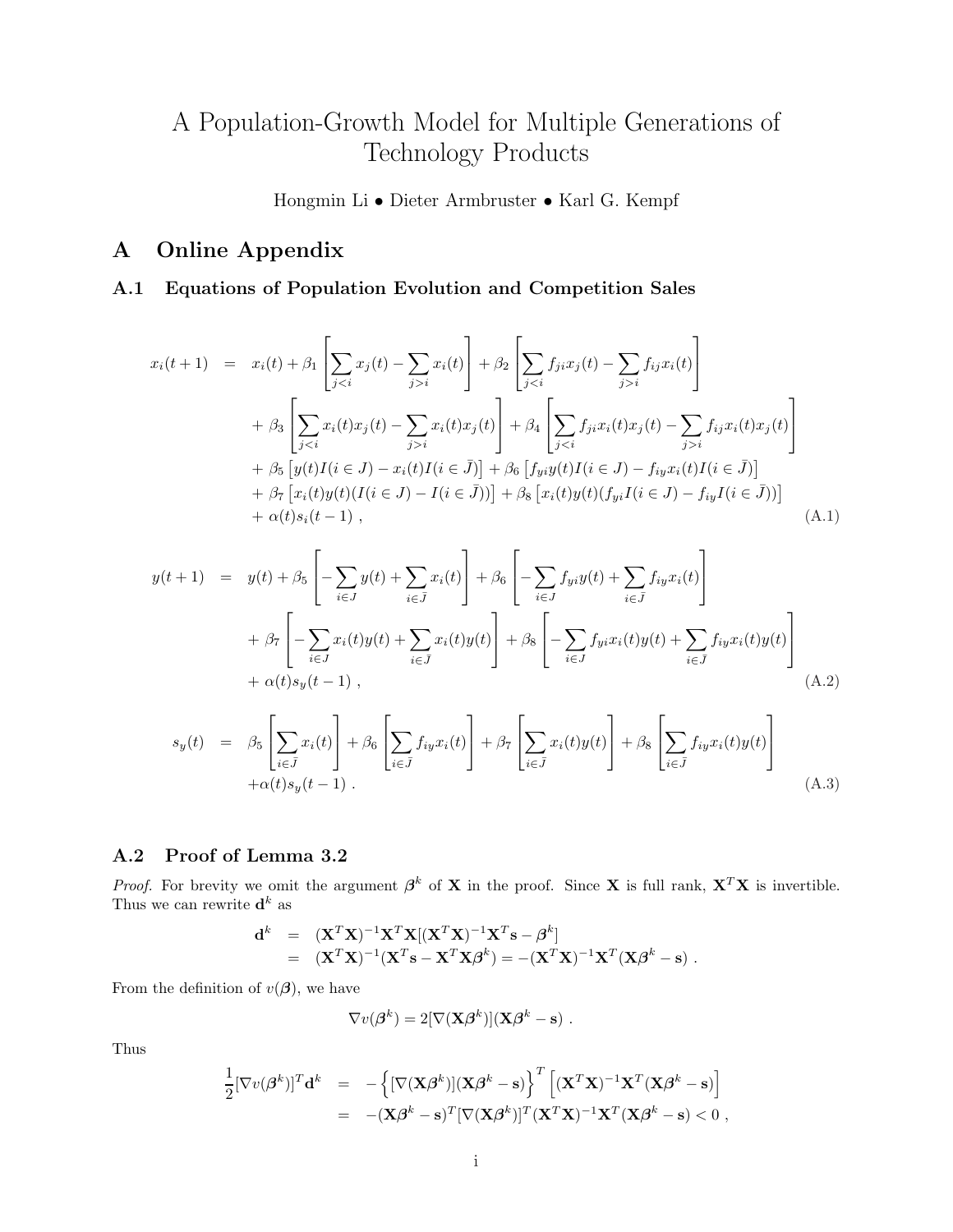where the last inequality holds because  $[\nabla (\mathbf{X}\boldsymbol{\beta}^k)]^T (\mathbf{X}^T\mathbf{X})^{-1} \mathbf{X}^T$  is positive definite.

We have made the assumption earlier that  $x_i(t)$  is always nonnegative and bounded from above. Therefore, as long as we start with a  $\beta^k$  that is bounded,  $\mathbf{b}^k = (\mathbf{X}^T \mathbf{X})^{-1} \mathbf{X}^T \mathbf{s}$  is bounded; and thus  $\beta^{k+1}$  is bounded. As a result, the sequence  $\{\mathbf{d}^k\}$  is bounded and  $\{\mathbf{d}^k\}$  is gradient related to  $\{\boldsymbol{\beta}^k\}$ . □

 $\mathbf{r}$ 

#### **A.3 Proof of Proposition 3.5**

*Proof.* From equation  $(A.1)$ , we have:

$$
\frac{\partial x_i(t+1)}{\partial \beta_1} = \frac{\partial x_i(t)}{\partial \beta_1} + \sum_{j < i} x_j(t) - \sum_{j > i} x_j(t) + \beta_1 \frac{\partial}{\partial \beta_1} \left[ \sum_{j < i} x_j(t) - \sum_{j > i} x_j(t) \right] \n+ \beta_2 \frac{\partial}{\partial \beta_1} \left[ \sum_{j < i} f_{ji} x_j(t) - \sum_{j > i} f_{ij} x_i(t) \right] + \beta_3 \frac{\partial}{\partial \beta_1} \left[ \sum_{j < i} x_i(t) x_j(t) - \sum_{j > i} x_i(t) x_j(t) \right] \n+ \beta_4 \frac{\partial}{\partial \beta_1} \left[ \sum_{j < i} f_{ji} x_i(t) x_j(t) - \sum_{j > i} f_{ij} x_i(t) x_j(t) \right] + \beta_5 \left[ \frac{\partial y(t)}{\partial \beta_1} I(i \in J) - \frac{\partial x_i(t)}{\partial \beta_1} I(i \in J) \right] \n+ \beta_6 \left[ \frac{\partial y(t)}{\partial \beta_1} f_{yi} I(i \in J) - \frac{\partial x_i(t)}{\partial \beta_1} f_{iy} I(i \in J) \right] + \beta_7 \frac{\partial x_i(t) y(t)}{\partial \beta_1} (I(i \in J) - I(i \in J)) \right] \n+ \beta_8 \frac{\partial x_i(t) y(t)}{\partial \beta_1} [f_{yi} I(i \in J) - f_{iy} I(i \in J)] + \alpha(t) \frac{\partial s_i(t-1)}{\partial \beta_1}.
$$

Since  $x_i(t)$   $y(t)$ , and  $s_i(t)$  are bounded  $\forall i, t$ , it is easy to show by induction that  $\frac{\partial x_i(t)}{\partial \beta_1}$ ,  $\frac{\partial y(t)}{\partial \beta_1}$  and  $\frac{\partial s_i(t)}{\partial \beta_1}$ are bounded  $\forall i, t$ . Since  $\frac{\partial x_i(t)x_j(t)}{\partial \beta_1} = x_i(t) \frac{\partial x_j(t)}{\partial \beta_1}$  $rac{x_j(t)}{\partial \beta_1} + x_j(t) \frac{\partial x_i(t)}{\partial \beta_1}$  $\partial \beta_1$ and  $\frac{\partial x_i(t)y(t)}{\partial \phi} = x_i(t)\frac{\partial y(t)}{\partial \phi} + y(t)\frac{\partial x_i(t)}{\partial \phi}$ , it follows that  $\frac{\partial x_i(t)x_j(t)}{\partial \phi}$  and  $\frac{\partial x_i(t)y(t)}{\partial \phi}$  are also bounded. We  $\partial \beta_1$   $\partial \beta_1$   $\partial \beta_1$   $\partial \beta_1$   $\partial \beta_2$   $\partial \beta_1$   $\partial \beta_1$ can show similarly that  $\frac{\partial x_i(t)}{\partial \beta_m}$ ,  $\frac{\partial y(t)}{\partial \beta_m}$ ,  $\frac{\partial s_i(t)}{\partial \beta_m}$ ,  $\frac{\partial x_i(t)x_j(t)}{\partial \beta_m}$ , and  $\frac{\partial x_i(t)y(t)}{\partial \beta_m}$  where  $m = 2, ..., 8$  are bounded. Consequently,  $\lim_{\beta \to 0} (\nabla_{\beta} X) \beta \to 0$ . Therefore,

$$
\lim_{\beta \to 0} [\nabla (\mathbf{X}\beta)]^T (\mathbf{X}^T \mathbf{X})^{-1} \mathbf{X}^T = \lim_{\beta \to 0} [\mathbf{X} + (\nabla \mathbf{X})\beta] (\mathbf{X}^T \mathbf{X})^{-1} \mathbf{X}^T
$$
\n
$$
= \lim_{\beta \to 0} \mathbf{X} (\mathbf{X}^T \mathbf{X})^{-1} \mathbf{X}^T + \lim_{\beta \to 0} (\nabla \mathbf{X})\beta (\mathbf{X}^T \mathbf{X})^{-1} \mathbf{X}^T = \lim_{\beta \to 0} \mathbf{X} (\mathbf{X}^T \mathbf{X})^{-1} \mathbf{X}^T,
$$

where the last equality follows from  $\lim_{\beta \to 0} (\nabla_{\beta} \mathbf{X})\beta \to 0$ . Since **X** is full rank, the term  $\lim_{\beta \to 0} \mathbf{X}(\mathbf{X}^T \mathbf{X})^{-1} \mathbf{X}^T$ is positive definite. (To see that  $\mathbf{X}(\mathbf{X}^T\mathbf{X})^{-1}\mathbf{X}^T$  is positive definite, consider any  $\mathbf{a} \neq 0$ . Define  $\mathbf{b} =$  $(\mathbf{X}^T \mathbf{X})^{-1} \mathbf{X}^T \mathbf{a}$ ; thus  $\mathbf{a} = \mathbf{X} \mathbf{b}$ . We then have  $\mathbf{a}^T \mathbf{X} (\mathbf{X}^T \mathbf{X})^{-1} \mathbf{X}^T \mathbf{a} = \mathbf{a}^T \mathbf{X} \mathbf{b} = \mathbf{a}^T \mathbf{a} > 0$ .) Hence the matrix lim<sub>β→0</sub>[ $\nabla$ (**X** $\beta$ )]<sup>T</sup>(**X**<sup>T</sup>**X**)<sup>-1</sup>**X**<sup>T</sup> is positive definite. From Corollary 3.3, the augmented iterative approach converges to a stationary point of  $v(\beta)$ . converges to a stationary point of  $v(\beta)$ .

# **A.4 Proof of Positive Definiteness of** (**X**T**X**)<sup>−</sup><sup>1</sup>**X**<sup>T</sup> (**XX**<sup>T</sup> )<sup>−</sup><sup>1</sup>**<sup>X</sup>**

*Proof.* To see this, consider any **y**  $\neq$  0. Define **b** =  $(\mathbf{X}\mathbf{X}^T)^{-1}\mathbf{X}\mathbf{y}$ ; thus **y** =  $\mathbf{X}^T\mathbf{b}$ . Therefore,  $\mathbf{y}^T (\mathbf{X}^T \mathbf{X})^{-1} \mathbf{X}^T (\mathbf{X} \mathbf{X}^T)^{-1} \mathbf{X} \mathbf{y} = \mathbf{y}^T (\mathbf{X}^T \mathbf{X})^{-1} \mathbf{X}^T \mathbf{b} = \mathbf{b}^T \mathbf{X} (\mathbf{X}^T \mathbf{X})^{-1} \mathbf{X}^T \mathbf{b} > 0$ , where the first equality holds by the definition of **b**, the second equality holds because  $y^T = b^T X$ , and the last inequality holds due to positive definiteness of **X**(**X**<sup>T</sup> **X**)−<sup>1</sup>**X**<sup>T</sup> as shown in the proof of Proposition 3.5.

#### **A.5 Plot of Intel's Sales**

Figure 7 shows Intel's sales (data are masked).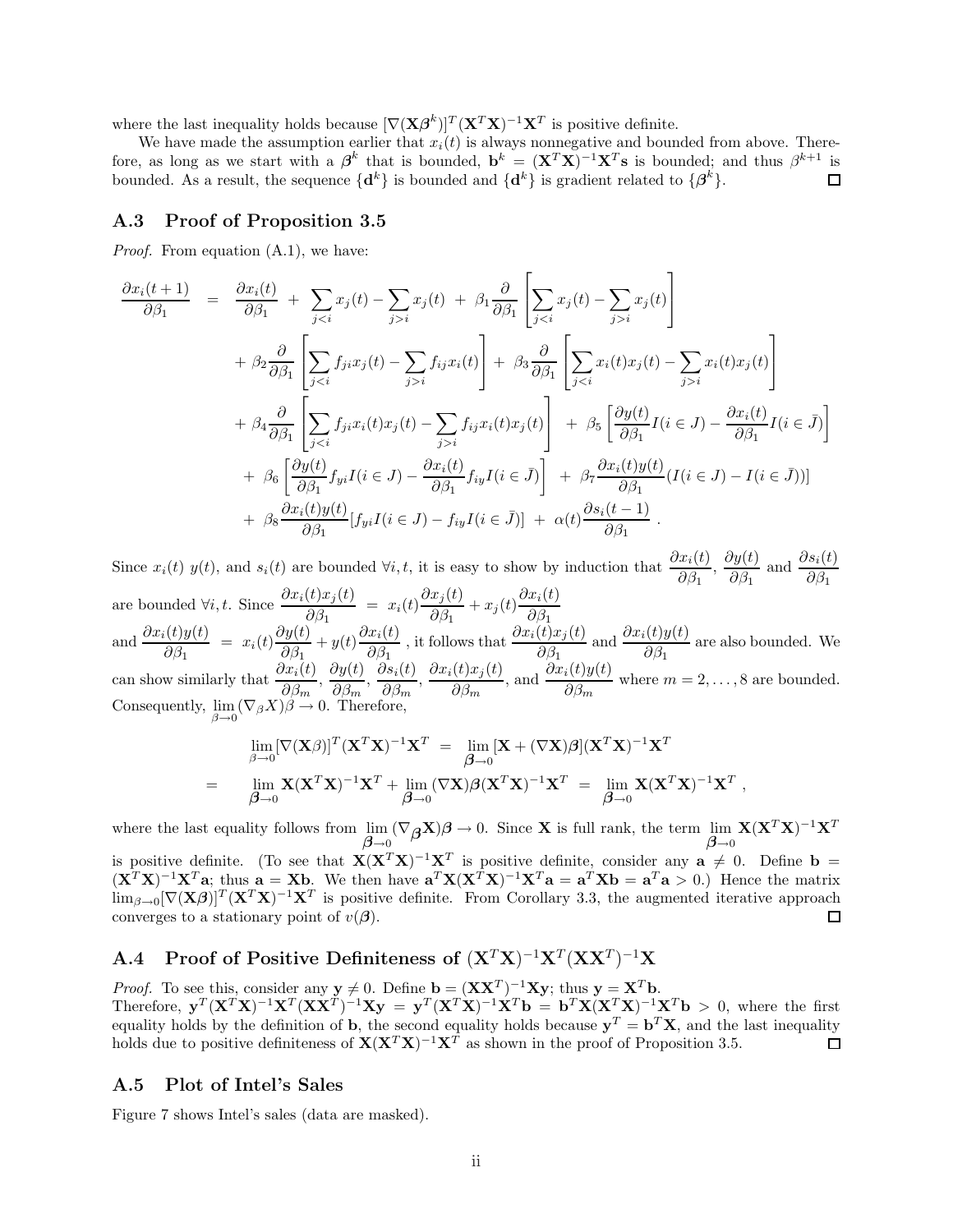

Figure 7: Intel Sales

#### **A.6 Additional Implementation Details of the Intel Application**

In this part of the appendix, we provide additional details on the implementation of our method. The masked data set is made available with this online appendix. To ensure small *β* values, we scale down the sales by  $10<sup>6</sup>$ . The trend curve estimated for total market sales (including sales by Intel and estimated sales for competition), denoted by  $S(t)$ , has the form  $S(t) = \frac{a}{1+e^{-kt+b}}$  where  $a = 0.885$ ,  $b = 1.474$  and  $k = 0.04818$ , and we estimate the percentage expansion  $\alpha(t)$  using  $\alpha(t+1) = \frac{S(t+1)-S(t)}{S(t)}$ . The iterative descent method is implemented in Matlab, using the procedure described in Section 3 and Corollary 3.3. We use the limited maximization rule (as described at the end of Section 3.2) for determining the step size. The initial parameter estimates are obtained using the cumulative sales as approximates for population path and running a linear regression as in equation (2.11). We then apply the iterative descent method to obtain the parameter estimate using the training data. This parameter estimate is then used to compute various fit and forecast errors according to the following equations. We use  $\underline{t}(i)$  and  $\overline{t}(i)$  to denote the introduction and ending time periods for product i. Let  $F$  be the set of products that has sales during the training data window (the first 120 weeks), and let  $F<sup>p</sup>$  be the set of products that peaked during the training window. Let G be the set of products that have sales during the test window (the 96 weeks starting from week 121) and  $G<sup>p</sup>$  be the set of products that peaked during the test window. Note that the set F and set G may overlap. The errors for model fit are computed as

RMSE = 
$$
\sqrt{\frac{\sum_{i \in F} \sum_{t = \underline{t}(i)}^{\overline{t}(i)} (\hat{s}_i(t) - s_i(t))^2}{\sum_{i \in F} (\overline{t}(i) - \underline{t}(i) + 1)}},
$$
  
\nMAE = 
$$
\frac{\sum_{i \in F} \sum_{t = \underline{t}(i)}^{\overline{t}(i)} |\hat{s}_i(t) - s_i(t)|}{\sum_{i \in F} (\overline{t}(i) - \underline{t}(i) + 1)},
$$
  
\nMAPE = 
$$
\frac{\sum_{i \in F} \sum_{t = \underline{t}(i)}^{\overline{t}(i)} (\hat{s}_i(t) - s_i(t))/s_i(t)}{\sum_{i \in F} (\overline{t}(i) - \underline{t}(i) + 1)},
$$
  
\nMdMAPE = median{ $(\hat{s}_i(t) - s_i(t))/s_i(t)$ }<sub>i \in F, t = \underline{t}(i), ..., \overline{t}(i)},  
\ncumAPE = 
$$
\frac{\sum_{i \in F} \sum_{t = \underline{t}(i)}^{\overline{t}(i)} (\hat{cs}_i(t) - cs_i(t))/cs_i(t)}{\sum_{i \in F} (\overline{t}(i) - \underline{t}(i) + 1)},
$$
  
\npeakMAPE = 
$$
\sum_{i \in F^p} (\hat{s}_i^p(t) - s_i^p(t))/s_i^p(t))/|F^p|,
$$
  
\ntimeMAE = 
$$
\sum_{i \in F^p} (\hat{t}_i^p - t_i^p))/|F^p|,
$$</sub>

where  $s_i(t)$  and  $\hat{s}_i(t)$   $(cs_i(t), \hat{cs}_i(t))$  represent the actual and predicted sales (cumulative sales), and  $|F^p|$ denotes the size of set  $F^p$ . Note that if the sales of product  $i \in F$  started before week 1 or ended after week 120, we revise the values of  $\underline{i}(t)$  and  $\overline{i}(t)$  accordingly (i.e., set  $\underline{t}(i) = 1$  or  $\overline{t}(i)$  to 120) when computing the fit error. Using the parameter obtained from the training data set, we generate sales forecast based on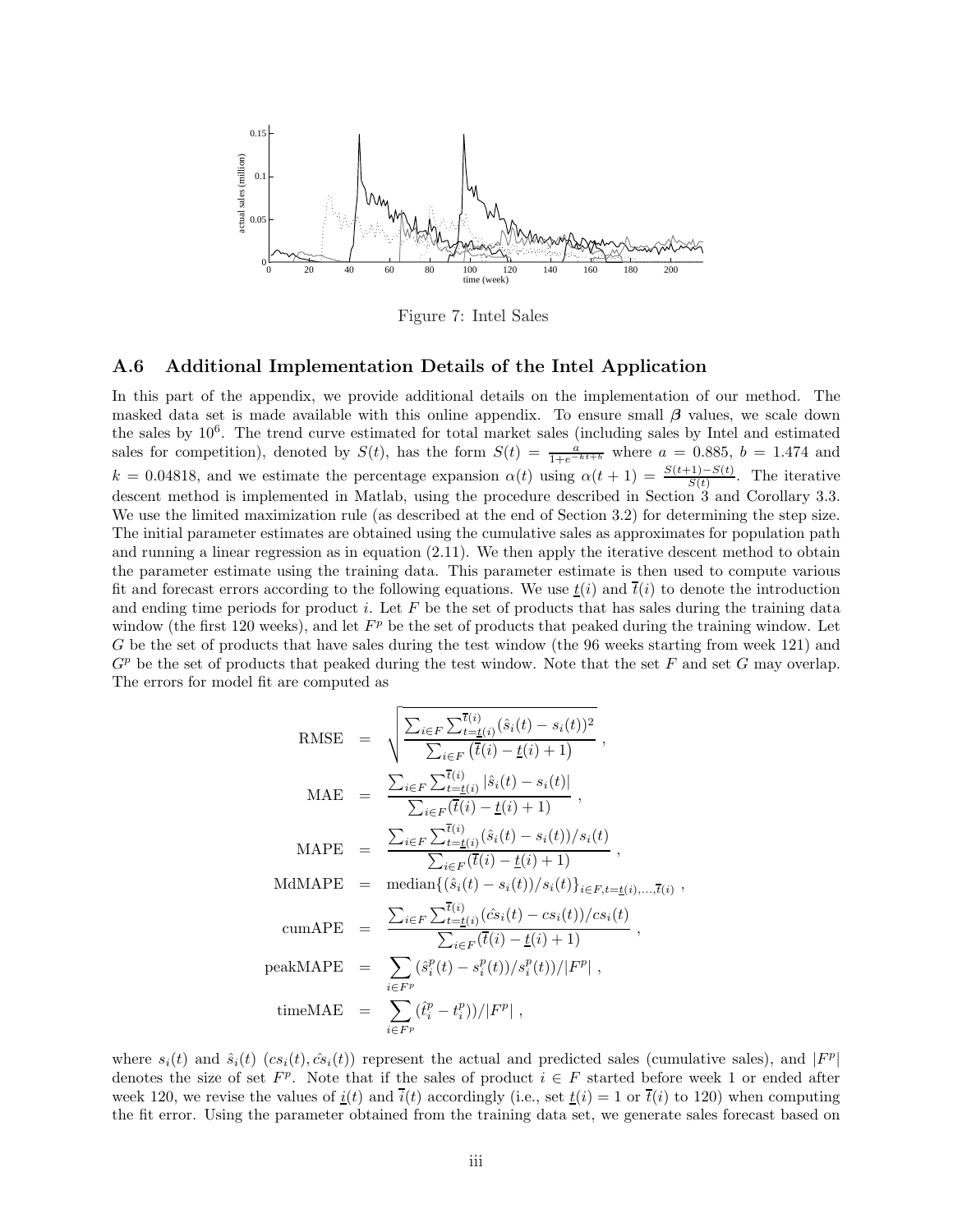equation (2.7), as well as equations in the online appendix A.1. We do not update the parameter estimates when making forecast, so the forecasts are not based on a rolling horizon. The forecast errors are similarly computed as for the fit errors by replacing sets F and  $F<sup>p</sup>$  with sets G and  $G<sup>p</sup>$  respectively.

For the alternative methods, Bass, Norton-Bass and Jun-Park methods, data fitting is performed in SAS. The parameter estimates are then imported to Matlab to generate forecast and compute fit and forecast errors, following the same error measure equations shown above.

## **A.7 Sensitivity to Initial Population Size**

Tables 14 to 15 illustrate how the model fit, and forecast are affected when the estimate of the initial population size fluctuates. We illustrate with the "constrained, perf-only, best-comp" specification and vary the initial population of the competition,  $y(0)$ , and the initial population of product 1,  $x_1(0)$ .

| y(0) | $x_1(0)$ | <b>RMSE</b> | MAE    | <b>MAPE</b> | MdAPE  | cum<br><b>MAPE</b> | peak<br>MAPE | time<br>MAE | $R^2$ |
|------|----------|-------------|--------|-------------|--------|--------------------|--------------|-------------|-------|
| 6M   | 0M       | 0.0175      | 0.0122 | 67%         | 42\%   | 49%                | $3.45\%$     | 5.6         | 0.41  |
| 7M   | 0M       | 0.0176      | 0.0121 | 67%         | $41\%$ | $49\%$             | 3.43%        | 5.6         | 0.41  |
| 7.5M | 0M       | 0.0176      | 0.0121 | 67%         | 41\%   | $50\%$             | 3.44\%       | 5.4         | 0.40  |
| 8M   | 0M       | 0.0177      | 0.0121 | $67\%$      | 41\%   | $50\%$             | $3.45\%$     | 5.7         | 0.40  |
| 9M   | 0M       | 0.0178      | 0.0121 | 67%         | 41\%   | $50\%$             | 3.47%        | 5.7         | 0.39  |
| 6M   | 1M       | 0.0175      | 0.0120 | $66\%$      | 39%    | 53%                | 3.43%        | 5.3         | 0.41  |
| 7M   | 1M       | 0.0177      | 0.0120 | $66\%$      | $39\%$ | $53\%$             | $3.45\%$     | 5.7         | 0.40  |
| 7.5M | 1M       | 0.0177      | 0.0120 | $66\%$      | $40\%$ | $53\%$             | 3.46%        | 5.7         | 0.39  |
| 8M   | 1M       | 0.0178      | 0.0121 | $66\%$      | $40\%$ | $53\%$             | 3.47%        | 5.7         | 0.39  |
| 9M   | 1M       | 0.0179      | 0.0121 | $66\%$      | 38\%   | $53\%$             | 3.49%        | 4.6         | 0.38  |

Table 14: Sensitivity of Model Fit to Initial Population Size

| y(0) | $x_1(0)$ | <b>RMSE</b> | MAE    | MAPE   | MdAPE  | cumMAPE | peakMAPE | timeMAE |
|------|----------|-------------|--------|--------|--------|---------|----------|---------|
| 6M   | 0M       | 0.0134      | 0.0110 | 112\%  | 46%    | 75%     | $0.44\%$ | 5.0     |
| 7M   | 0M       | 0.0118      | 0.0095 | $99\%$ | 39%    | $66\%$  | $0.60\%$ | 13.3    |
| 7.5M | 0M       | 0.0111      | 0.0089 | $94\%$ | 38%    | $61\%$  | $0.69\%$ | 13.7    |
| 8M   | 0M       | 0.0105      | 0.0083 | 88%    | 35%    | $57\%$  | $0.77\%$ | 13.7    |
| 9M   | 0M       | 0.0095      | 0.0074 | 78%    | 31\%   | 48%     | $0.92\%$ | 13.7    |
| 6M   | 1M       | 0.0118      | 0.0095 | 100%   | $39\%$ | $66\%$  | 0.61%    | 7.0     |
| 7M   | 1M       | 0.0105      | 0.0084 | 88%    | 35%    | 57%     | $0.77\%$ | 13.7    |
| 7.5M | 1M       | 0.0100      | 0.0079 | 83\%   | $34\%$ | 53%     | $0.84\%$ | 13.7    |
| 8M   | 1M       | 0.0096      | 0.0075 | 78%    | 32\%   | 49\%    | $0.90\%$ | 13.7    |
| 9M   | 1M       | 0.0089      | 0.0069 | 70%    | 28\%   | 42%     | 1.02%    | 13.7    |

Table 15: Sensitivity of Forecast to Initial Population Size

## **A.8 Product Strength as a Weighted Sum of Performance and Price**

Let the gap of product strength between product i and product j be given by  $f_{ij} = g_{ij} + wr_{ij}$ , where  $g_{ij}$ represents performance improvement and  $r_{ij}$  represents the price improvement from product i to product j. Therefore, the "perf-only" specification, in which  $f_{ij} = g_{ij}$ , is a special case with weight  $w = 0$ . Tables 16 and 17 show the fit and forecast performance respectively as the weight  $w$  increases.